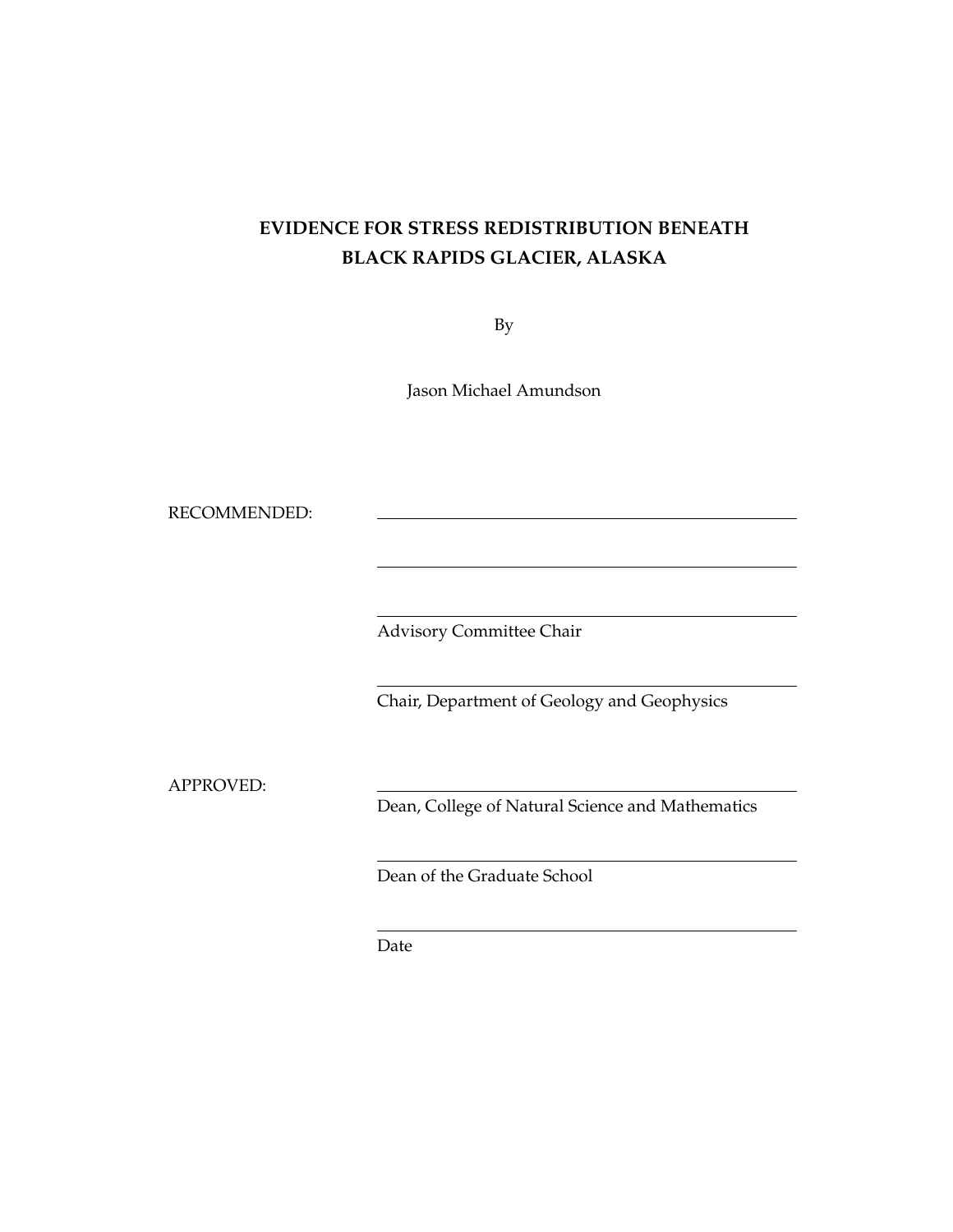# EVIDENCE FOR STRESS REDISTRIBUTION BENEATH BLACK RAPIDS GLACIER, ALASKA

A

## THESIS

Presented to the Faculty

of the University of Alaska Fairbanks

in Partial Fulfillment of the Requirements

for the Degree of

## MASTER OF SCIENCE

By

Jason Michael Amundson, B.S.

Fairbanks, Alaska

May 2006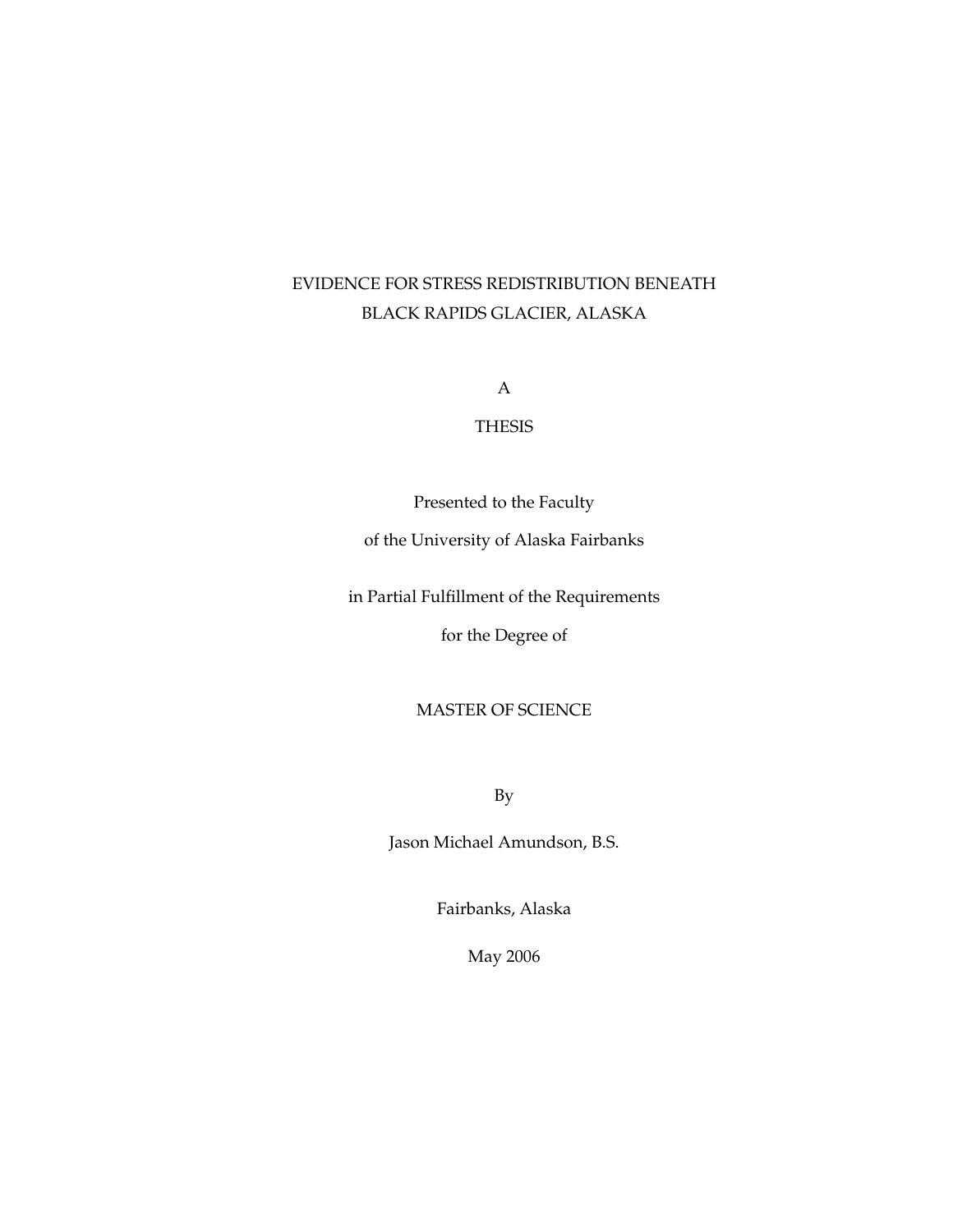#### **Abstract**

Observations of surface motion and ice deformation from 2002–2003 were used to infer seasonal stress distributions in a cross-section of Black Rapids Glacier. During periods in summer, basal shear stresses in a well-defined zone 500 m north of the centerline were redistributed to the glacier margins, as inferred by a simple inverse model that incorporates a 2D finite element flow model. The flow model can also reproduce the high surface velocities associated with the rapid drainage of marginal lakes if the well-defined zone north of the centerline is decoupled from the bed as a result of high water pressure. This zone is highly susceptible to changes in water influx, owing to a localization of the drainage system and/or to a weak zone in the till. These results suggest that surface velocities are strongly controlled by the basal stress distribution, and therefore water pressure distribution, over large parts of the glacier bed. Thus the relationship between water pressure and surface velocity is highly nonlinear, potentially explaining the observation that mean summer surface velocity was higher than mean winter surface velocity, even though water pressure was, on average, lower in summer than in winter.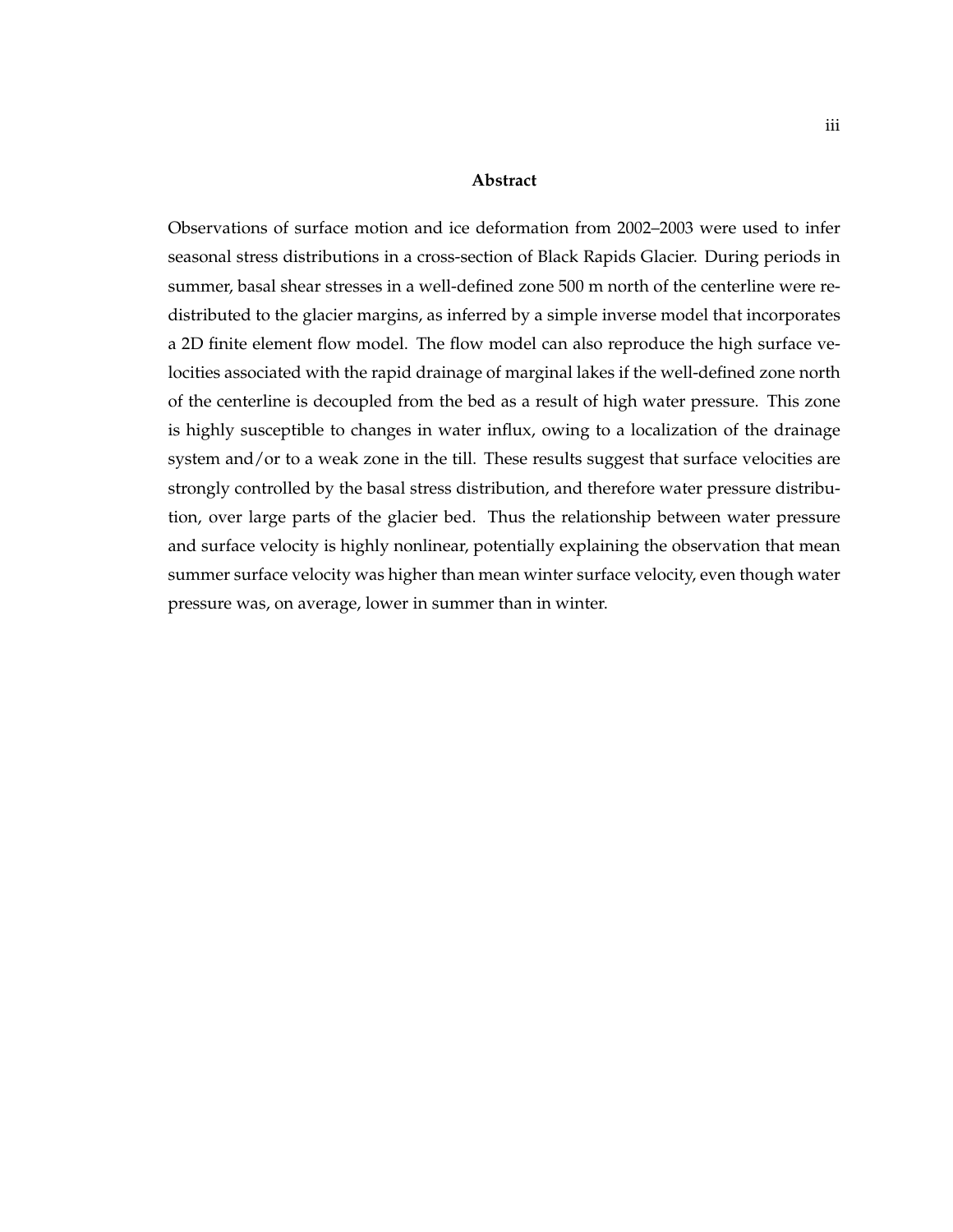# **Table of Contents**

|                                                                                   | Page                    |
|-----------------------------------------------------------------------------------|-------------------------|
|                                                                                   | $\mathbf{i}$            |
|                                                                                   | $\mathbf{ii}$           |
|                                                                                   | iii                     |
|                                                                                   | iv                      |
|                                                                                   | $\overline{\mathbf{V}}$ |
|                                                                                   | vi                      |
|                                                                                   | vii                     |
| <b>General Introduction</b><br>1                                                  | 1                       |
| Time-dependent basal stress conditions beneath Black Rapids Glacier, Alaska,<br>2 |                         |
| inferred from measurements of ice deformation and surface motion                  | $\overline{2}$          |
| 2.1                                                                               | 3                       |
| 2.2                                                                               | $\overline{4}$          |
| 2.3                                                                               | $\overline{7}$          |
| 2.3.1                                                                             | 7                       |
| 2.3.2                                                                             | 11                      |
| 2.3.3                                                                             | 12                      |
| 2.4                                                                               | 14                      |
| 2.4.1                                                                             | 14                      |
| 2.4.2                                                                             | 17                      |
| 2.5                                                                               | 19                      |
| 2.5.1<br>Lateral stress transfer                                                  | 19                      |
| 2.5.2                                                                             | 23                      |
| 2.5.3                                                                             | 23                      |
| 2.6                                                                               | 25                      |
| 2.7                                                                               | 26                      |
|                                                                                   | 27                      |
| <b>General Conclusions</b><br>3                                                   | 31                      |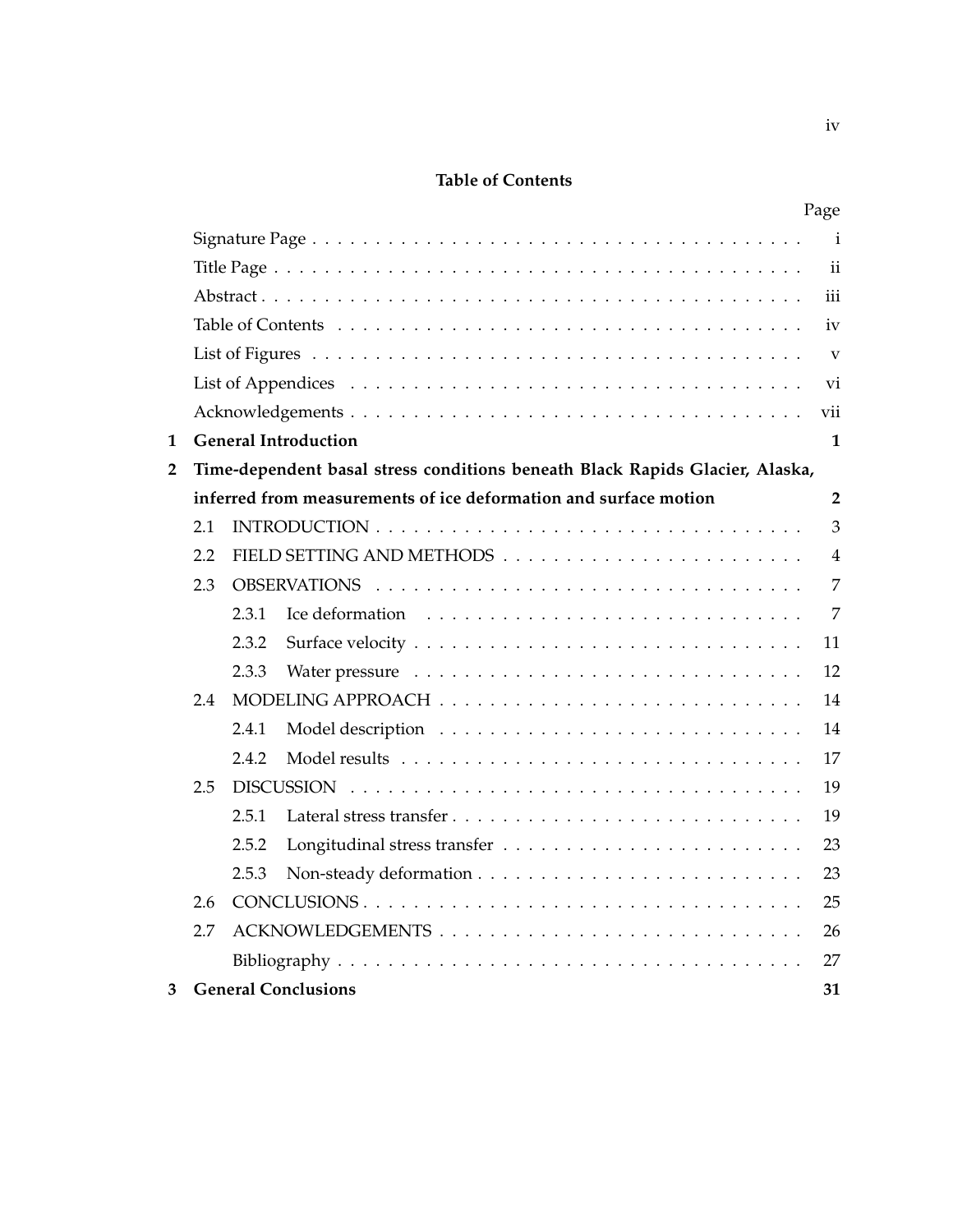# **List of Figures**

|      |                                                                                       | Page           |
|------|---------------------------------------------------------------------------------------|----------------|
| 2.1  |                                                                                       | $\overline{4}$ |
| 2.2  | A cross-section profile of Black Rapids Glacier                                       | 5              |
| 2.3  | Daily average air temperature at the Gulkana Glacier meteorological station           | 7              |
| 2.4  |                                                                                       | 8              |
| 2.5  |                                                                                       | 9              |
| 2.6  | Examples of diurnal fluctuations in tilt angle from three boreholes                   | 10             |
| 2.7  | Mean summer (upper curves; 16 May – 14 September) and winter (lower                   |                |
|      | curves; 14 September - 5 May) surface velocities across the drilling transect         | 11             |
| 2.8  |                                                                                       | 12             |
| 2.9  | Piezometric surface for the (a) N1, (b) S1, and (c) S3 boreholes $\ldots \ldots$      | 13             |
| 2.10 | Model results: mean summer and winter (a-b) velocity distributions (m $a^{-1}$ )      |                |
|      |                                                                                       | 18             |
|      | 2.11 (a) Summer and (b) winter mean basal stress distributions                        | 19             |
|      | 2.12 Model results: mean spring (a) velocity distribution (m $a^{-1}$ ) and (b) total |                |
|      |                                                                                       | 20             |
|      | 2.13 Model-derived mean summer and winter basal shear stresses (dashed and            |                |
|      | dotted curves, respectively) and a possible basal stress distribution of a de-        |                |
|      |                                                                                       | 21             |
| A.1  |                                                                                       | 32             |
| A.2  | Modeled (a) summer and (b) winter basal shear stresses for margin sliding             |                |
|      |                                                                                       | 33             |
| A.3  | Modeled (a) summer and (b) winter surface velocities for margin sliding               |                |
|      |                                                                                       | 34             |
| A.4  |                                                                                       | 35             |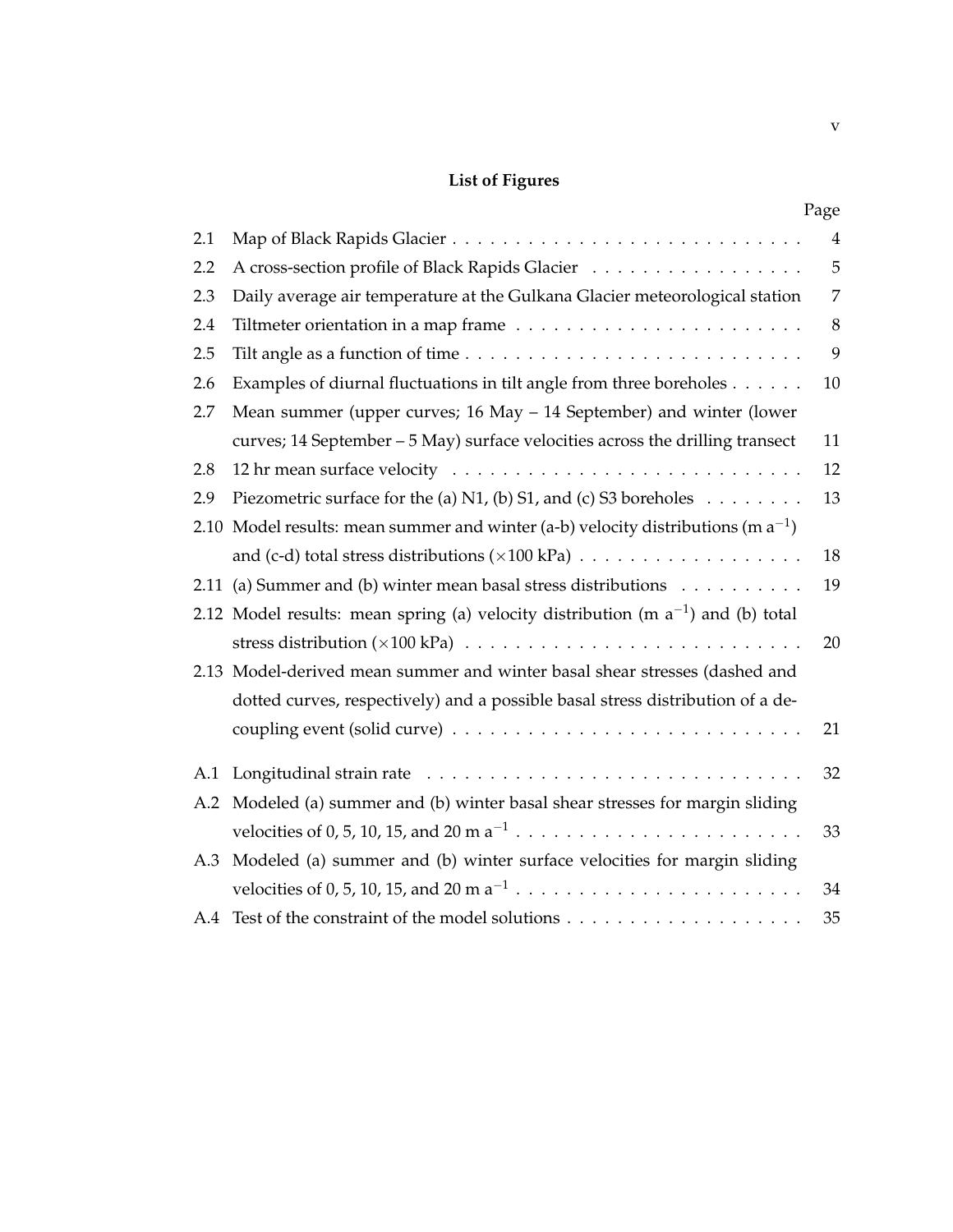# **List of Appendices**

|                      | Page |
|----------------------|------|
| A Additional Figures | 32   |
| <b>B</b> Model Code  | 36   |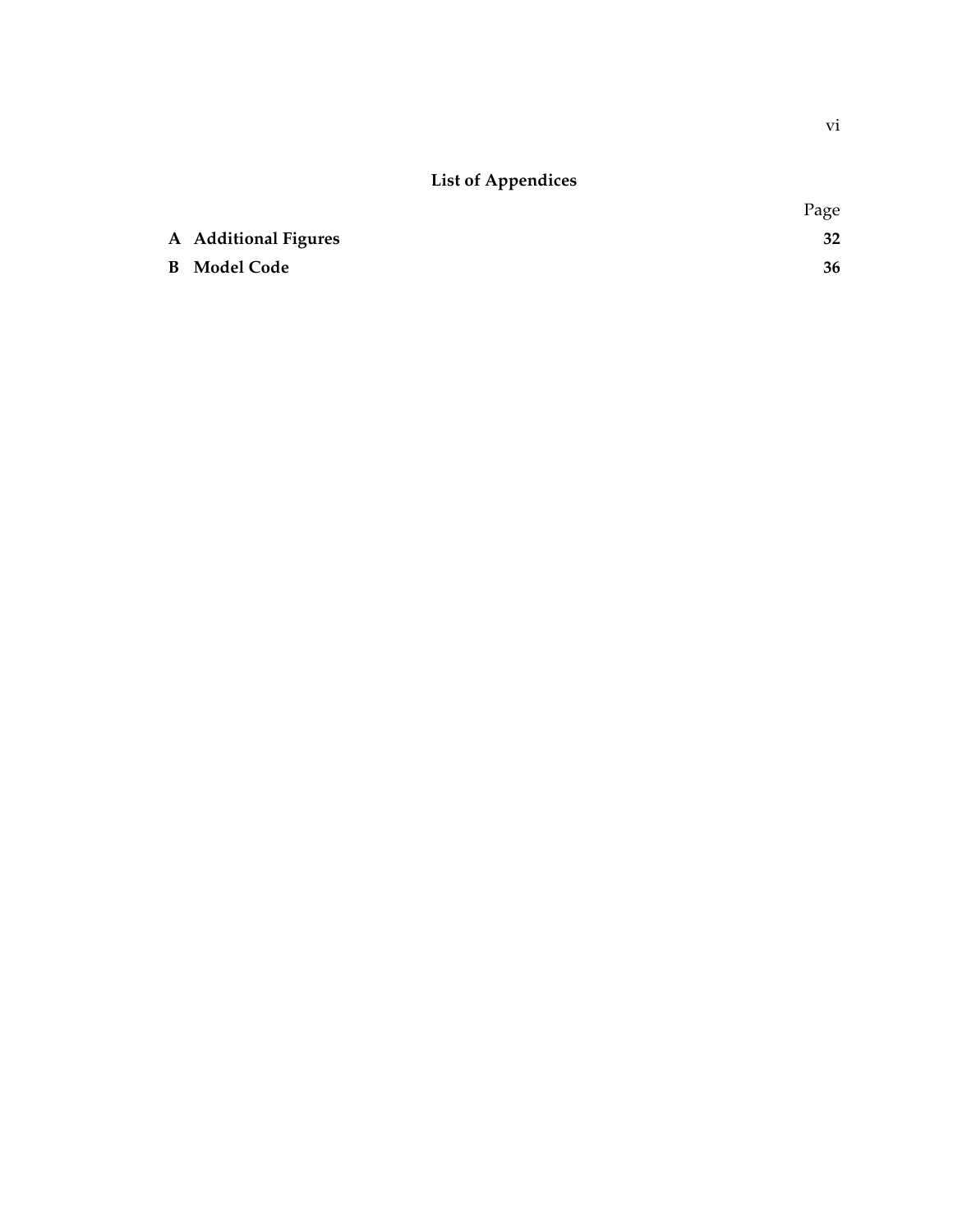#### **Acknowledgements**

First and foremost, I would like to thank my advisor Martin Truffer. His open door policy gave me nearly constant access to a person with interests similar to mine - scientifically and otherwise. These interactions have strengthened my thesis and broadened my mind. I look forward to continuing to work with him on a Ph.D. project. My other committee members, Keith Echelmeyer and Roman Motyka, were supportive and encouraging ("You need to go skiing more!") throughout my studies. Martin "Tinu" Lüthi and Will Harrison also contributed significantly to this project. Tinu was a co-author on the manuscript I submitted to the Journal of Glaciology. He had many good suggestions for analyzing the data, although I did not always agree with him that numerical modeling is "simple" or that equations in glaciology are "god-given". Will deserves recognition for sending me after difficult-to-find analytic solutions when simple numerical solutions were readily available. From him I learned to be skeptical of technology (and also something about critical thinking). The field work for this project was conducted prior to my arrival and would not have been possible without the help of many people (see Acknowledgements at the end of Chapter 2).

What Fairbanks lacks in quantity of people, it makes up for in quality. I may not have survived the long winter nights if I had not taken saunas with Tinu, Elsbeth, Tanja, Anthony, Leslie, Amanda, and Sebastien, climbed at the gym with Andy and Ellie, and eaten ´ raclette and chocolate at Martin and Dana's. I enjoyed climbing Panorama Peak at -40, carrying my skis some 30 miles up and down the Resurrection River, skiing to cabins in the interior, hiking up Gulkana Glacier, and climbing at Grapefruit Rocks and Angel Rocks with these friends and many others. Gatherings at Belfair with Lars, Sharon, and the other Belfarians were always a treat. In the little spare time that remained, I began playing drums and had many fun jam sessions with "Hajo and the Hippies" - a much needed break from science.

Special thanks goes to Inari for letting me become a geek and not laughing too much. She left behind a lot when she moved from Finland to Alaska to be with me, and for that I feel honored.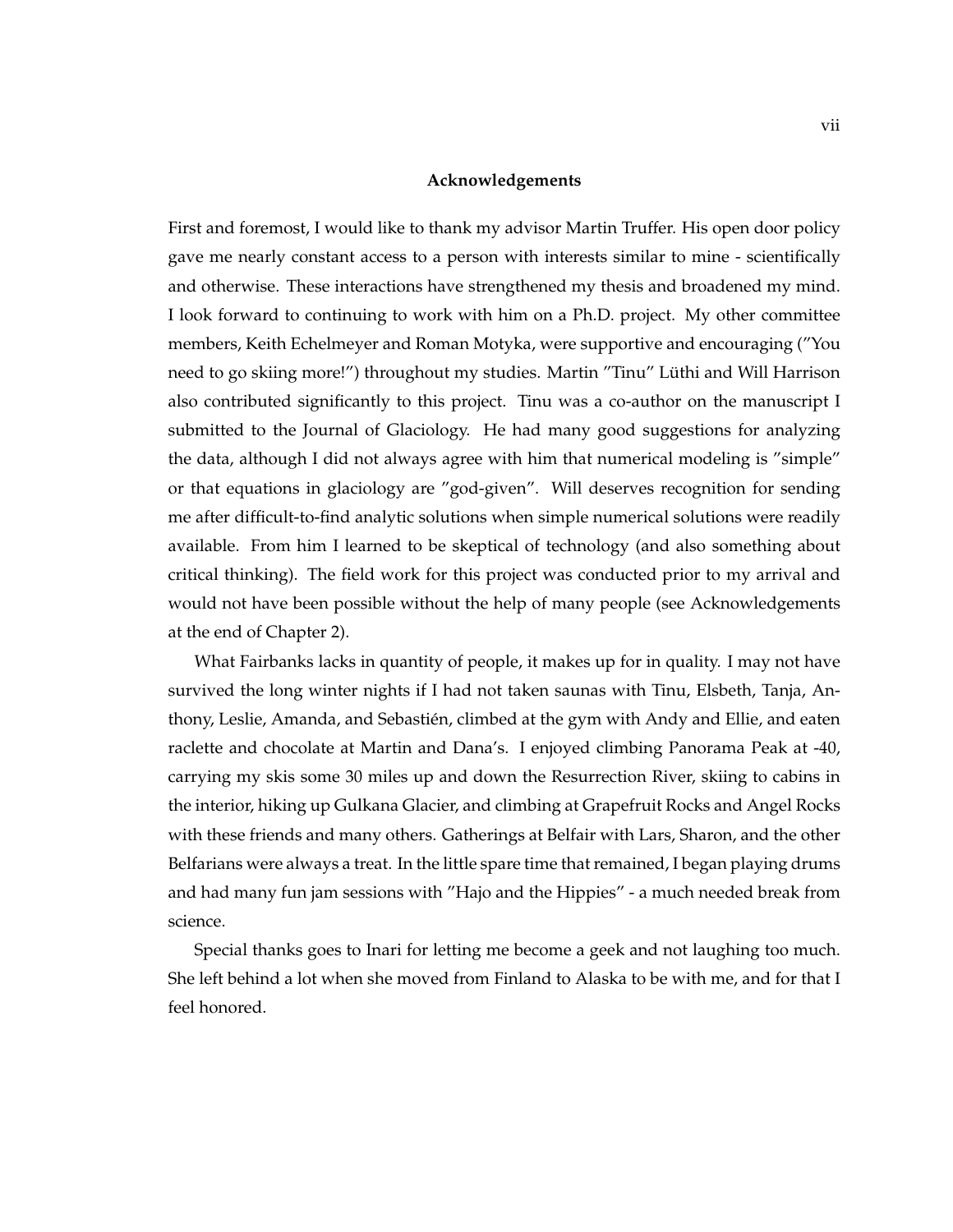# **Chapter 1**

## **General Introduction**

The mechanisms by which ice is transported to lower elevations is critical to a number of fields within and related to glaciology. Glacier flow affects the volume and surface area of glaciers and ice sheets, thereby affecting the surface albedo of the planet as well as contributing to sea level fluctuations. Additionally, physical weathering rates of glaciated regions are influenced by basal motion, which controls the rates at which glaciers (1) drag entrained clasts along their beds and (2) evacuate subglacial sediments. On shorter time scales, knowledge of glacier dynamics can be used to assess glacier-related natural hazards such as surges, ice avalanches, and the formation of glacier dammed lakes and their subsequent outburst floods.

The interaction between a glacier and its bed may be the most important but least understood component of glacier dynamics. This study used observations of ice deformation and surface motion, along with an inverse finite-element flow model, to assess the behavior of the ice-bed interface beneath Black Rapids Glacier. The main chapter of this thesis (Chapter 2) was submitted to the Journal of Glaciology and was co-authored by Martin Truffer and Martin Lüthi.

Two appendices have been included to supplement the manuscript. Appendix A contains model outputs that help to justify certain assumptions and/or approximations in the model. The model code, which was written for the FEMLAB package (COMSOL Multiphysics) from within MATLAB (The MathWorks), is included in Appendix B.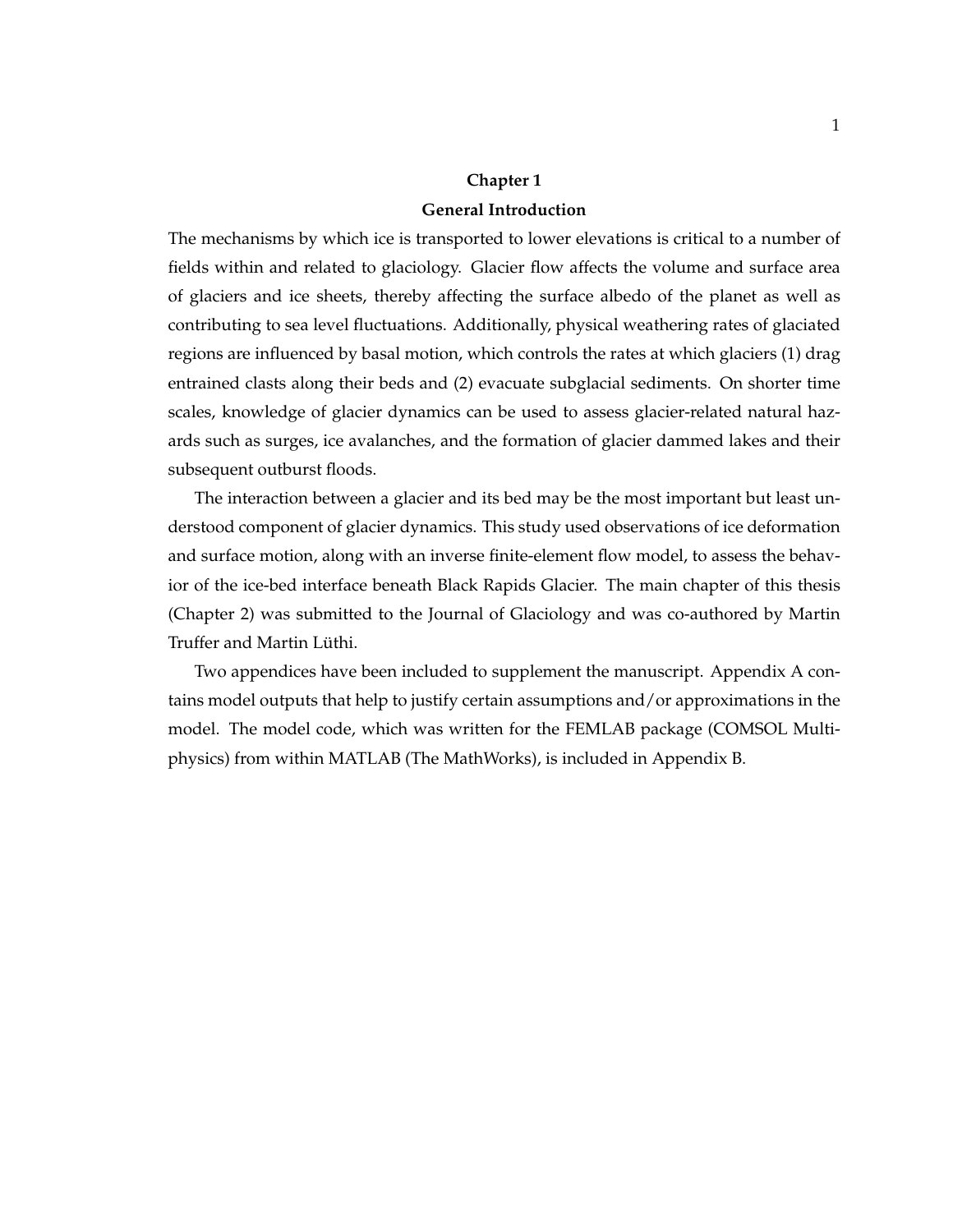#### **Chapter 2**

**Time-dependent basal stress conditions beneath Black Rapids Glacier, Alaska, inferred from measurements of ice deformation and surface motion** <sup>1</sup>

## **ABSTRACT**

Observations of surface motion and ice deformation from 2002–2003 were used to infer seasonal stress distributions in a cross-section of Black Rapids Glacier. During periods in summer, basal shear stresses in a well-defined zone 500 m north of the centerline were redistributed to the glacier margins, as inferred by a simple inverse model that incorporates a 2D finite element flow model. The flow model can also reproduce the high surface velocities associated with the rapid drainage of marginal lakes if the well-defined zone north of the centerline is decoupled from the bed as a result of high water pressure. This zone is highly susceptible to changes in water influx, owing to a localization of the drainage system and/or to a weak zone in the till. These results suggest that surface velocities are strongly controlled by the basal stress distribution, and therefore water pressure distribution, over large parts of the glacier bed. Thus the relationship between water pressure and surface velocity is highly nonlinear, potentially explaining the observation that mean summer surface velocity was higher than mean winter surface velocity, even though water pressure was, on average, lower in summer than in winter.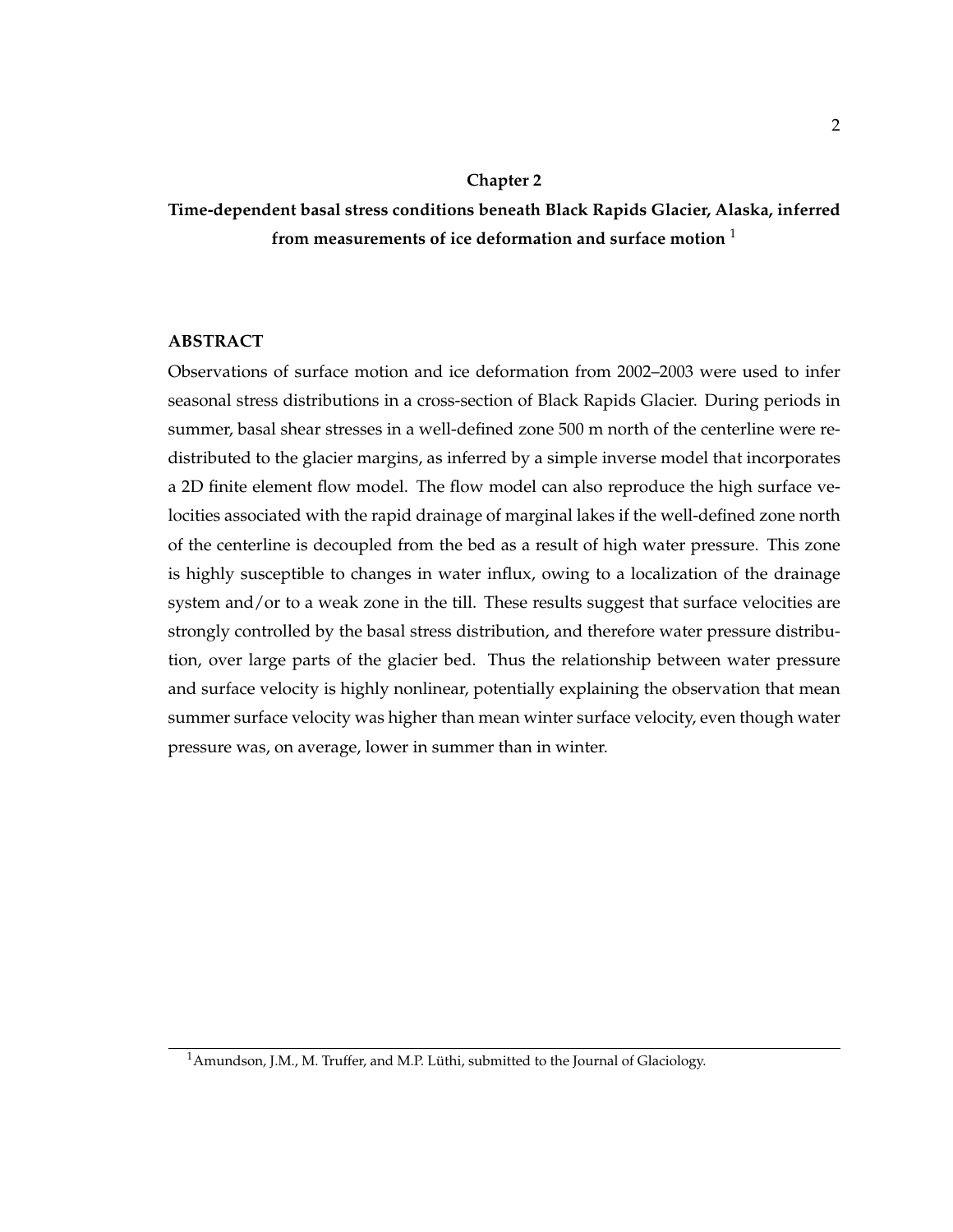#### **2.1 INTRODUCTION**

The interaction between a glacier and its bed is an important component of glacier dynamics, but remains poorly understood. For glaciers underlain by till, basal motion occurs primarily by sliding along the ice-till interface and/or deformation of the till. Field (Iverson and others, 1994; Fischer and Clarke, 1994; Hooke and others, 1997; Truffer and others, 2000) and laboratory studies (Kamb, 1991; Iverson and others, 1998; Tulaczyk and others, 2000) indicate that till approximates a plastic material with a yield stress that depends on pore-water pressure and the angle of internal friction:

$$
\tau_s = c_a + \tan \Phi \cdot \bar{\sigma}, \qquad (2.1)
$$

where τ*<sup>s</sup>* is the yield stress, *c<sup>a</sup>* is the coefficient of adhesion, often considered negligible (e.g., Iverson and others, 1998),  $\Phi$  is the angle of internal friction, and  $\bar{\sigma}$  is the effective (ice-overburden minus pore-water) pressure.

Experiments conducted from a tunnel beneath Engabreen, Norway, demonstrated that, although elevated water pressure helps initiate till deformation, the ice can decouple from the till when high water pressure (below ice-overburden) is sustained for a period of a few hours (Iverson and others, 2003). Both till failure and ice-till decoupling locally reduce basal shear stresses; these stresses must be redistributed if the glacier is to remain at stress equilibrium (Truffer and others, 2001).

Evidence for stress redistribution was first observed by Raymond (1971). Kavanaugh and Clarke (2001) later demonstrated that basal stresses can be rapidly redistributed during short-lived motion events in summer. However, owing to the nature of their measurements, they were unable to quantitatively describe the stresses along the glacier bed. In this study we expand on the conclusions of Kavanaugh and Clarke (2001) and Truffer and others (2001) by inferring time-dependent basal stresses in a cross-section of Black Rapids Glacier from observations of surface motion and ice deformation during 2002–2003. To this end we use a simple inverse approach with a finite element (FE) model to calculate out-of-plane velocities. Basal stresses are computed from the model strain rates.

This paper begins with descriptions of the field methods and data collected, followed by a summary of the modeling effort. The model results, which are based on the data, are presented and discussed in the context of till mechanics and ice-till coupling.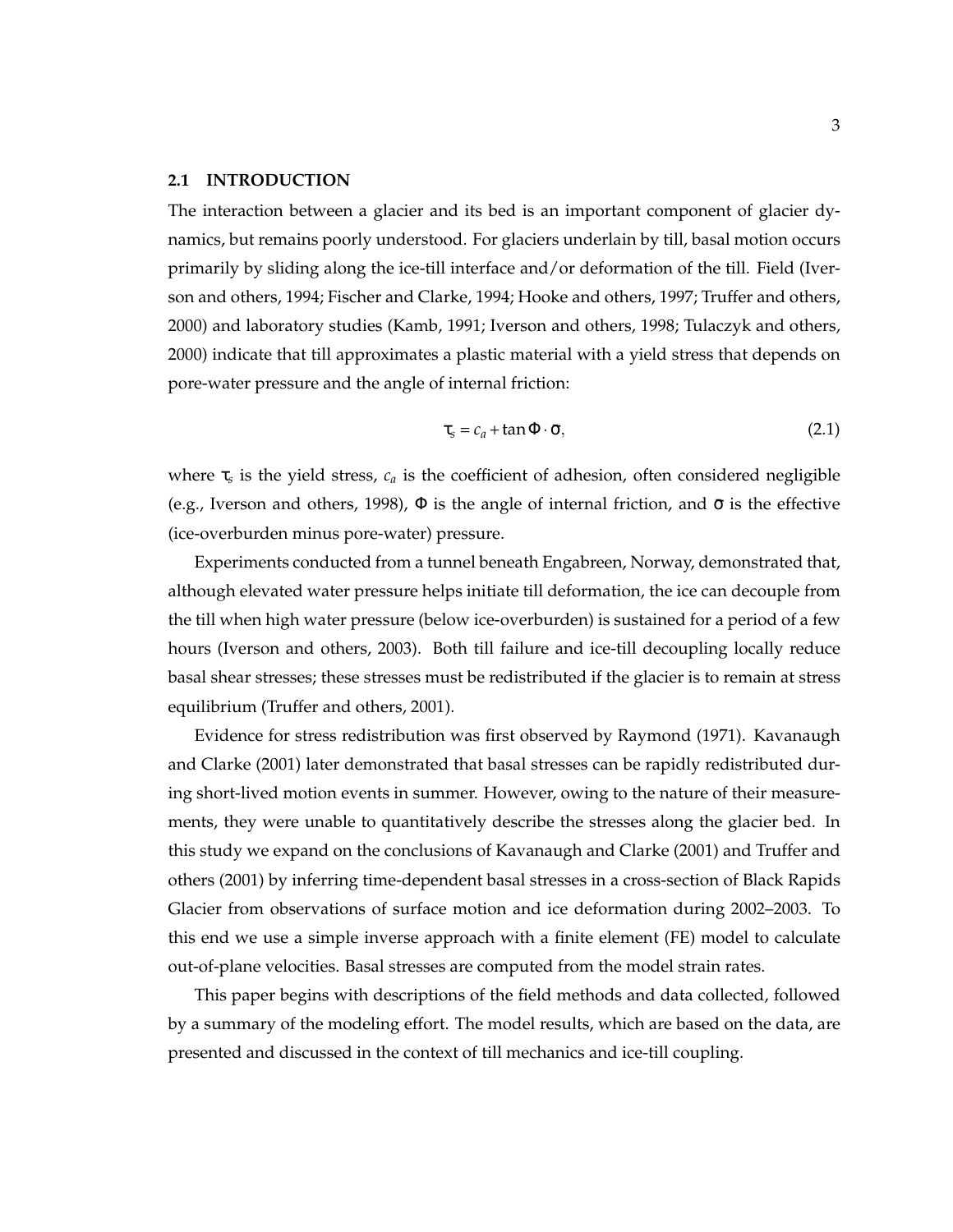

Figure 2.1. Map of Black Rapids Glacier showing distance from the headwall (circles) and the locations of the drilling transect (diamonds), the GPS base station (small star northwest of the drilling transect), and the Denali Fault (dashed line).

#### **2.2 FIELD SETTING AND METHODS**

Black Rapids Glacier is a 40 km long surge-type glacier located in the central Alaska Range (Fig. 2.1). It last surged in 1936-37 and, based on the current position of loop moraines and on surge cycles of similar glaciers in the region, is thought to have a surge cycle of approximately 75–100 years. Currently there are no signs of an impending surge. It lies on the Denali Fault, a major tectonic feature (Post, 1969), along which a magnitude 7.9 earthquake was triggered on November 3, 2002.

The glacier has been studied since 1970 by the U.S. Geological Survey, the University of Washington, and the University of Alaska Fairbanks (e.g., Heinrichs and others, 1996). Annual velocities and mass balance have been measured throughout this period. A seismic study revealed a thick till layer that is at least locally abundant (Nolan and Echelmeyer, 1999a,b), which was confirmed by a subsequent drilling project (Truffer and others, 1999). These latter studies focused on a region of the glacier located 16 km from the glacier headwall, where the magnitude and variation of seasonal and annual velocities are the highest on the glacier (Heinrichs and others, 1996).

In May 2002, we deployed instruments in six boreholes along a transverse cross-section (Figs. 2.1 and 2.2) located near the the previous study sites. The boreholes, which were drilled to a diameter of approximately 15 cm, were equipped with three to five instrument packages (48 cm  $\times$  9 cm diameter stainless steel or aluminum casings) suspended from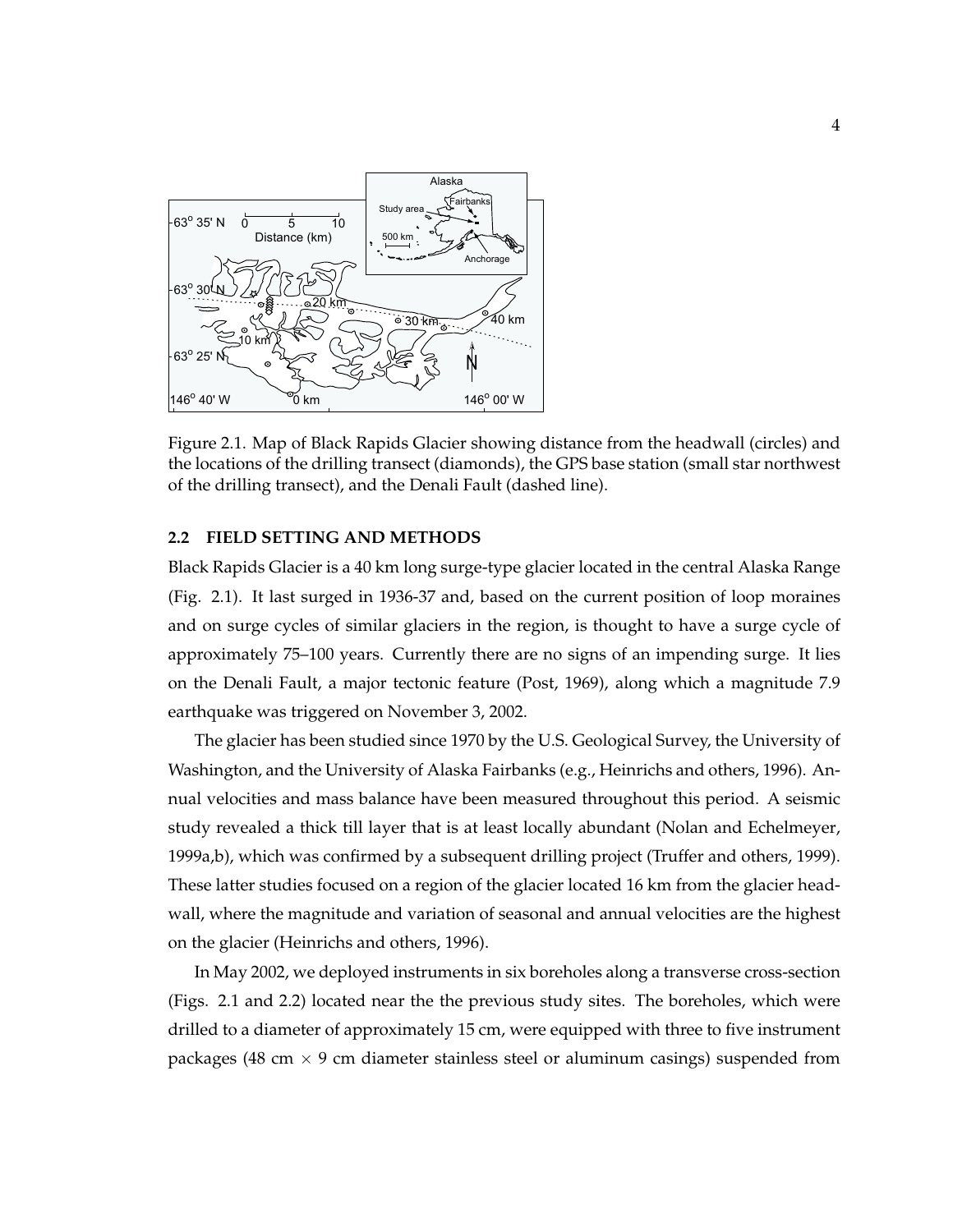

Figure 2.2. A cross-section profile of Black Rapids Glacier at the drilling transect; north is to the left. Dotted lines indicate boreholes, crosses indicate tiltmeter locations. At least one pressure transducer was installed in each borehole.

a shared cable. Each package contained a microprocessor (BasicStamp 2, Parallax Inc.) and one dual-axis electrolytic tiltmeter with a signal conditioning board (Frederiks Co). Those near the bottom were also equipped with a pressure transducer (MSI), and a few had three-axis magnetometers (Precision Navigation) to help resolve tiltmeter orientation. The microprocessors directly measured pulse-width signals output by the tiltmeters; pressure transducers and magnetometers were read by the microprocessors through analogto-digital converters and serial ports, respectively.

Measurements were made every six hours. A data logger on the surface switched a relay to provide power to all instruments in the borehole via a common power line. The processors sequentially turned on, computed the average of five measurements from each instrument, digitized and added an ID number to the signal, and transmitted the digitized information to the surface via a common data line. A Campbell 21X data logger recorded the signal and stored it in a storage module. At one borehole (S1) the storage module was corrupted, and we lost several months of data.

The nominal range of the tiltmeters is  $\pm 15^{\circ}$ ; they were calibrated in the lab to  $\pm 20^{\circ}$ . The pressure transducers were calibrated in the field as the instruments were lowered into the boreholes. Many instruments were lost due to water leakage; instruments near the bed were most affected, which, unfortunately, is where the pressure transducers and magnetometers were installed. Only instruments with records exceeding three weeks are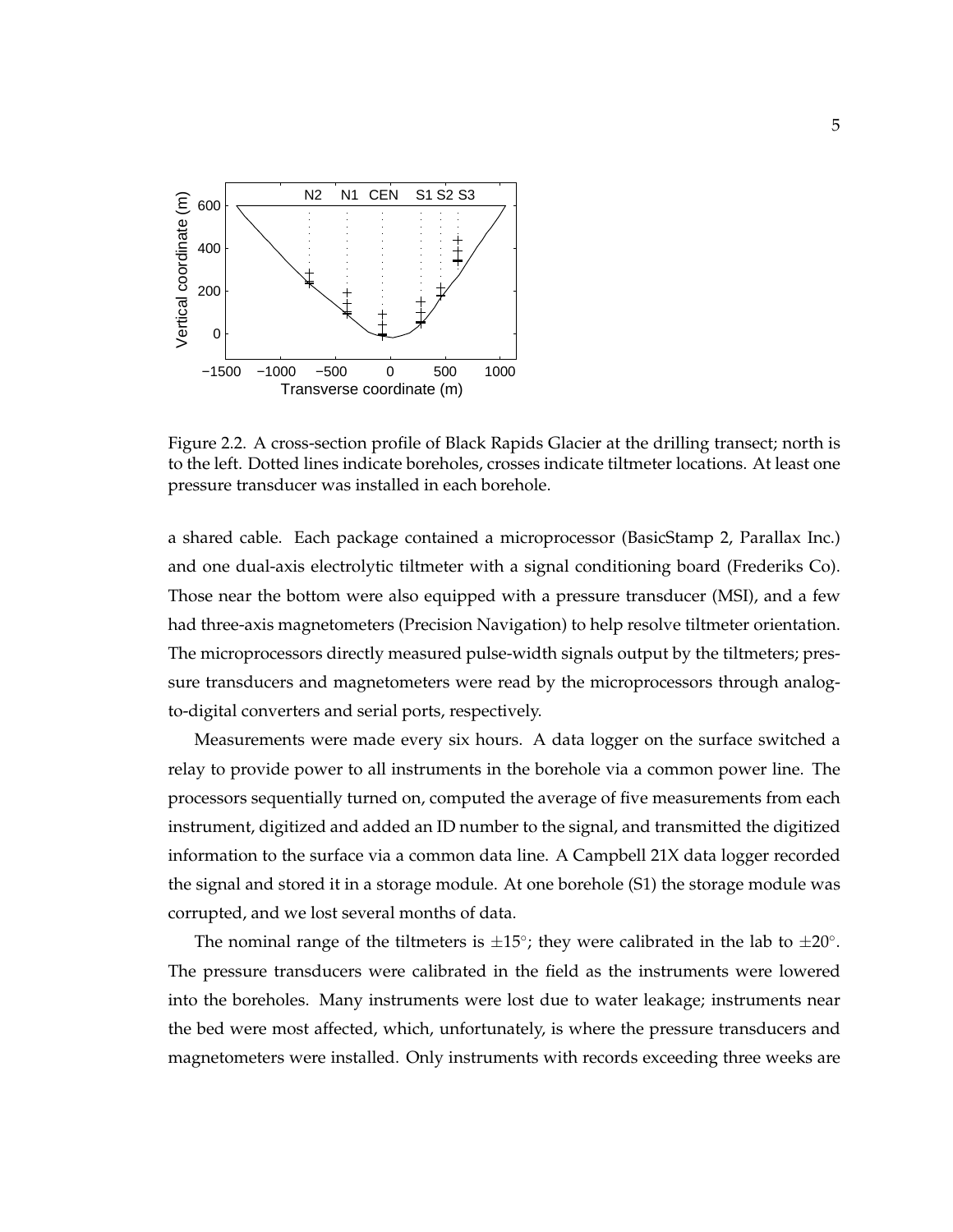included in the discussion below. Also, the data from the magnetometers that continued to function indicates that the tiltmeters did not respond to ice deformation; we know this to be incorrect and therefore neglect the magnetometer data in our analysis. One explanation for this behavior is that the magnetometers were adversely affected by the electronics in the instrument packages.

To facilitate borehole closure and coupling of the instrument packages to the ice, we pumped some water out of the boreholes before inserting the instruments. Although it is difficult to confidently comment on borehole closure rates, synchronous diurnal fluctuations in tilt observed by all of the tiltmeters (see Section 2.3.1) suggest that the instrument packages were well-coupled to the ice. The borehole tops were also packed with snow to reduce the risk of water drainage through the boreholes, which could keep them open and affect the instrument records.

The data collection and transmission methods were very reliable. Signal digitization within the instrument packages ensured that measurements were not affected by issues like datalogger temperature variations or cable stretching. We can be confident that, when data was transmitted, it was transmitted accurately.

The borehole positions were surveyed with GPS equipment during the drilling campaign in May 2002, and again in September 2002 and May 2003. Additionally, a GPS station was placed on the ice surface near the N1 borehole to record position twice daily throughout the summer (from 25 April to 7 August; days 115–219). The GPS data was differentially corrected to a base station located on the valley wall approximately 2 km from the drilling transect (Fig. 2.1).

We supplemented the measurements of ice motion and water pressure with daily average air temperature at Gulkana Glacier, available from the US Geological Survey, (Fig. 2.3; unpublished data from R. March, 2003). The Gulkana Glacier meteorological station is about 200 m lower and 60 km east of our study site. Although the station is located on the south flank of the Alaska Range and may observe different weather patterns than Black Rapids Glacier, it is the closest station and the only one nearby located at a similar elevation.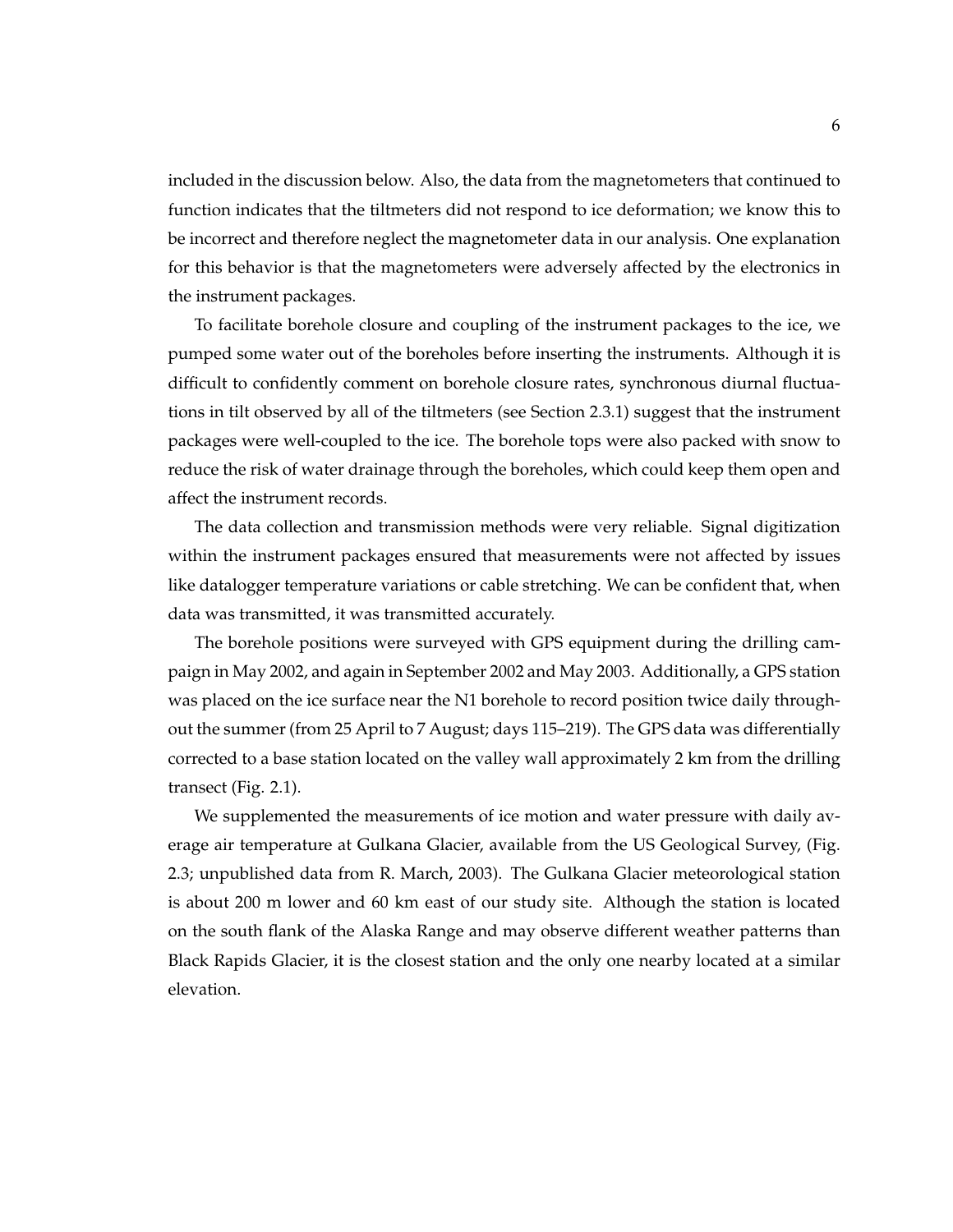

Figure 2.3. Daily average air temperature at the Gulkana Glacier meteorological station (unpublished data from R. March, 2003). The dotted curve represents the 40-year daily average temperatures.

#### **2.3 OBSERVATIONS**

#### **2.3.1 Ice deformation**

Tiltmeters measure tilt from horizontal for two mutually perpendicular axes. The tiltmeter data is transformed from the tiltmeter frame to a map frame with three rotations (Fig. 2.4), enabling calculation of tilt from vertical,  $θ$ , and rotation angle,  $ψ$  (Blake, 1992). It is impossible to resolve the azimuth, φ, from the tiltmeter data alone. Tiltmeter records are labeled by borehole name and height above the bed (in meters).

The tiltmeter records generally indicate steady deformation over periods of weeks to a year (Fig. 2.5; the dashed lines represent model results and will be discussed later). Superimposed on these general trends are large fluctuations and/or steps in tilt angle. Small gaps in the records are due to failure during data transmission; large gaps are the result of the tiltmeter turning off and restarting at a later date. This could be due to a loss of battery power, though we are unable to provide satisfactory explanations for many of the data gaps.

N2-11 (Fig. 2.5a) was the only tiltmeter in the N2 borehole to operate longer than a couple of days. Its tilt rates were considerably higher than those observed by other tiltmeters. The negative initial slope of the tilt curve suggests that the tiltmeter was initially tilted up-glacier; vertical shearing caused the top of the tiltmeter to rotate towards vertical and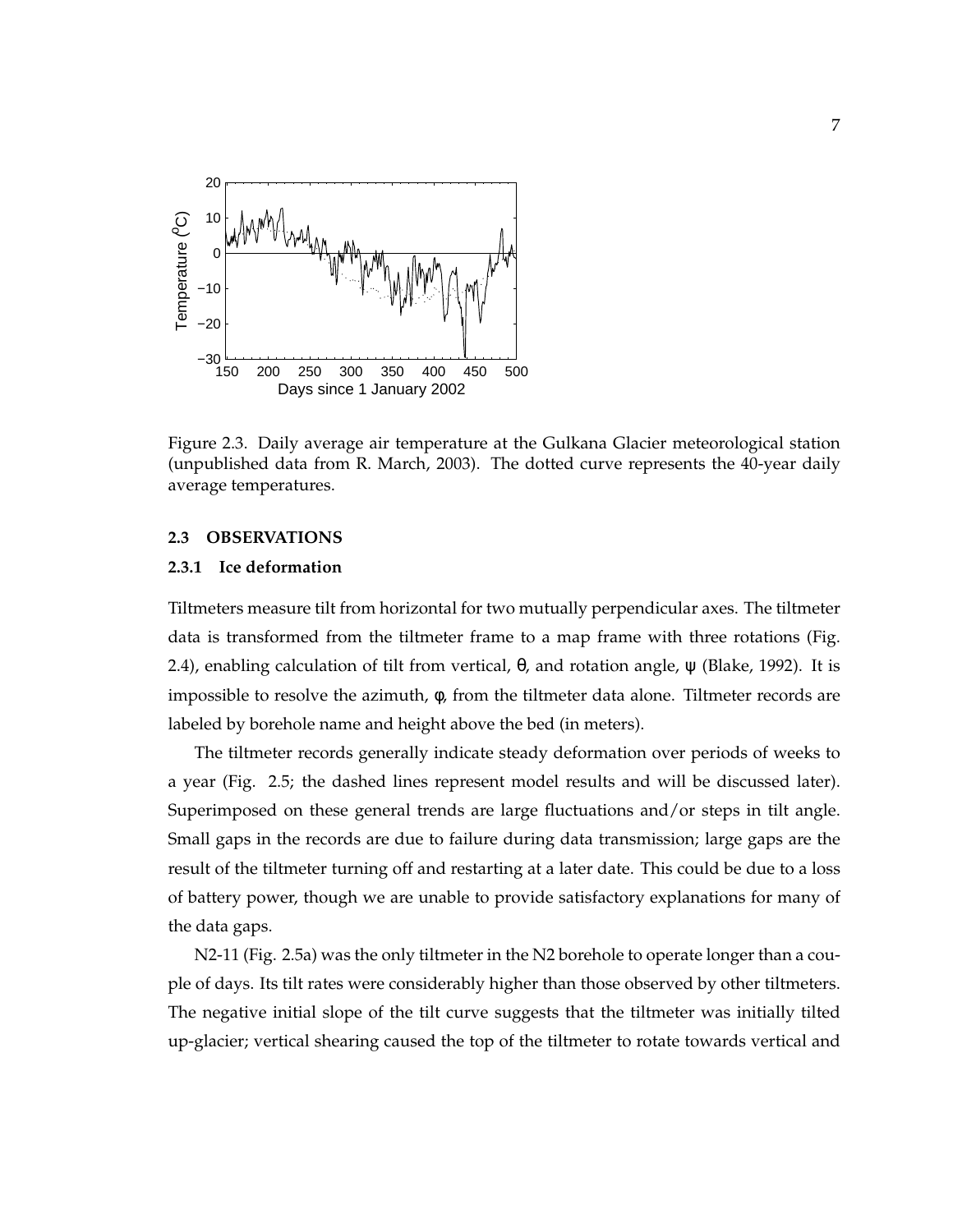

Figure 2.4. Tiltmeter orientation in a map frame:  $\hat{x}$ ,  $\hat{y}$ , and  $\hat{z}$  are longitudinal, transverse, and vertical up directions, respectively.  $\theta$  and  $\psi$  can be resolved by rotating the tiltmeter from the  $(\hat{x}, \hat{y}, \hat{z})$  coordinate system to the  $(\hat{x}', \hat{y}', \hat{z}')$  coordinate system.

the tiltmeter to achieve a minimum tilt angle as it passed through the vertical transverse plane.

Two tiltmeter records from the N1 borehole exceeded one hundred days. N1-51 (Fig. 2.5b) experienced steady tilt rates during summer and winter, with slightly higher rates in winter than in summer. N1-11 (Fig. 2.5c) exhibited very low tilt rates during summer, punctuated by steps in tilt of up to 1.5°.

Only limited tilt data is available from the CEN borehole. The short and sparse record from CEN-6.5 (Fig. 2.5d) indicates a decrease in tilt rate as summer progressed.

Tiltmeters in the S1 borehole exhibited highly variable behavior. S1-51 (Fig. 2.5e) experienced large fluctuations in tilt angle during early summer, including two large events on days 154 and 180. The tilt rate was constant between days 192–241. The S1-6 tilt record (Fig. 2.5f) spanned days 148–252. In general, its tilt angle steadily decreased during summer; superimposed on this trend is a positive departure between days 164–194. S1-6 was presumably tilted up-glacier. Two tiltmeter records from the S1 borehole were neglected from this analysis because their tilt angles often greatly exceeded design specifications.

Tilt data from the S2 borehole is also very limited: only S2-6 (Fig. 2.5g) yielded reliable data. It demonstrated steady tilt rates throughout summer, with a large drop in tilt on day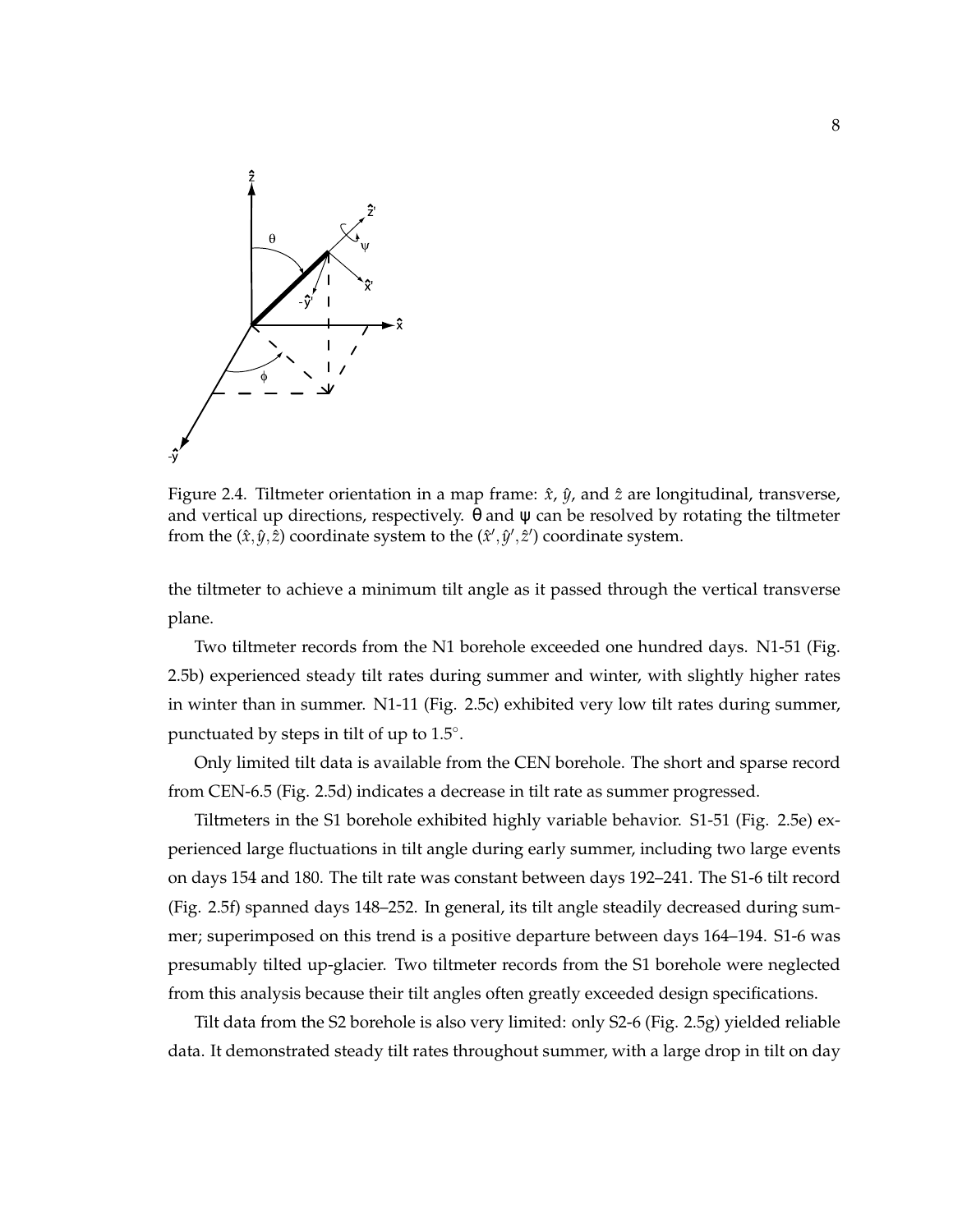

Figure 2.5. Tilt angle as a function of time. Solid curves represent tiltmeter data; dashed curves are model-derived synthetic tilt curves (see Section 2.4.1). Dotted curves indicate time periods during which data was omitted during generation of the synthetic tilt curves. Tiltmeter records are labeled by borehole name and height above the bed (in meters).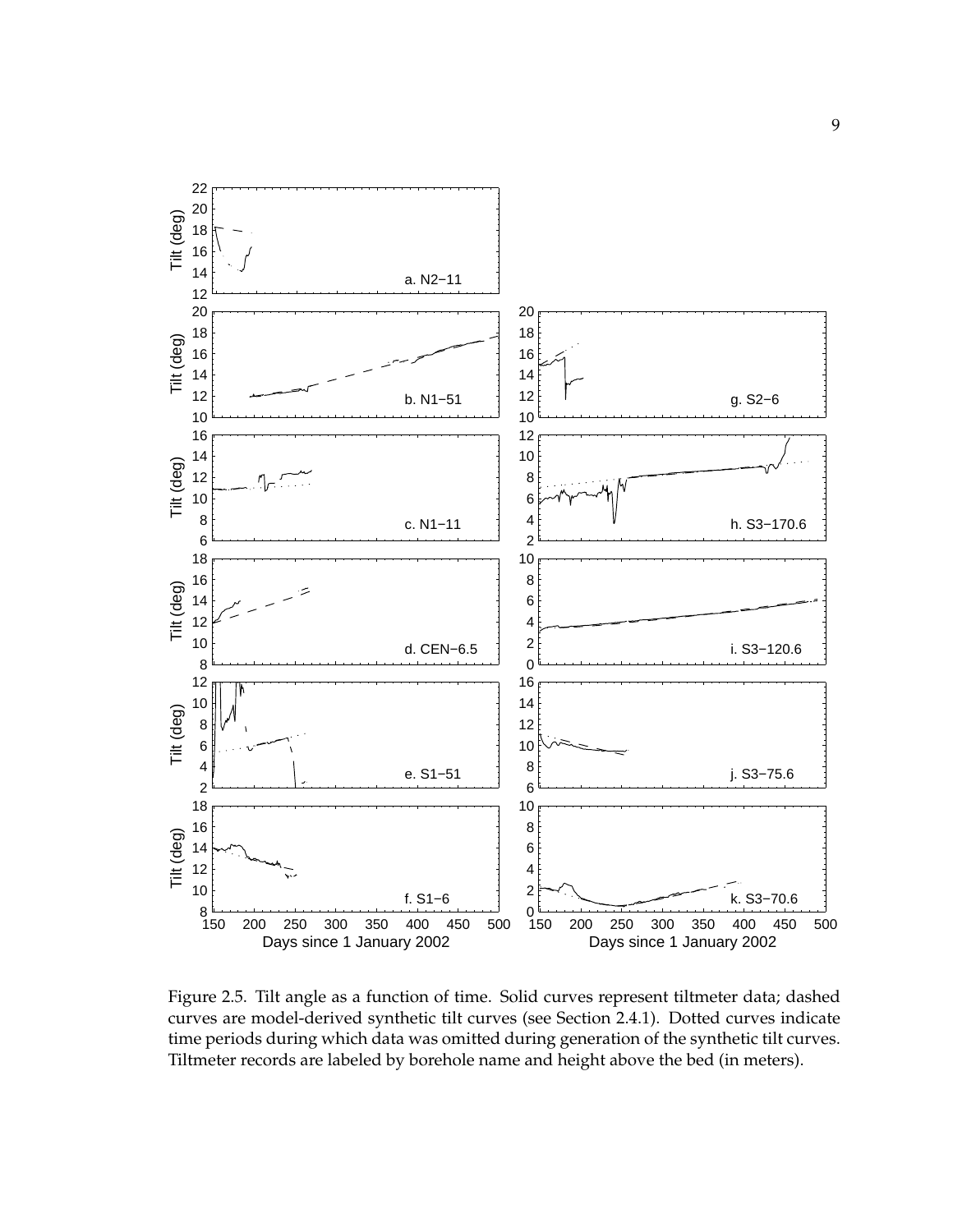180. The tilt rates before and after this event were nearly identical.

Tiltmeters in the S3 borehole (Fig. 2.5h-k) provided the most lengthy and complete records. These tiltmeters were located farther from the bed than the tiltmeters in the other boreholes: while lowering the instrument packages into the borehole the pressure transducer readings stabilized and the cable tension dropped, indicating that the casings had become stuck. The uppermost tiltmeter, S3-170.6 (Fig. 2.5h), exhibited large tilt variations in summer. During winter (days 271–528), its tilt rate remained steady and maintained a slope similar to the mean slope of the summer data. S3-120.6 (Fig. 2.5i) exhibited the most steady deformation of all the tiltmeters. The tilt angle of S3-75.6 (Fig. 2.5j) oscillated during the first few weeks of summer and then slowly and steadily decreased. The lowest



Figure 2.6. Examples of diurnal fluctuations in tilt angle from three boreholes. All tilt curves showed in-phase diurnal variations during summer.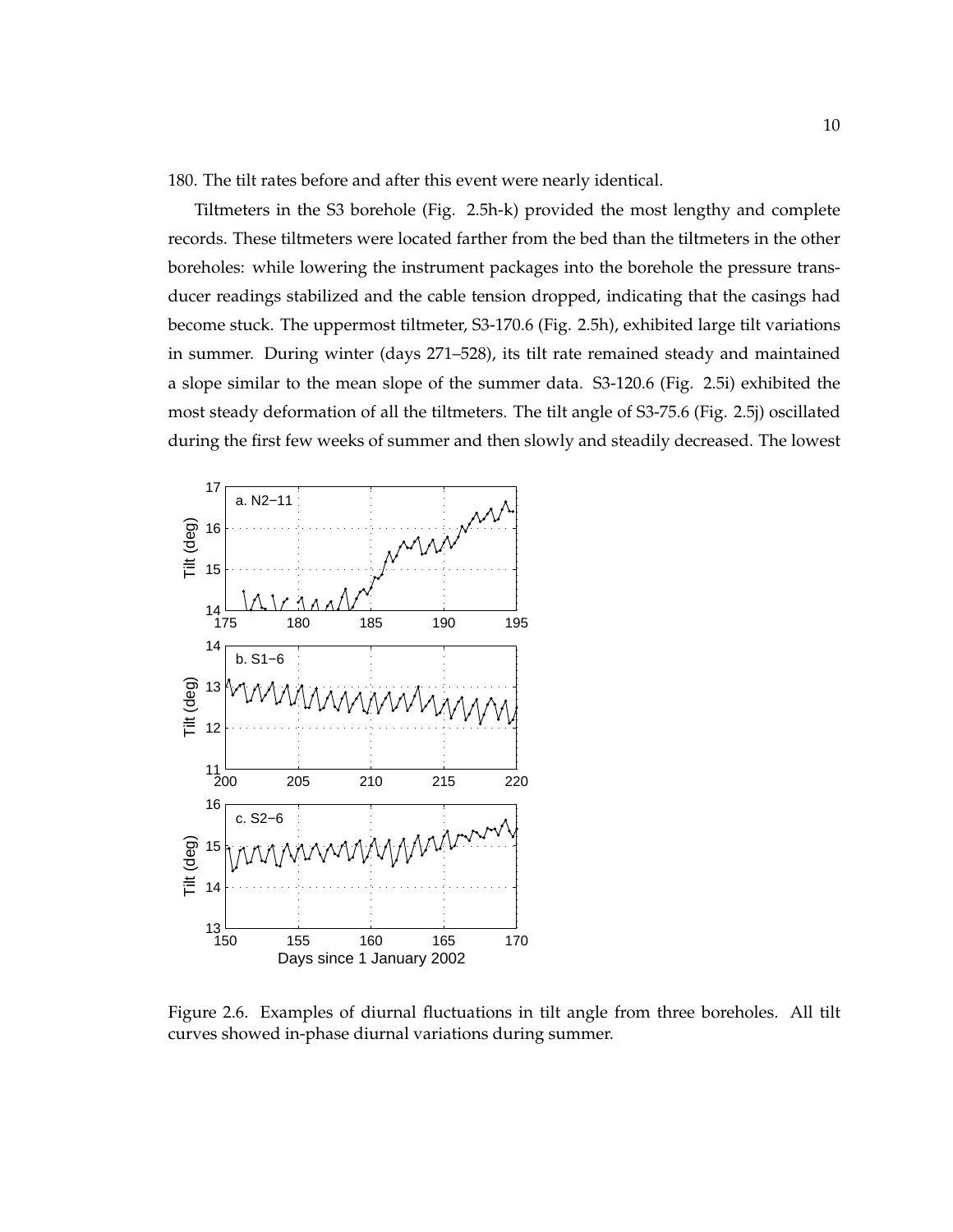tiltmeter, S3-70.6 (Fig. 2.5k), demonstrated slow, steady changes in tilt throughout the study period, except for a large departure from the general trend between days 172–200. S3-75.6 and S3-70.6 were initially tilted up-glacier.

Interestingly, all of the tiltmeters exhibited small diurnal fluctuations in tilt during summer (Fig. 2.6) that cannot be seen at the scale of an entire tilt curve. In each record the maximum and minimum daily tilt typically occur at 0600 hr and 1800 hr, respectively, throughout the summer. The fluctuations are therefore not a result of Earth tides. Furthermore, they cease on or before day 270 (27 September).

#### **2.3.2 Surface velocity**

The mean summer (days 136–257, 16 May–14 September) and winter (days 257–490, 14 September–5 May) surface velocities scale by a factor of approximately 1.6 across the drilling transect (Fig. 2.7). This is typical of velocities on Black Rapids Glacier (Heinrichs and others, 1996).

Daily surface velocities near the N1 borehole during summer are presented in Figure 2.8. Velocities were between 0.15 and 0.2 m d<sup>-1</sup> (55 and 73 m a<sup>-1</sup>) prior to the annual spring



Figure 2.7. Mean summer (upper curves; 16 May – 14 September) and winter (lower curves; 14 September  $-5$  May) surface velocities across the drilling transect. The dots indicate measured values, the curves are model results (see Section 2.4.1) for various relative contributions of the velocity and tiltmeter root-mean-square errors; the velocity data is not adequately reproduced when the inverse model depends only on tiltmeter data (not shown). North is to the left.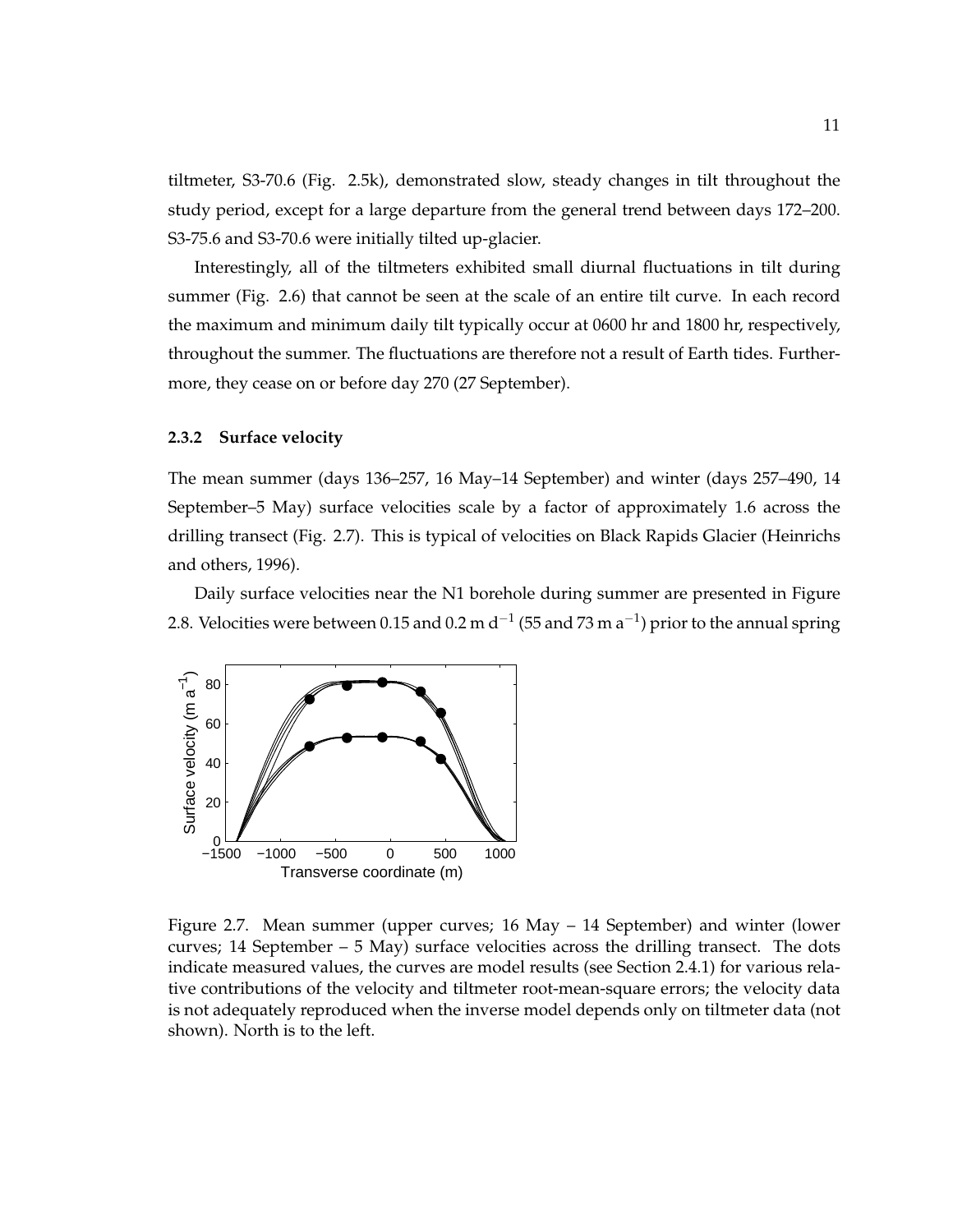speed-up, which began on day 140. The maximum spring speed-up velocity of 0.55 m  $d^{-1}$  $(201 \text{ m a}^{-1})$  was reached on day 146. Velocity peaks were either small but long-lived (days 146, 153, 160, and 170), or large but short-lived (days 180, 197, and 201). Similar velocity variations during summer were observed previously on Black Rapids Glacier (Nolan and Echelmeyer, 1999a) and elsewhere (e.g., Iken and Bindschadler, 1986). We do not have vertical velocities during this period because the GPS station was resting on the ice surface.



Figure 2.8. 12 hr mean surface velocity (solid line) compared to water pressure measured in the till (dotted line) at the N1 borehole during summer. Velocities are given in m a<sup>-1</sup> for comparison with model results.

#### **2.3.3 Water pressure**

Although pressure transducers were installed in each borehole, records are only available from two boreholes. Data from this study was therefore supplemented with water pressure measurements from a pressure transducer installed in the till near the N1 borehole (labeled N1-till; from Harrison and others, 2004).

The N1-till record (Fig. 2.9a) is lengthy but sparse due to wireless data transfer methods (Harrison and others, 2004). Major peaks in water pressure were observed on days 146, 198, and 249, and a large drop occurred around day 175. Owing to the sparsity of the data set, it is difficult to comment on magnitudes and rates of water pressure fluctuations.

The S1 record (Fig. 2.9b) lasted from days 148–170. Water pressure was generally high during this period, with major drops in water pressure occurring on days 149, 156, and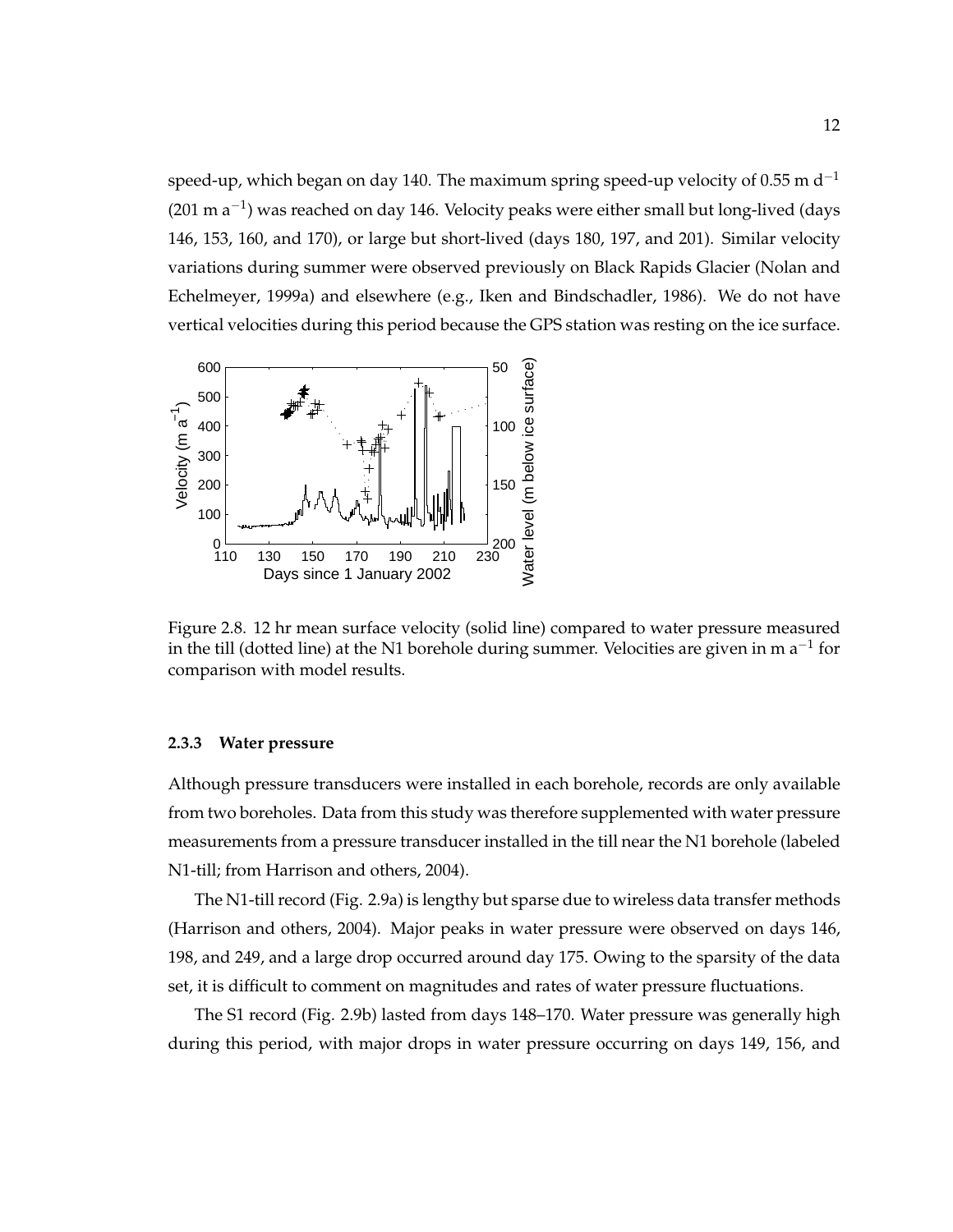

Figure 2.9. Piezometric surface for the (a) N1, (b) S1, and (c) S3 boreholes. The N1 pressure data was obtained from two pressure transducers installed in the till near the N1 borehole. The dashed lines represent the ice-overburden pressure at each borehole.

163. Diurnal fluctuations in water pressure began on day 165.

The most complete record is from the S3 borehole (Fig. 2.9c). It indicates steady water pressure until day 160, followed by large diurnal fluctuations throughout summer. Large drops in water pressure occurred on days 163 and 173; major peaks were observed on days 165, 170, and 180. Water pressure was generally low between days 190–200; in late summer it gradually increased until achieving a nearly constant value that was sustained throughout winter.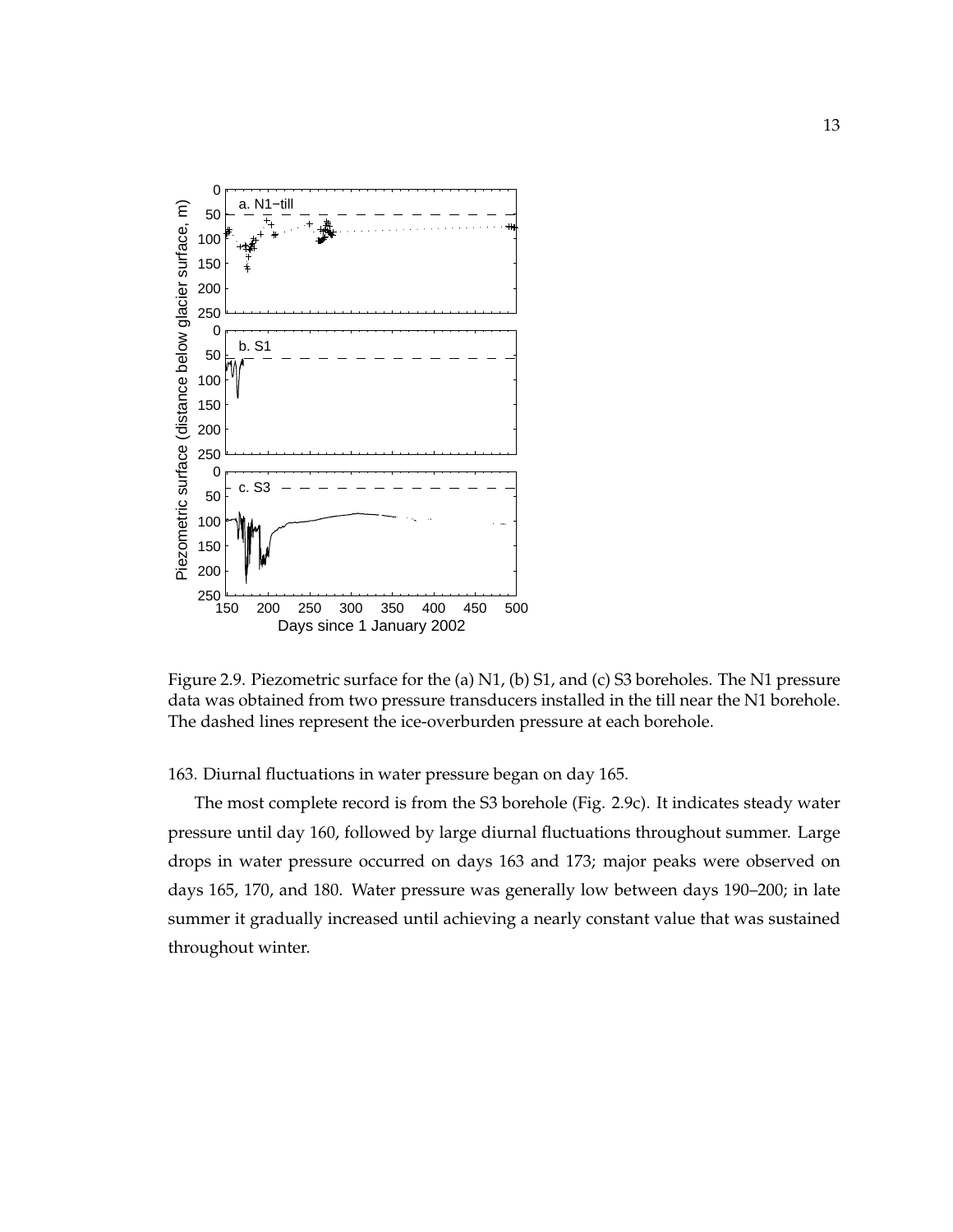#### **2.4 MODELING APPROACH**

Tiltmeters rotate within a velocity field. On its own, each tiltmeter is an under-determined system; numerous velocity fields can produce the same tilt curve, making it impossible to determine the local strain rate components. Gudmundsson and others (1999) address this issue by acknowledging that multiple tiltmeters installed in a glacier all respond to the same velocity field. By parameterizing the velocity field and generating synthetic tilt curves, they determined the velocity profile best able to reproduce the surface velocity and tilt data from a borehole in Unteraargletscher, Switzerland. We adapt their approach to a 2D finite element flow model of Black Rapids Glacier in order to infer temporal and spatial variations in basal stress conditions.

#### **2.4.1 Model description**

Ice flow is modeled through a transverse cross-section (Fig. 2.2) 16 km from the glacier headwall (Fig. 2.1). Assuming no longitudinal derivatives and no in-plane flow, since the glacier surface is flat and tributary flow is minor, the ice flow equations reduce to a nonlinear Poisson equation:

$$
\frac{\partial}{\partial y}\left(\eta \frac{\partial u}{\partial y}\right) + \frac{\partial}{\partial z}\left(\eta \frac{\partial u}{\partial z}\right) = -\rho g \sin \alpha, \tag{2.2}
$$

where  $\eta$  is the stress-dependent viscosity,  $\rho$  is ice density,  $\alpha$  is the mean out-of-plane surface slope, *u* is the out-of-plane velocity, *x* and *y* are the out-of-plane and transverse directions, and *z* is perpendicular up from the mean glacier slope. A power law rheology (Glen's flow law) is used to describe the non-linear viscosity of ice:

$$
2\eta = A^{-\frac{1}{n}} \left( I l_{\dot{\varepsilon}} + \kappa_{\dot{\varepsilon}} \right)^{\frac{1-n}{2n}},\tag{2.3}
$$

where *A* is the flow law parameter, *n* is an empirical constant,  $II_{\varepsilon}$  is the second invariant of the strain rate tensor, and  $\kappa_{\varepsilon}$  is a finite viscosity parameter used to prevent infinite viscosity at low stresses. We set  $\alpha = 1.8^{\circ}$ ,  $A = 3.17 \times 10^{-24}$  s<sup>-1</sup>Pa<sup>-3</sup>, and  $n = 3$  (Truffer and others, 2001).

The model domain is derived from a radio echo sounding profile (Gades, 1998) and borehole depths. The surface boundary has a Neumann condition ( $\frac{\partial u}{\partial \hat{n}} = 0$ , where  $\hat{n}$  is the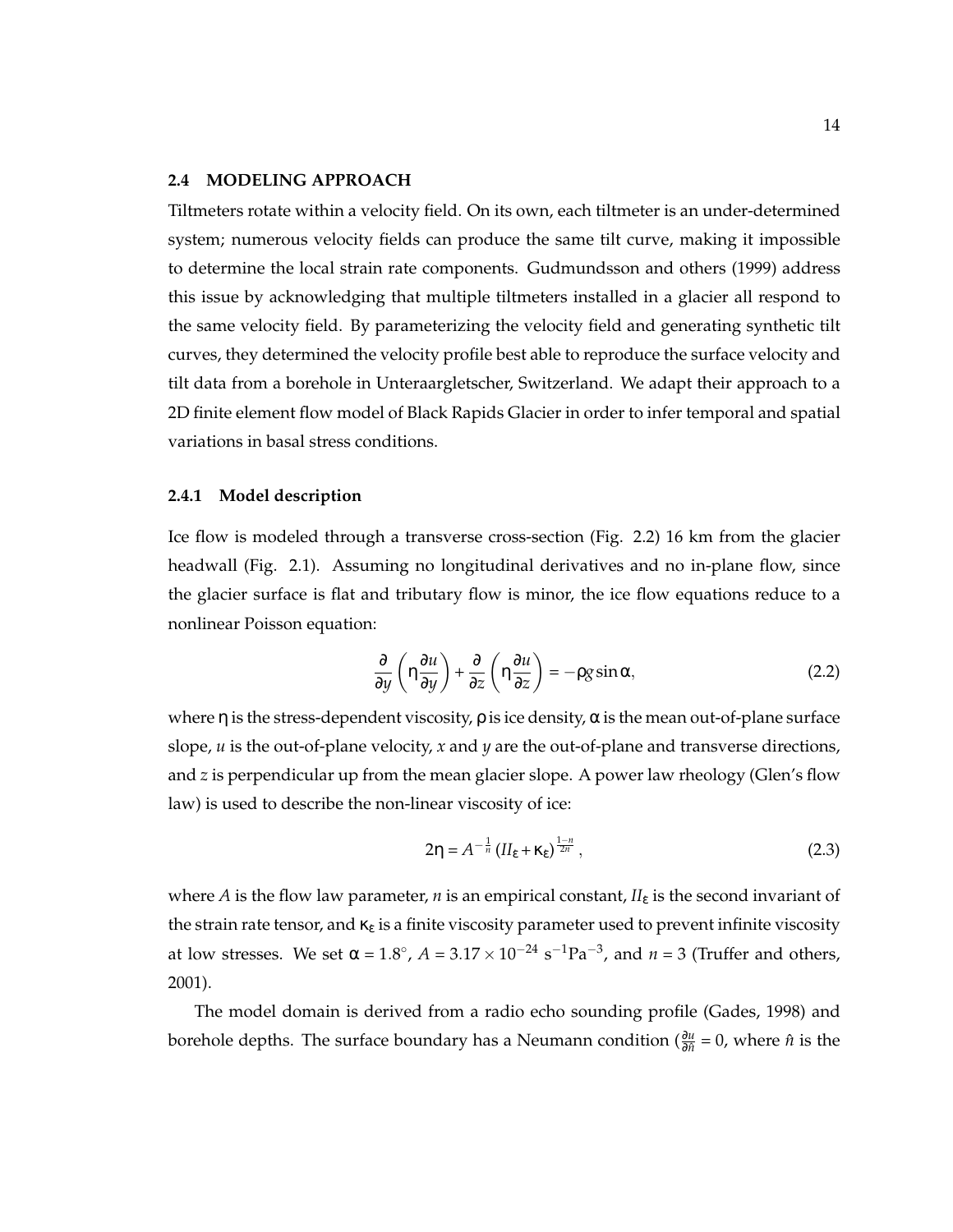outward normal vector) and the bed has a Dirichlet condition  $(u = f(y))$ . We seek a basal velocity function, *f*(*y*), that minimizes the error between model results (velocities and modelderived synthetic tilt curves) and measured surface velocities and tiltmeter data. In reality, basal velocity is a function of the stress field, bed roughness, and other physical characteristics of the bed, which would require a mixed (Robin) boundary condition. We adopt the Dirichlet boundary condition in order to derive the basal velocity distribution without attempting to make a conclusive statement about the nature of the actual boundary condition.

Synthetic tilt curves are generated by tracking the position of the top of the tiltmeter with respect to the bottom by using model-derived velocity gradients ( $\frac{\partial u}{\partial y}$  and  $\frac{\partial u}{\partial z}$ ) and a simple explicit finite difference scheme similar to Euler's method. At each time step the position of the top of the tiltmeter is scaled in order to maintain a constant tiltmeter length. Initial tilt angle, θ*o*, and initial azimuth, φ*o*, are also required. Using the initial tilt angle from a given tiltmeter record and model-derived velocity gradients at the tiltmeter location, we iteratively search for the value of φ*<sup>o</sup>* that minimizes the root-mean-square error between synthetic and measured tilt curves. Synthetic tilt curves are described in more detail in Gudmundsson and others (1999).

Determining the basal boundary condition from measurements of ice deformation and surface velocity is a classic inverse problem. The forward problem is to determine ice motion resulting from a known boundary condition. A basal velocity distribution can be found that reproduces the data exactly; potentially there are many such solutions. Due to errors in the data and uncertainties in the physical model, a solution that reproduces the data exactly would be un-physical. In general inverse theory, a solution is found that fits the data to within a given error and also minimizes some undesired quality of the unknown boundary condition (Parker, 1994). In glaciology one might force the basal velocity distribution to be a smooth function with small first derivatives (Truffer, 2004); the data is then fitted to within a given error by minimizing a norm that reflects the smoothness of the function.

Applying general inverse theory to a highly nonlinear, 2D FE-model with an irregular boundary is non-trivial and computationally expensive. To simplify the problem, we seek a smooth basal velocity function that can be approximated by a 4th-order polynomial,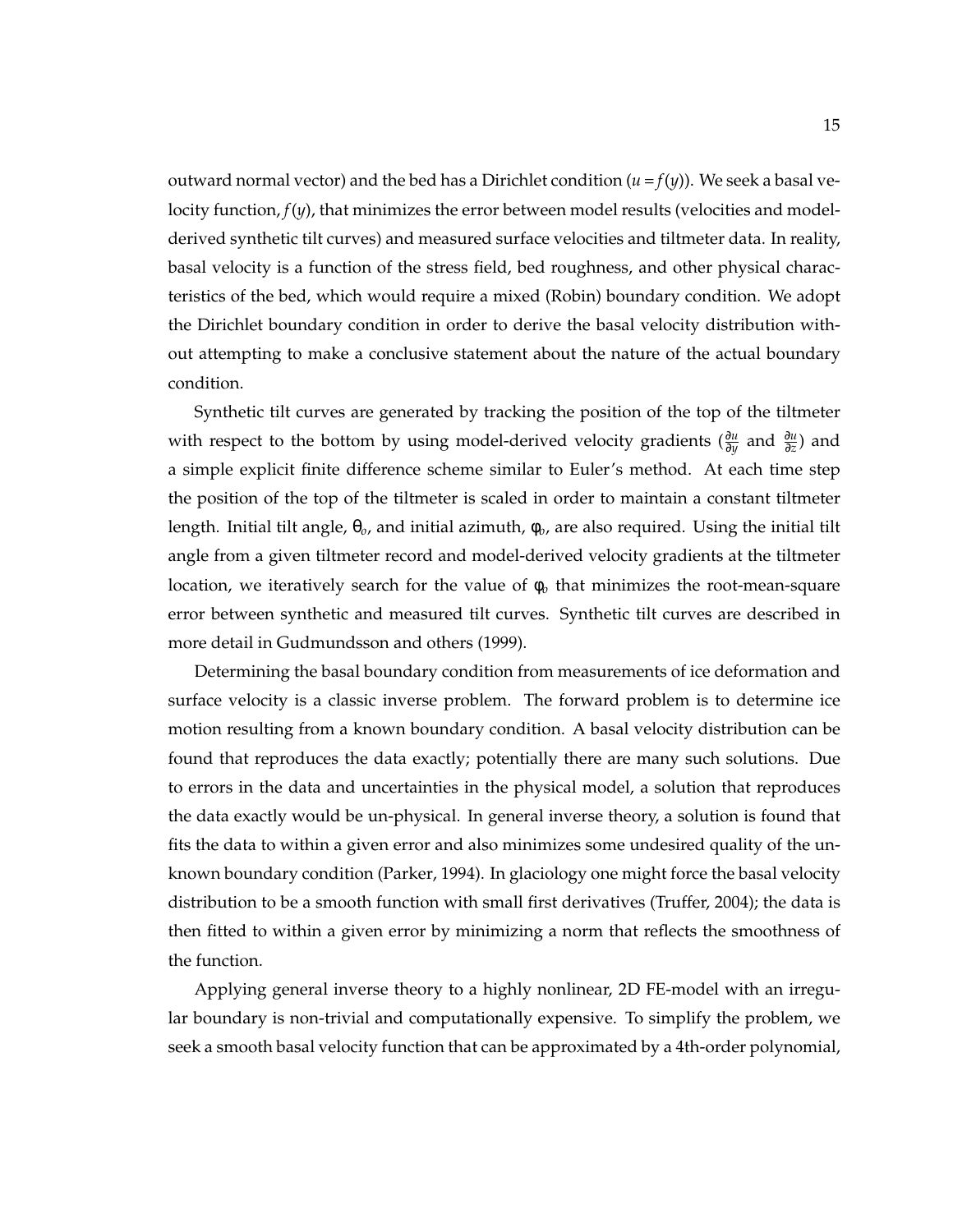with the additional assumption that the velocity equals zero at the margins. Although this choice for a basal velocity function is somewhat arbitrary, it appears to be the simplest that can satisfactorily reproduce our measurements without restricting the location or magnitude of basal velocity maxima and minima. (We also tried higher-order polynomials and found the results to be very similar.) Specifying the velocity at the margins is necessary to force the velocity distribution to be realistic; the value of the margin velocities has little effect on the results, especially near the glacier centerline (Figs. A.2, A.3). The basal stress distribution, which we ultimately desire, can be computed from the modeled velocity field.

Ideally, the stress field would be determined as a continuous function of time. This is impossible with our velocity data because it is of insufficient temporal resolution to constrain the inverse model over short time periods. Furthermore, all of the data is restricted to a transverse cross-section, thus forcing us to neglect longitudinal strain. This approximation is adequate for investigating bulk strain, as longitudinal strain is negligible over seasonal timescales (see Fig. 2 in Nolan, 2003). However, over shorter time periods such as during the spring speed-up (Nolan, 2003) and in summer when velocity variations are large, longitudinal strain may be quite important. Our model also does not take into account visco-elastic effects, which may be associated with these short-lived events.

The data was therefore divided into summer and winter seasons, corresponding to trips to the field that occurred in spring and fall 2002, and spring 2003. This division roughly agrees with the change from positive to negative air temperatures at nearby Gulkana Glacier (Fig. 2.3). In this sense we are only investigating seasonal changes in the mean stress field. We can, however, qualitatively discuss short term stress variations by considering tilt deviation from the synthetic tilt curves.

The tiltmeter data is a result of both summer and winter velocity fields. Thus, the coefficients of the summer and winter basal velocity functions are determined simultaneously by using a multi-dimensional unconstrained nonlinear optimization (Nelder-Mead method, implemented with MATLAB's fminsearch) to minimize the error between data and model results. For each synthetic tilt curve this requires determining the optimal initial azimuth and maintaining continuity in tilt angle and azimuth at the summer/winter transition.

The modeling approach is summarized as follows: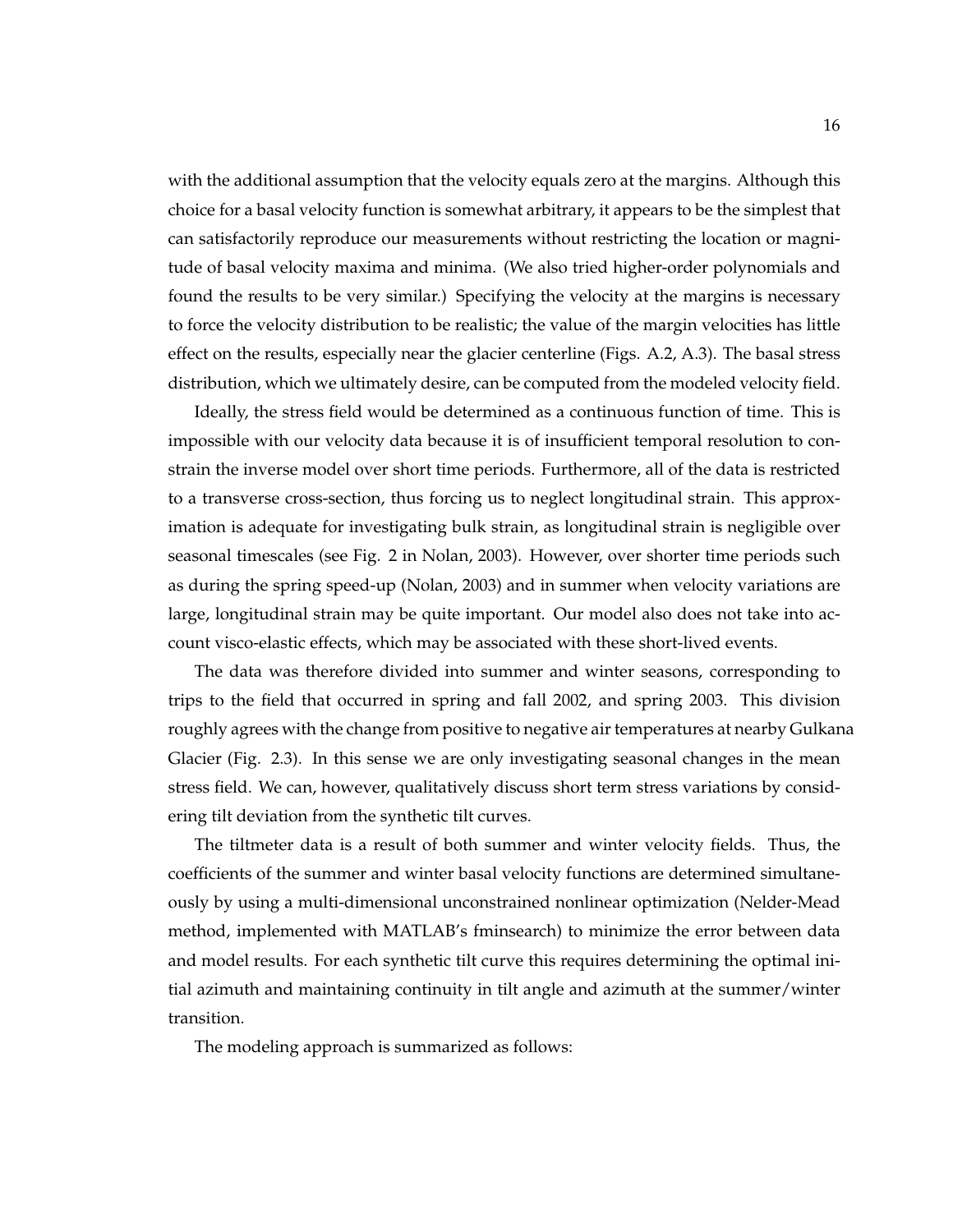- 1. Guess the coefficients of the summer and winter basal velocity functions. Only three coefficients are required for each, since we are requiring the basal velocity functions to be 4th-order polynomials with zero velocity at the margins.
- 2. Solve the summer and winter FE-models. Export strain rates and surface velocities.
- 3. Calculate the percentage root-mean-square error between model surface velocities and observations (later referred to as the velocity error).
- 4. Generate synthetic tilt curves for each tiltmeter record using the model-derived strain rates and compute the percentage root-mean-square error between synthetic and measured tilt curves. The percentage root-mean-square error of each tiltmeter is weighted by the number of data points in the respective set to give the longer records more importance. Sum the weighted root-mean-square errors and divide by the total number of data points in all of the records (later referred to as the tiltmeter error).
- 5. Compute the total percentage error by using some combination of the velocity and tiltmeter errors. Since it is not clear how to do this, we consider several possibilities (see Section 2.4.2).
- 6. Iteratively search for the coefficients of the basal velocity functions (summer and winter) that minimize the total percentage error using the Nelder-Mead method.

### **2.4.2 Model results**

Modeled mean summer and winter velocity distributions are shown in Figure 2.10a-b; the corresponding stress distributions (Fig. 2.10c-d) were determined from the modeled velocity gradients. Basal shear stresses in a zone about 500 m north of the deepest point in the channel were approximately 10% lower in summer than in winter (Fig. 2.13). Near the margins, basal stresses were correspondingly higher in summer than in winter, thus allowing the glacier to remain in stress equilibrium.

The model reproduces the seasonal tilt rates and surface velocities surprisingly well (see Figs. 2.5 and 2.7). The strong fit could partly be attributed to freedom in the generation of synthetic tilt curves due to the unknown initial azimuth. However, the tilt data cannot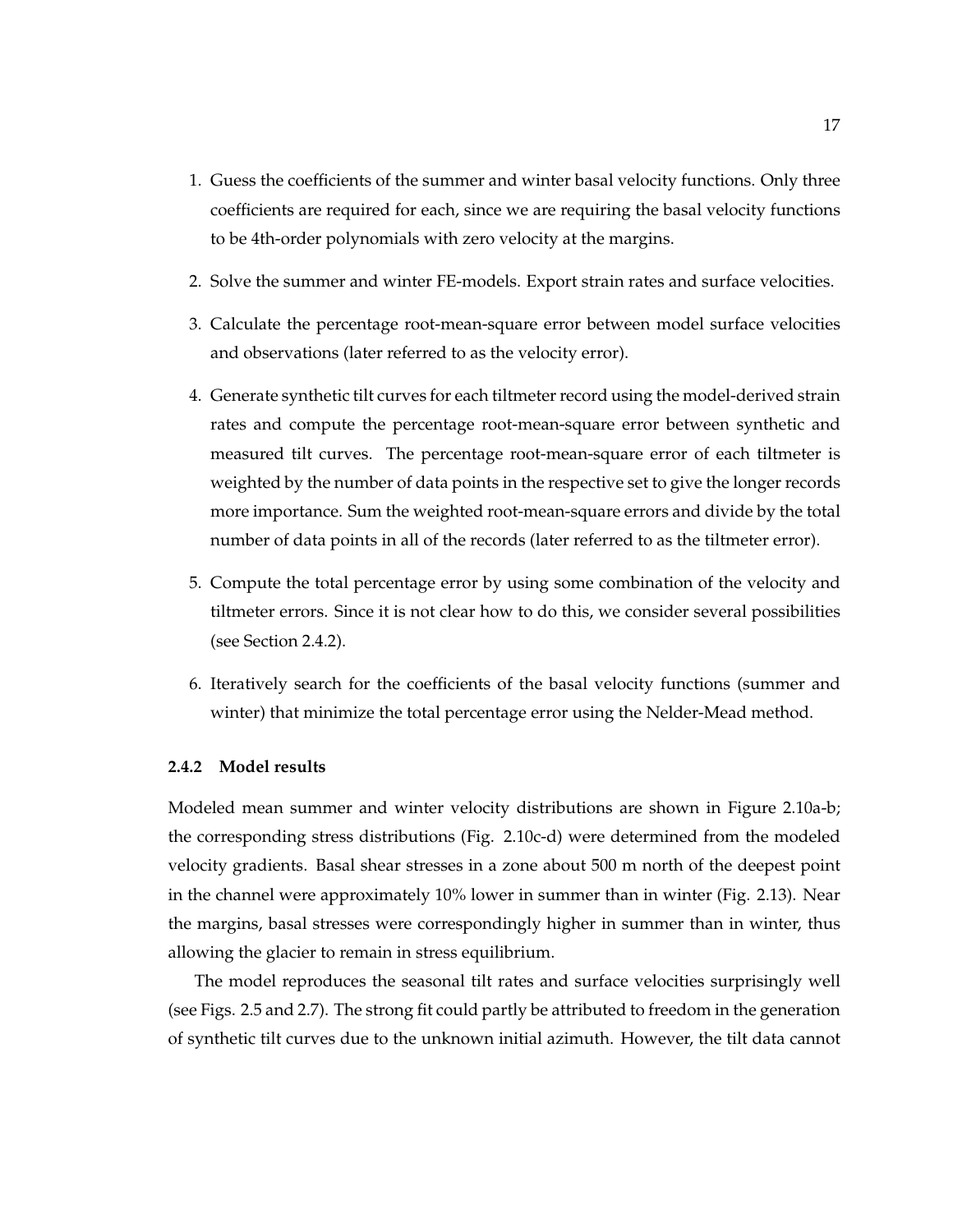

Figure 2.10. Model results: mean summer and winter (a-b) velocity distributions (m  $a^{-1}$ ) and (c-d) total stress distributions ( $\times$ 100 kPa). North is to the left and flow is into the plane.

be reasonably fit with any velocity field. For example, simply exchanging the summer and winter solutions increases the tiltmeter error from 9.9% to 15.7%.

These results are largely independent of the relative contributions of the velocity and tiltmeter errors to the inverse model (see Figs. 2.7 and 2.11), although surface velocities must be included in the analysis to ensure a good fit to all of the data. Removing tiltmeter data from the analysis does not significantly affect the model results, thus providing tentative support for inverse models based solely on surface data, though the agreement between the synthetic and measured tilt curves greatly increases our confidence in the model results. Hereafter we have weighted the velocity error by 0.25 and the tiltmeter error by 0.75, as this provides the best fit for both velocity and tiltmeter data.

Solution uniqueness cannot be proven for almost all nonlinear inverse problems (Parker, 1994); it is therefore difficult to determine whether our model solutions represent global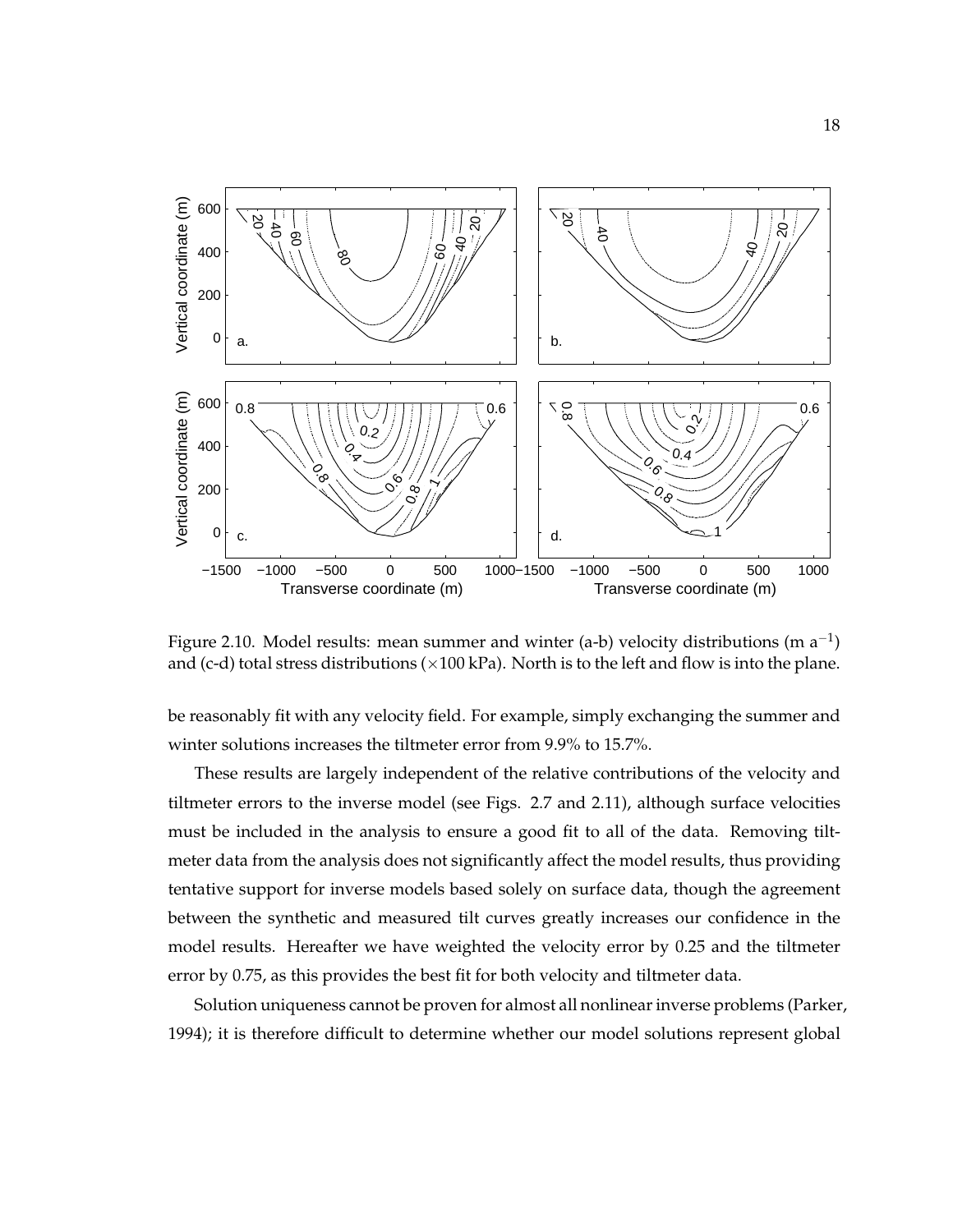

Figure 2.11. (a) Summer and (b) winter mean basal stress distributions derived from the model using various relative contributions of velocity and tiltmeter errors when calculating the total error. The model solutions change significantly when the velocity data is neglected from the inversion (not shown). North is to the left.

or local error minima. However, the coefficients of the basal velocity functions are at least locally well-constrained (Fig. A.4).

Finally, to check for consistency, the inverse model is applied to mean surface velocities from 30 April – 16 May 2002 (days 120-136). Velocities during this period (Fig. 2.12a) were higher than the mean winter velocities but lower than the mean summer velocities. As expected, the solution indicates that mean basal stresses in a zone 500 m north of the centerline are lower during this period than during winter, but not as low as in summer (compare Fig. 2.12b to Fig. 2.10c-d). However, this model run was applied to a short time period that immediately preceded the spring speed-up. Thus, our assumption of no longitudinal strain may be invalid, as the annual spring speed-up is typically associated with longitudinal extension (e.g., Nolan, 2003). It is intriguing, though, that the pattern of stress redistribution is very similar to that discussed above.

#### **2.5 DISCUSSION**

#### **2.5.1 Lateral stress transfer**

Our analysis suggests that increases in surface velocity can be attributed to the transfer of basal shear stresses from a well-defined region north of the centerline (near the N1 bore-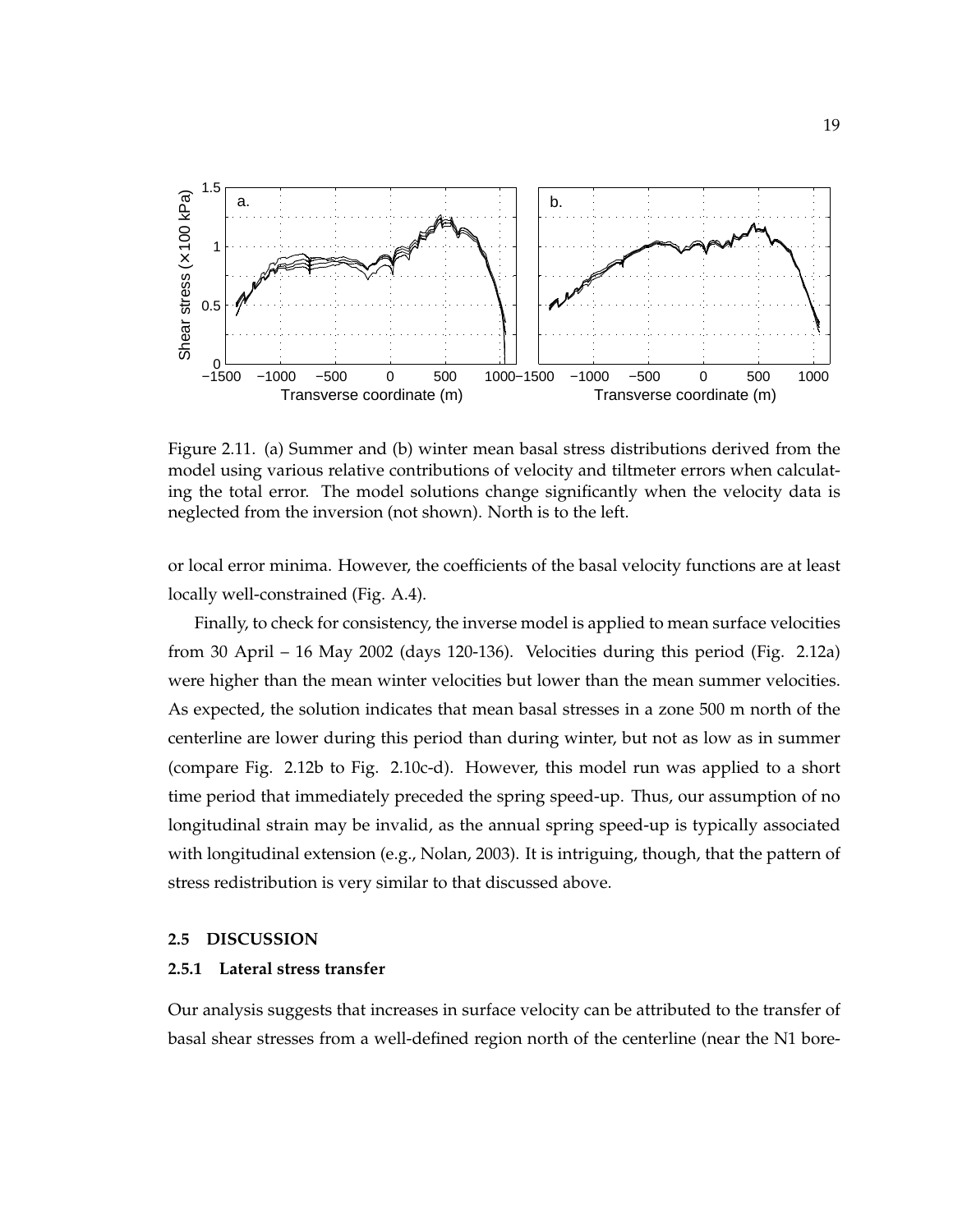

Figure 2.12. Model results: mean spring (a) velocity distribution (m  $a^{-1}$ ) and (b) total stress distribution ( $\times$ 100 kPa) from April 30 – May 16, 2002 (days 120–136). North is to the left and flow is into the plane.

hole) to the margins. Interestingly, this is the same region where Nolan and Echelmeyer (1999a) observed seismic anomalies that they attributed to lake drainage events. Apparently the bed there is highly susceptible to changes in water flux through the glacier; numerous marginal lakes along the northern margin of the glacier may drain subglacially near the N1 borehole and significantly influence the subglacial drainage system.

If large enough, a rapid influx of water (e.g., from a lake drainage event) would cause water pressure to reach overburden before the drainage system could adjust to accommodate more water flow, thus locally decoupling the ice from the bed. The amount of decoupling required to produce the high surface velocities associated with lake drainage events can be estimated with our FE-model by setting the bed-perpendicular shear stress equal to zero ( $\frac{\partial u}{\partial \hat{n}}$  = 0) along part of the bed, and adjusting the length and position of that section of the boundary until modeled surface velocities agree with observations. We attempt to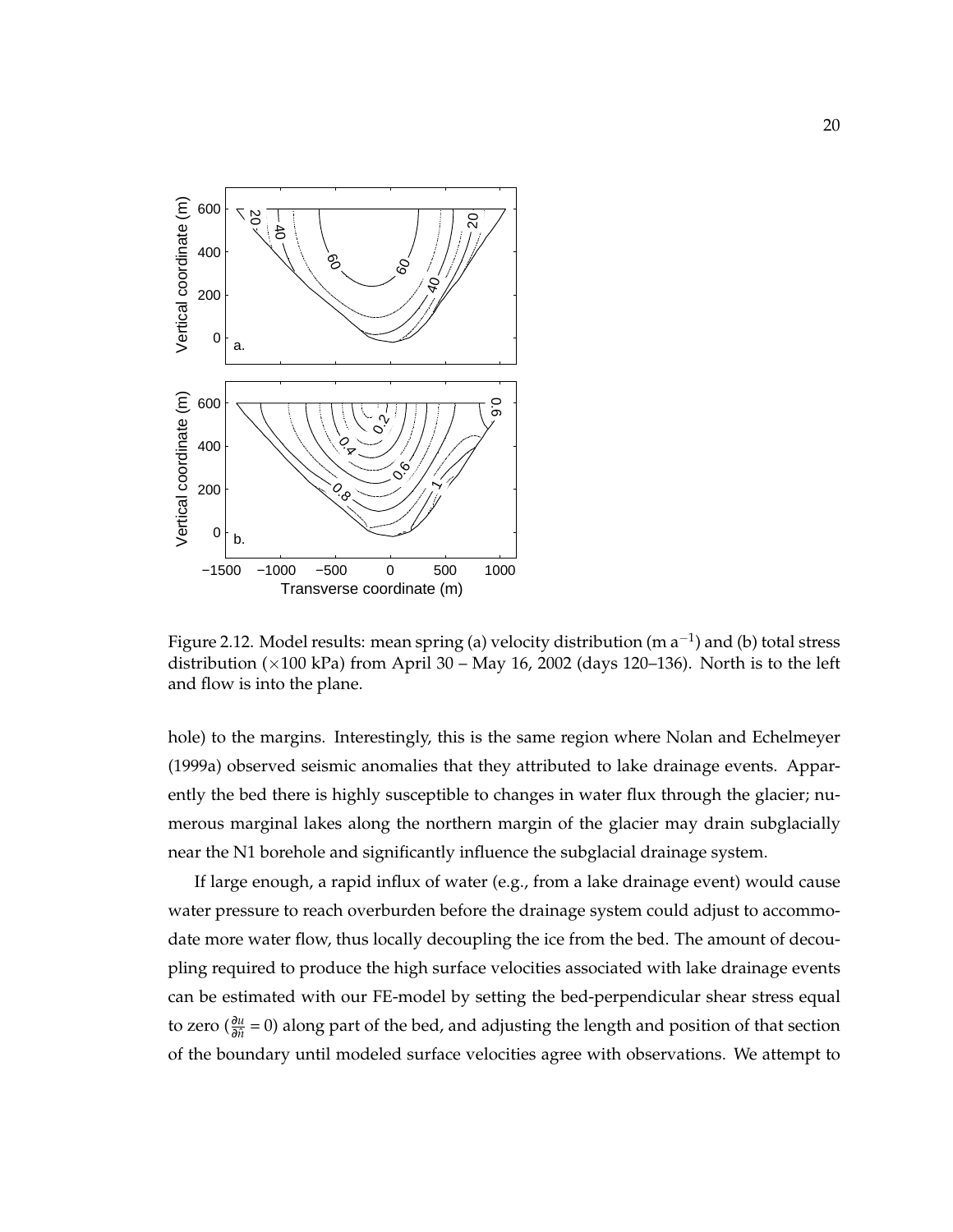model the spike in surface velocity on day 180 (Fig. 2.8), which can probably be attributed to a lake drainage, by first noting that seismic anomalies associated with drainage events were observed near the N1 borehole and that velocities prior to day 180 are similar to the mean winter velocities. Thus, we decouple the ice from the bed near the N1 borehole and specify the basal velocity according to the winter basal velocity function along the rest of the bed.

The section of the boundary that must have no bed-perpendicular shearing in order to achieve the velocity on day 180 is very close to the length of the bed over which mean summer stresses are lower than mean winter stresses (Fig. 2.13). The same surface velocity can be obtained by shifting the region of the bed that is decoupled from the ice by a couple of hundred meters in either direction; changing its length by more than a hundred meters reduces the fit. Note that for this event we have a surface velocity measurement at just one single point (at the N1 borehole); many other basal velocity distributions can be determined that also produce the correct velocity at that point. It is encouraging, though, that by decoupling the same area that shows evidence of seasonal stress redistribution, we can reproduce the observed motion event so closely, thus providing further evidence that the area around the N1 borehole is particularly susceptible to changes in water influx.



Figure 2.13. Model-derived mean summer and winter basal shear stresses (dashed and dotted curves, respectively) and a possible basal stress distribution of a decoupling event (solid curve). North is to the left. The negative shear stresses and the large jump in stress observed at the zero basal shear stress/specified velocity transition is due to a mathematical singularity (Hutter and Olunloyo, 1980).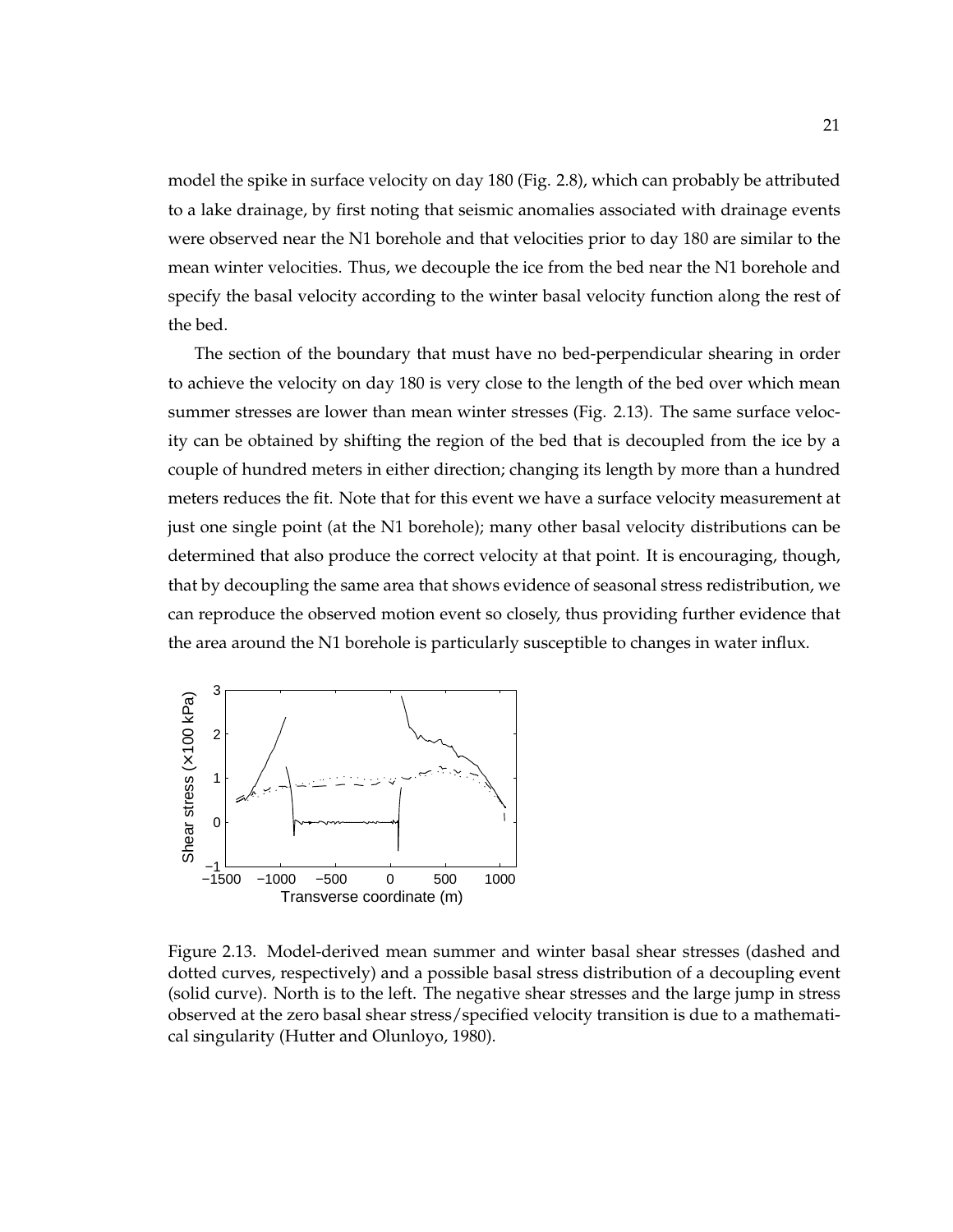Surface velocity apparently depends strongly on the basal stress distribution over regions larger than the ice thickness. Rapid changes in surface velocity must therefore indicate rapidly changing basal conditions, which can only be attributed to changes in the water pressure distribution. Thus the velocity at one point on the surface depends not only on the water pressure beneath that point, but also on the distribution of water pressure along a large part of the glacier bed. This may partly explain the difficulty of describing a basal sliding law from point measurements of water pressure and surface velocity (e.g., Iken and Truffer, 1997).

Further complicating the relationship between velocity and water pressure is the observation that mean seasonal velocities are higher in summer than in winter for most glaciers, even though mean seasonal water pressure is often higher in winter than in summer (see Fig. 2.9c; also, Mathews, 1964; Truffer and others, 2001). This observation can be explained by considering the effect of water pressure on the type of basal motion. When water pressure is at or below winter levels, the till yield strength may exceed basal shear stresses everywhere and no till deformation occurs. Sliding over a non-deforming till layer could occur at this time, and variations in surface velocity could be attributed to variations in sliding velocity. Higher water pressures, which are only observed during spring and short periods in summer, can weaken the till significantly or decouple the ice from the bed, resulting in greatly enhanced rates of basal motion. Velocities during these short periods may strongly influence mean summer velocities. Supporting this argument is the observation that water pressure exceeded mean winter levels (or was rapidly rising) during the spring speed-up (days 142–163) and the motion events on days 180, 196, 201, and 214. The mean surface velocity at the N1 borehole during these periods was 192 m  $a^{-1}$ , indicating that the mean velocity during the rest of the summer was 46 m a<sup>-1</sup>, about 7 m a<sup>-1</sup> slower than the mean winter velocity. Furthermore, tiltmeters located in the till near the N1 borehole during summer 2002 suggested that till deformation was episodic and strongly related to the spring speed-up (Truffer and Harrison, 2005). Although this explanation assumed a deformable till layer, it could be adapted to a glacier sliding over a hard bed by considering a critical water pressure at which bed lubrication becomes more sensitive to changes in water pressure.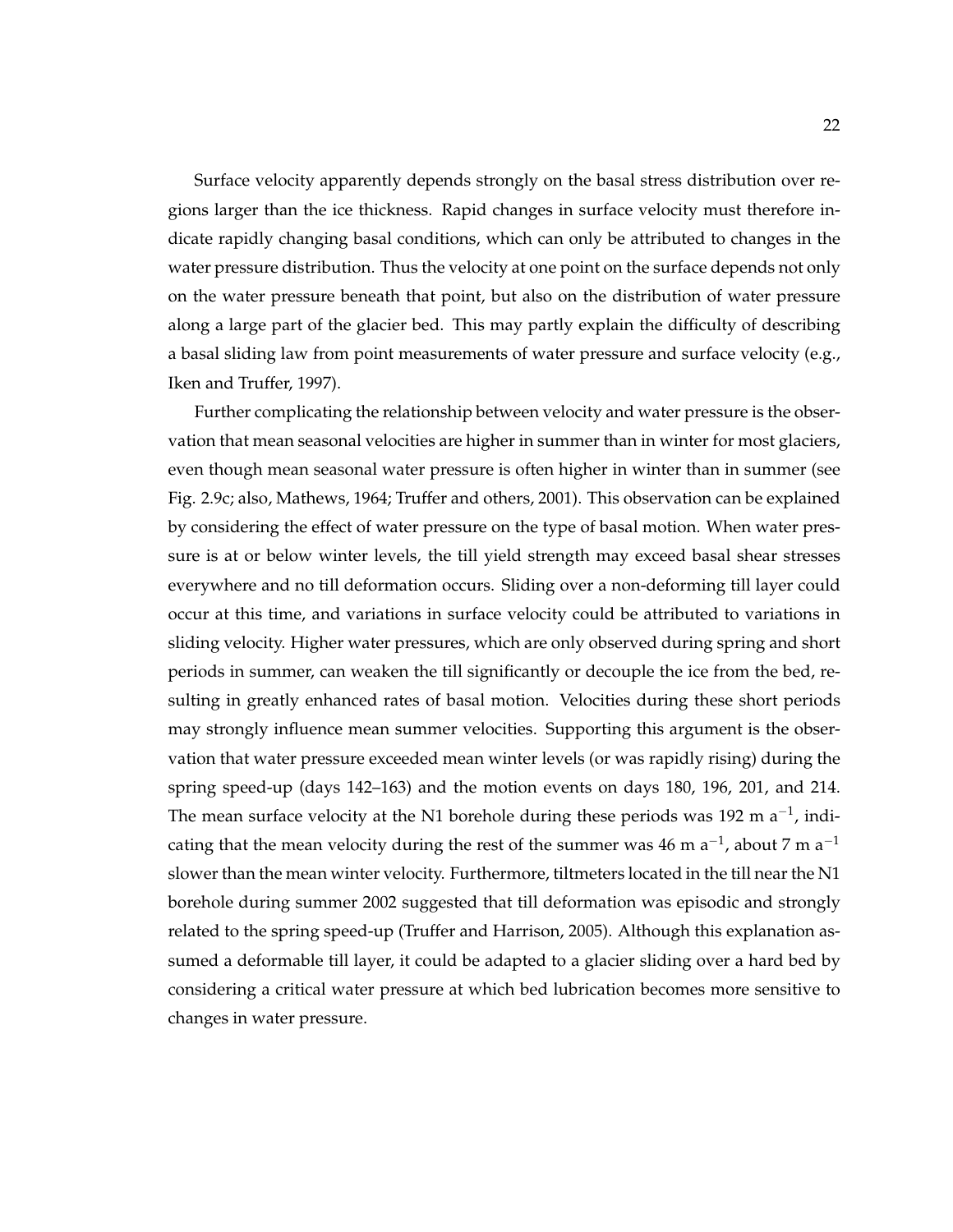#### **2.5.2 Longitudinal stress transfer**

The relationship between water pressure and basal motion may also provide a mechanism for the diurnal fluctuations in tilt angle observed during summer (Fig. 2.6). These fluctuations are indicative of diurnally varying basal conditions.

Under steady deformation, the tilt angle of a tiltmeter oriented downglacier will typically increase. Only vertical or transverse shearing across the glacier ( $\dot{\epsilon}_{yz}$  and  $\dot{\epsilon}_{yx}$ , respectively) and longitudinal compression  $(\dot{\epsilon}_{xx})$  can reduce the tilt angle. Vertical or transverse shearing across the glacier could fluctuate as a result of diurnal fluctuations in tributary flow into the main channel. However, if fluctuations in transverse shearing caused the diurnal fluctuations in tilt angle, then we would have expected some tiltmeters to achieve maximum daily tilt at the same time that others achieved minimum daily tilt, as it is unlikely that all tiltmeters were oriented to the same side of the vertical longitudinal plane.

The more likely explanation is that the glacier experiences longitudinal compression during the day and extension/relaxation during the night. We do not attempt to interpret these diurnal fluctuations with the help of a model, but we note that they are consistent with observations and a mechanism recently proposed by Sugiyama and Gudmundsson (2003). They obtained detailed observations of vertical strain in Unteraargletscher, Switzerland, from which they concluded that increased water influx to the bed during the day causes the glacier to accelerate; the acceleration is amplified upglacier because the drainage efficiency is lower there. At night, when water influx decreases, the longitudinal flow speeds become more uniform and compression disappears. This mechanism is independent of the type of basal motion; the faster acceleration upglacier could result from a lowering of till yield strength or enhanced bed lubrication. Further supporting this explanation on Black Rapids Glacier is the observation that the diurnal fluctuations in tilt angle cease on or before day 270, which probably corresponds with the onset of winter conditions (Fig. 2.3) and decreased water influx.

#### **2.5.3 Non-steady deformation**

In addition to the diurnal fluctuations in tilt, most tiltmeters demonstrated highly variable tilt rates over short time intervals (days to a few weeks). These variations, which are often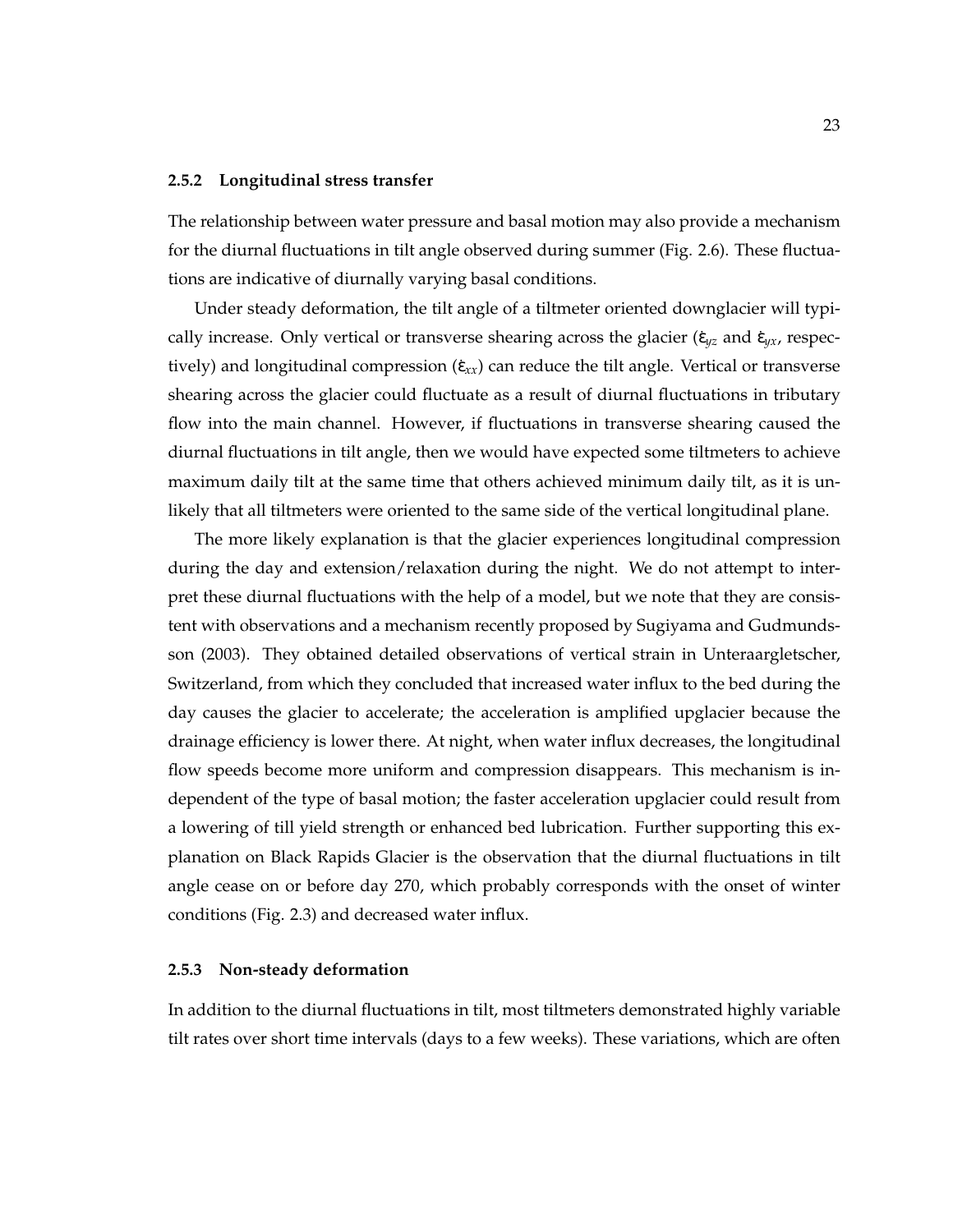spatially isolated, are impossible to interpret with steady-state deformation models. Here we will list some features of the tiltmeter records that could not be characterized by our simple flow model.

Two tiltmeters, N2-11 and CEN-6.5 (Fig. 2.5a,d), experienced tilt rates considerably higher than those predicted by our model. These tiltmeters were close to the bed and may have been affected by bed topography and/or lubrication, both of which can strongly influence local stresses. Furthermore, although we have no information regarding bed roughness on the scale of tens of meters or less, it is conceivable that these tiltmeters were within the basal boundary layer.

In the N1 borehole, two tiltmeters with long records demonstrated very different behavior (Figs. 2.5b-c). The tilt angle of N1-51 increased steadily with time, whereas N1-11 experienced episodic tilting with otherwise very little change in tilt.

Surprisingly, most tiltmeter records show no evidence of the rapid motion events that occurred on days 180, 196, 201, and 214. The only exceptions are the large changes in tilt exhibited by S1-51 and S2-6 on day 180 (Fig. 2.5e,g). The S1-51 record, although highly variable during summer, seems to indicate that the ice there experienced rapid extension and compression. S2-6, on the other hand, appears to have been repositioned in the borehole, maybe as a result of faulting. On a similar note, it is puzzling that the slope reversals between days 170–180 in the S1-6 and S3-70.6 tilt curves (Fig. 2.5f,k), which may be indicative of a long-lived compression event, were not observed elsewhere.

The uppermost tiltmeter in the S3 borehole, S3-170.6, experienced highly variable tilt rates during summer (Fig. 2.5h) that were not observed by other tiltmeters. A small tributary to the south (with unknown thickness) may disrupt the local stress regime; other tiltmeters may have been unaffected because they were installed at greater depths. This disturbance would be most apparent in summer, when velocity fluctuations are greatest. Alternatively, an englacial conduit may have intersected and pumped water into the borehole during summer, thus causing the tiltmeter to wobble within the borehole.

Tiltmeters located deeper in the S3 borehole generally demonstrated highly steady deformation, except for the slope reversal between days 170–180 in the S3-70.6 record (described above) and the oscillations in the S3-120.6 and S3-75.6 (Fig. 2.5i-j) records at the beginning of the study period. These oscillations may be due to the borehole closing in on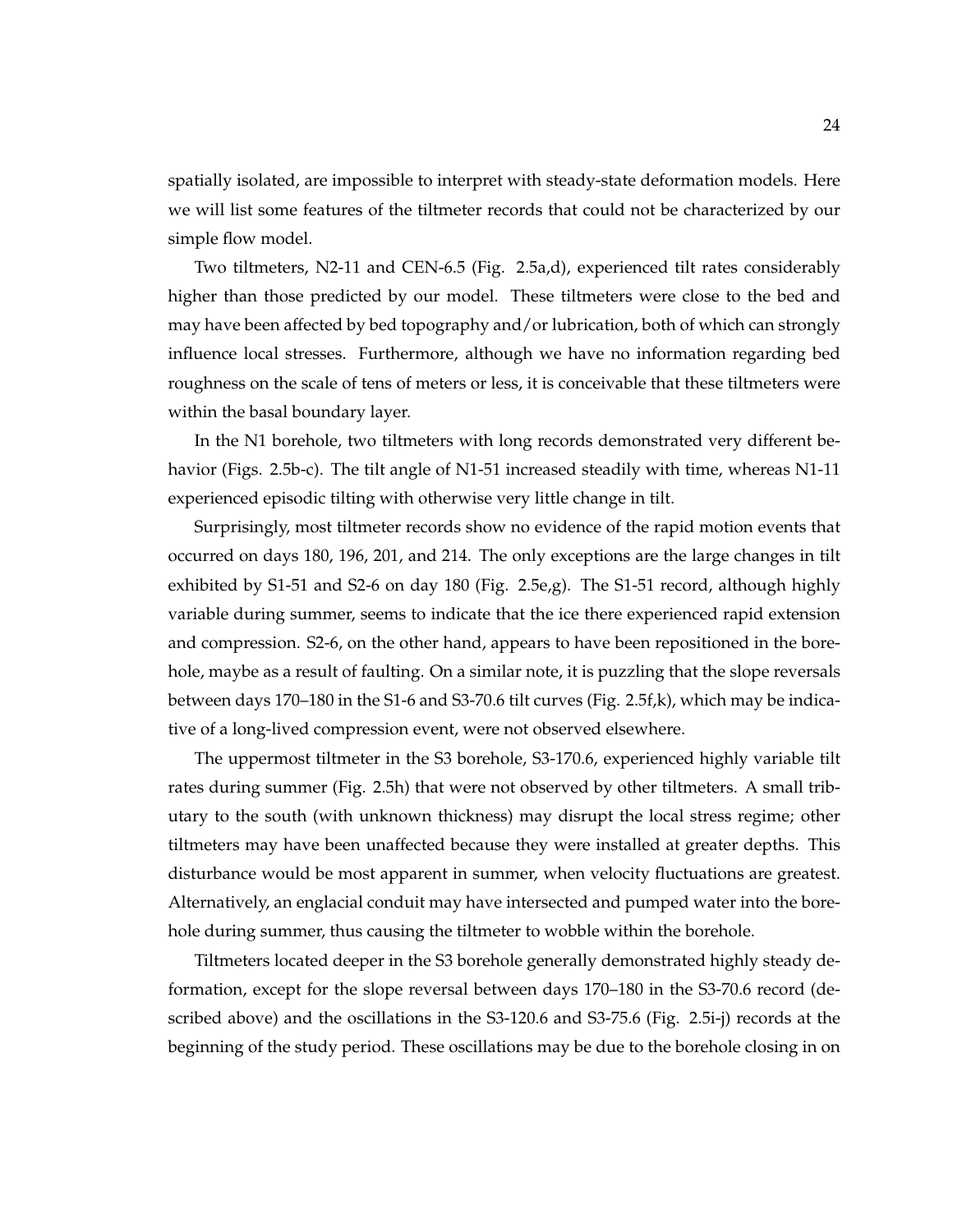the tiltmeters.

Finally, the model more closely reproduces the tilt curve from S3-70.6 than from S3- 75.6 (Fig. 2.5j-k). This is difficult to reconcile since these tiltmeters were located far from the bed but close to each other; we would thus expect them to be responding to similar stresses. Their different tilt rates could be a result of faulting or a small scale change in ice properties.

Other tiltmeter records exhibit similar behavior that cannot be explained by steady state flow models. For example, tiltmeters installed near Jakobshavns Isbræ, Greenland, indicated overthrusting at depth (Lüthi and others, 2003), and some (but not all) tiltmeters installed in a single borehole in Unteraargletscher, Switzerland, demonstrated quasi-repetitive tilt oscillations (Gudmundsson and others, 1999). Only with more knowledge of small scale glacier mechanics and the coupling of tiltmeters to ice can we hope to interpret all the fluctuations in tilt rate observed by a tiltmeter.

#### **2.6 CONCLUSIONS**

During periods of fast motion, basal stresses beneath Black Rapids Glacier are transferred toward the glacier margins from a zone about 500 m north of the deepest point in the channel. This zone corresponds to a region where seismic anomalies were observed during the drainage of marginal lakes (Nolan and Echelmeyer, 1999a,b), suggesting that the bed there is sensitive to changes in water flux. High velocities associated with the lake drainages may be a result of water pressures rising more rapidly than the drainage channels can expand to allow for higher water flux, thus causing the ice to temporarily decouple from the bed. Smaller amplitude velocity events, such as the spring speed-up, may also be due to insufficient drainage capacity. During these periods, the ratio of water influx to drainage capacity is insufficient to cause widespread ice-bed decoupling, but is capable of lowering the till yield strength considerably; the surface velocities thereby increase as a result of enhanced rates of till deformation.

It is becoming clear that the relationship between water pressure and surface velocity cannot be described with a simple physical law. The velocity at a single point in a glacier is strongly controlled by the basal stress distribution; rapid changes in velocity indicate rapidly changing basal conditions, which must be attributed to changes in water pressure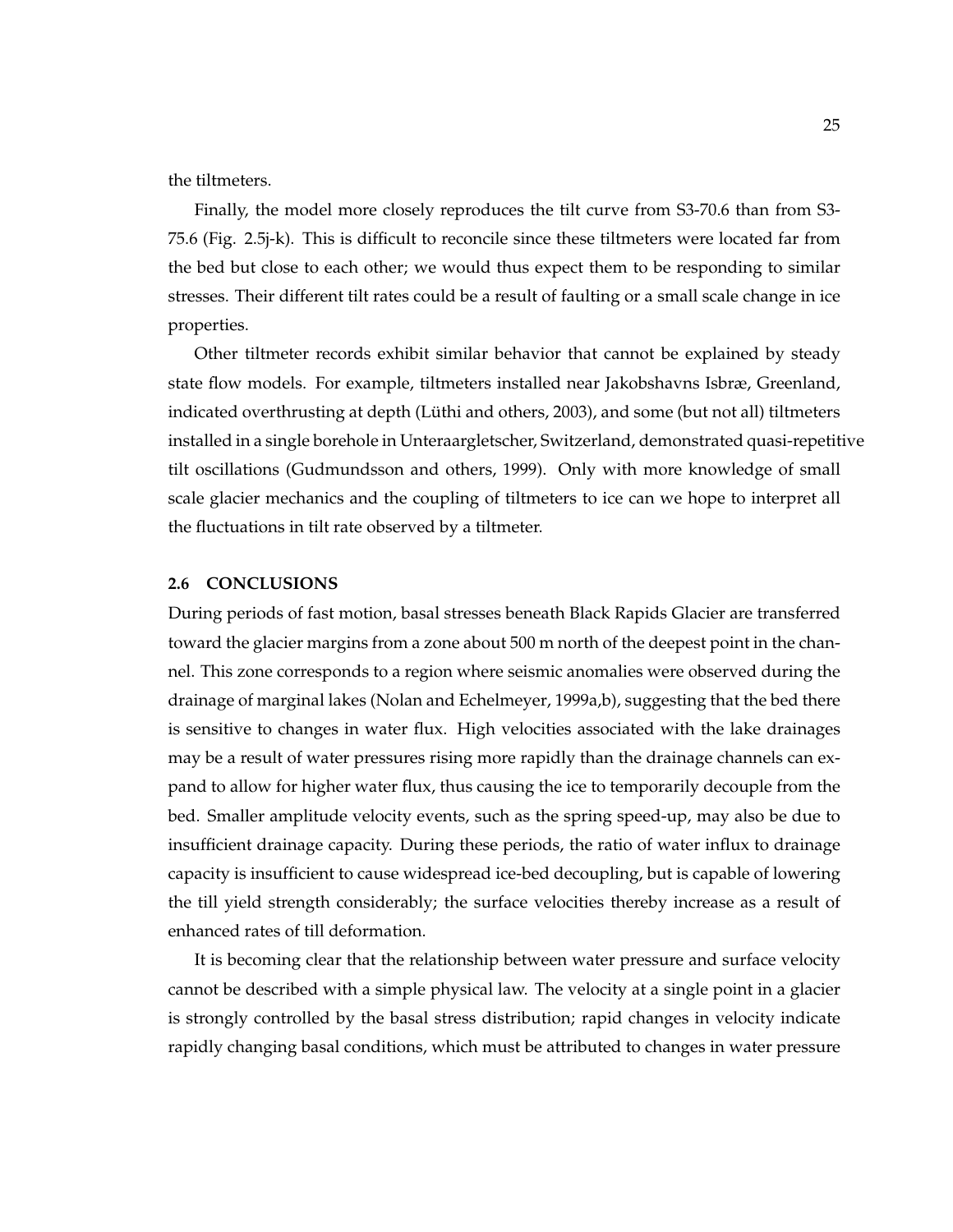along large parts of the glacier bed. Furthermore, small changes in water pressure, which may have little effect on surface velocities when water pressures are low, can result in large variations in velocity when water pressures are high. At some critical point, a change in water pressure could result in a change in the physical processes by which a glacier interacts with its bed (sliding or deforming till). Advances in the understanding of basal motion may require modeling efforts combined with detailed observations of lateral and longitudinal variations in surface velocity, water pressure, melt rates, and bed properties over a variety of time scales. Furthermore, future studies may require flow models that allow for visco-elastic effects and do not assume steady-state conditions; observations from this and other recent studies (e.g., Gudmundsson and others, 1999; Bindschadler and others, 2003; Lüthi and others, 2003; Elsberg and others, 2004) demonstrate that glacier stresses can vary over small regions and change on timescales that cannot be addressed by steady-state flow models.

#### **2.7 ACKNOWLEDGEMENTS**

This project was supported by grant OPP-0115819 of the US National Science Foundation. The field work could not have been completed without the help of A. Arendt, A. Behad, J. Brown, A. Bucki, S. Campbell, T. Clarke, L. Cox, K. Echelmeyer, D. Elsberg, U. Korotkova, A. Mahoney, D. Moudry, M. Parrish, D. Pomraning, B. Valentine, R. Woodard, and S. Zirnheld. C. Larsen provided important, last-minute assistance with instrument assembly. Logistics support was by Veco Polar Resources, Tundra Helicopters, and Ultima Thule Air Service. Discussions with A. Arendt, K. Echelmeyer, W. Harrison, and R. Motyka improved the manuscript.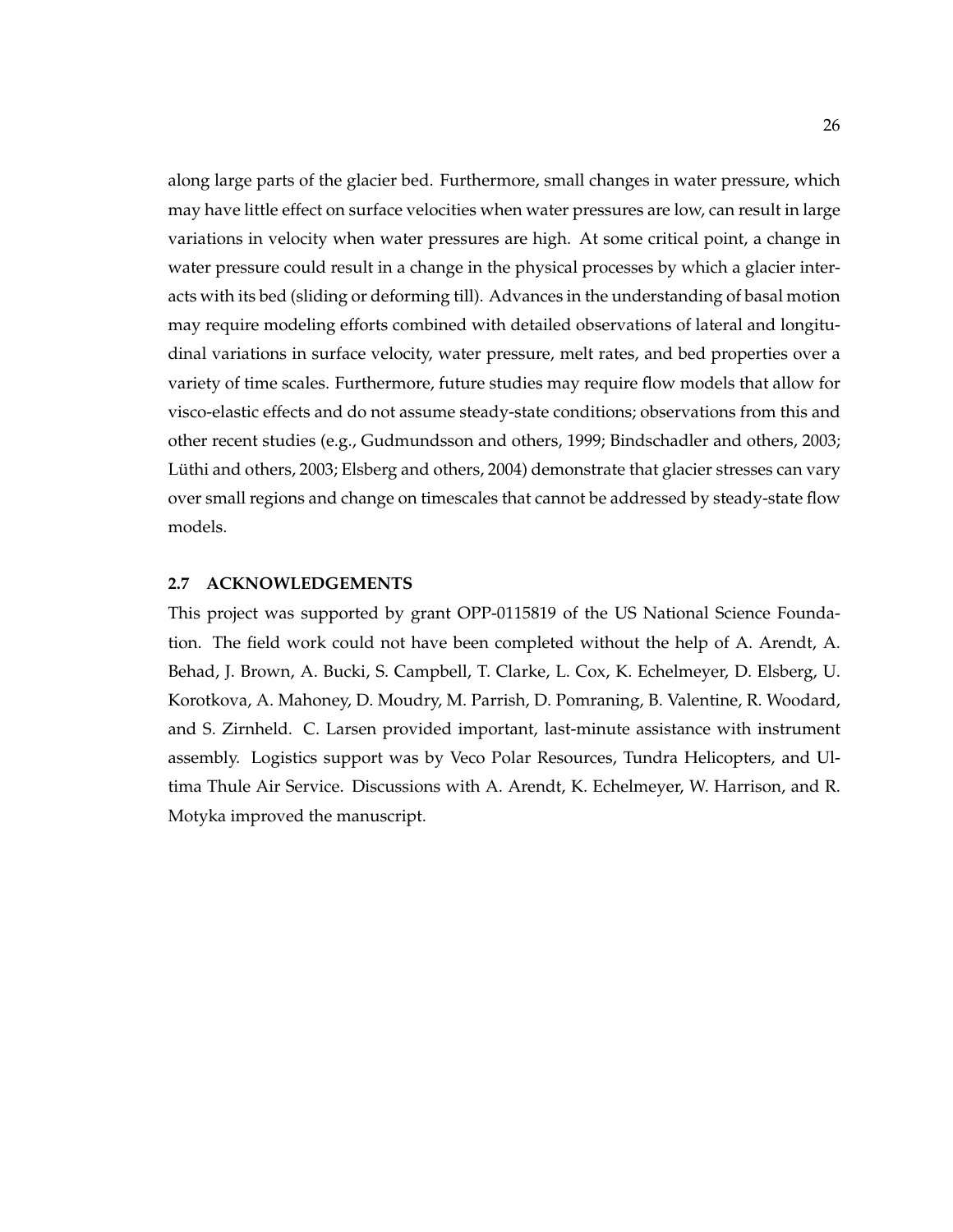#### **Bibliography**

- Bindschadler, R.A., M.A. King, R.B. Alley, S. Anandakrishnan and L. Padman. 2003. Tidally controlled stick-slip discharge of a West Antarctic ice stream. *Science*, **301**, 1087–1089.
- Blake, E.W. 1992. *The Deforming Bed Beneath a Surge-type Glacier: Measurement of Mechanical and Electrical Properties*. PhD thesis, University of British Columbia.
- Cochran, O. 1995. *The Subglacial Hydraulics of the Surge-Type Black Rapids Glacier, Alaska: A Schematic Model*. Master's thesis, University of Alaska Fairbanks.
- Elsberg, D.H., W.D. Harrison, M.A. Zumberge, J.L. Morack, E.C. Pettit, E.D. Waddington and E. Husmann. 2004. Depth- and time-dependent vertical strain rates at Siple Dome, Antarctica. *J. Glaciol.*, **50**(171), 511–521.
- Fischer, U.H. and G.K.C. Clarke. 1994. Ploughing of subglacial sediment. *J. Glaciol.*, **40**(134), 97–106.
- Fountain, A.G. and J.S. Walder. 1998. Water flow through temperate glaciers. *Rev. Geophys.*, **36**(3), 299–328.
- Gades, A.M. 1998. *Spatial and Temporal Variations of Basal Conditions Beneath Glaciers and Ice Sheets Inferred from Radio Echo Soundings*. PhD thesis, University of Washington.
- Gudmundsson, G.H., A. Bauder, M. Luthi, U.H. Fischer and M. Funk. 1999. Estimating ¨ rates of basal motion and internal ice deformation from continuous tilt measurements. *Ann. Glaciol.*, **28**, 247–252.
- Harrison, W.D., M. Truffer, K.A. Echelmeyer, D.A. Pomraning, K.A. Abnett and R.H. Ruhkick. 2004. Probing the till beneath Black Rapids Glacier, Alaska. *J. Glaciol.*, **50**(171), 608– 614.
- Heinrichs, T.A., L.R. Mayo, K.A. Echelmeyer and W.D. Harrison. 1996. Quiescent-phase evolution of a surge-type glacier: Black Rapids Glacier, Alaska, U.S.A.. *J. Glaciol.*, **42**(140), 110–122.
- Hooke, R.L., B. Hanson, N.R. Iverson, P. Jansson and U.H. Fischer. 1997. Rheology of till beneath Storglaciären, Sweden. J. Glaciol., 43(143), 172-179.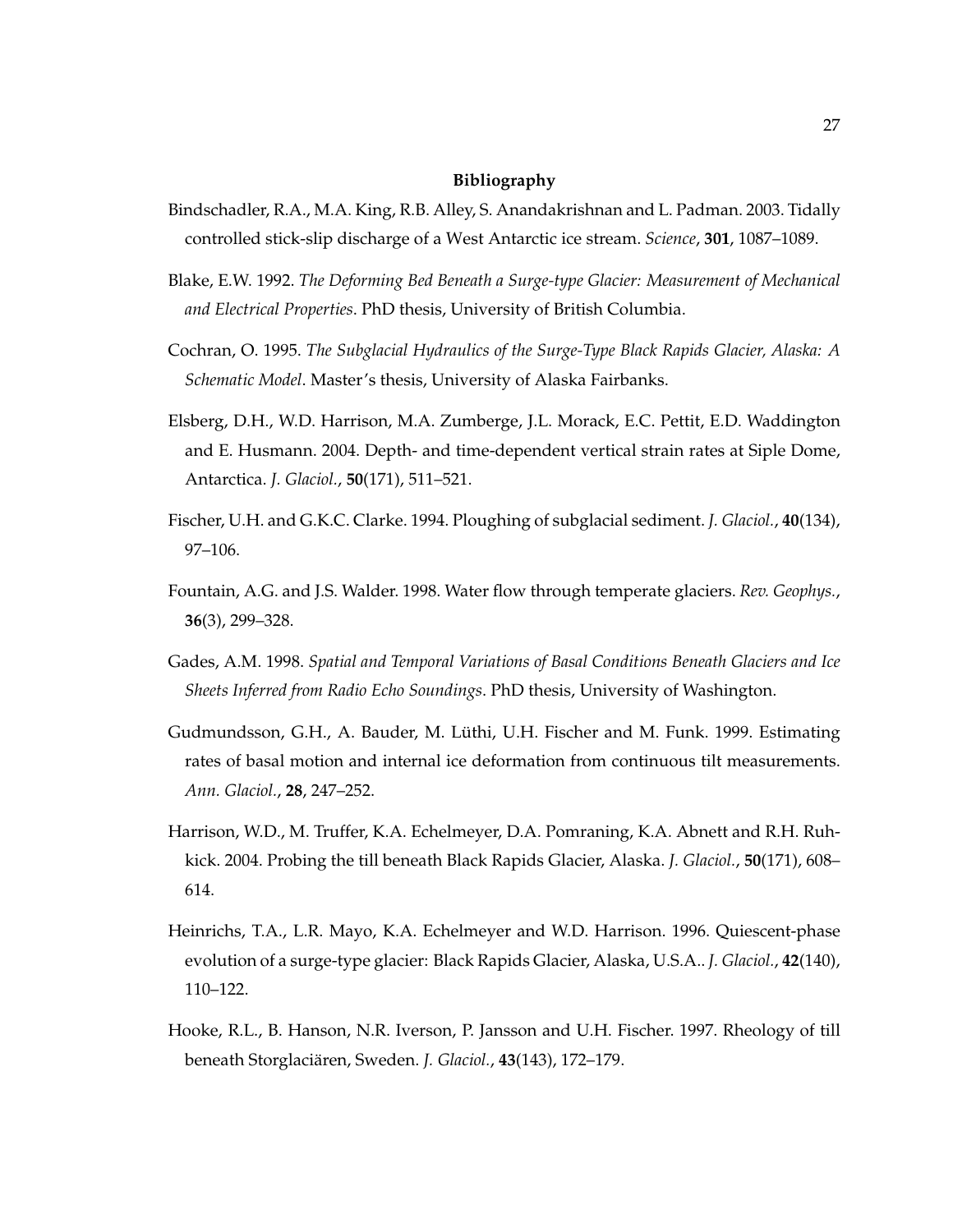- Hutter, K. and V.O.S. Olunloyo. 1980. On the distribution of stress and velocity in an ice strip which is partly sliding over and partly adhering to its bed, using a Newtonian viscous approximation. *Proc. R. Soc. London, Ser. A*, **373**(1754), 385–403.
- Iken, A. and R.A. Bindschadler. 1986. Combined measurements of subglacial water pressure and surface velocity of Findelengletscher, Switzerland: Conclusions about drainage system and sliding mechanism. *J. Glaciol.*, **32**(110), 101–119.
- Iken, A. and M. Truffer. 1997. The relationship between subglacial water pressure and velocity of Findelengletscher, Switzerland, during its advance and retreat. *J. Glaciol.*, **43**(144), 328–333.
- Iverson, N.R., P. Jansson and R.L. Hooke. 1994. In situ measurement of the strength of deforming subglacial till. *J. Glaciol.*, **40**(136), 497–503.
- Iverson, N.R., T.S. Hooyer and R.W. Baker. 1998. Ring-shear studies of till deformation: Coulomb-plastic behavior and distributed strain in glacier beds. *J. Glaciol.*, **44**(148), 634– 642.
- Iverson, N.R., D. Cohen, T.S. Hooyer, U.H. Fischer, M. Jackson, P.L. Moore, G. Lappegard and J. Kohler. 2003. Effects of basal debris on glacier flow. *Science*, **301**(5629), 81–84.
- Kamb, B. 1991. Rheological nonlinearity and flow instability in the deforming bed mechanism of ice stream motion. *J. Geophys. Res.*, **96**(B10), 16585–16595.
- Kavanaugh, J.L. and G.K.C. Clarke. 2001. Abrupt glacier motion and reorganization of basal shear stress following the establishment of a connected drainage system. *J. Glaciol.*, **47**(158), 472–480.
- Lüthi, M., M. Funk and A. Iken. 2003. Indication of active overthrust faulting along the Holocene-Wisconsin transition in the marginal zone of Jakobshavn Isbræ. *J. Geophys. Res.*, **108**(B11), 2543, doi:10.1029/2003JB002505.
- Mathews, W.H. 1964. Water pressure under a glacier. *J. Glaciol.*, **5**(38), 235–240.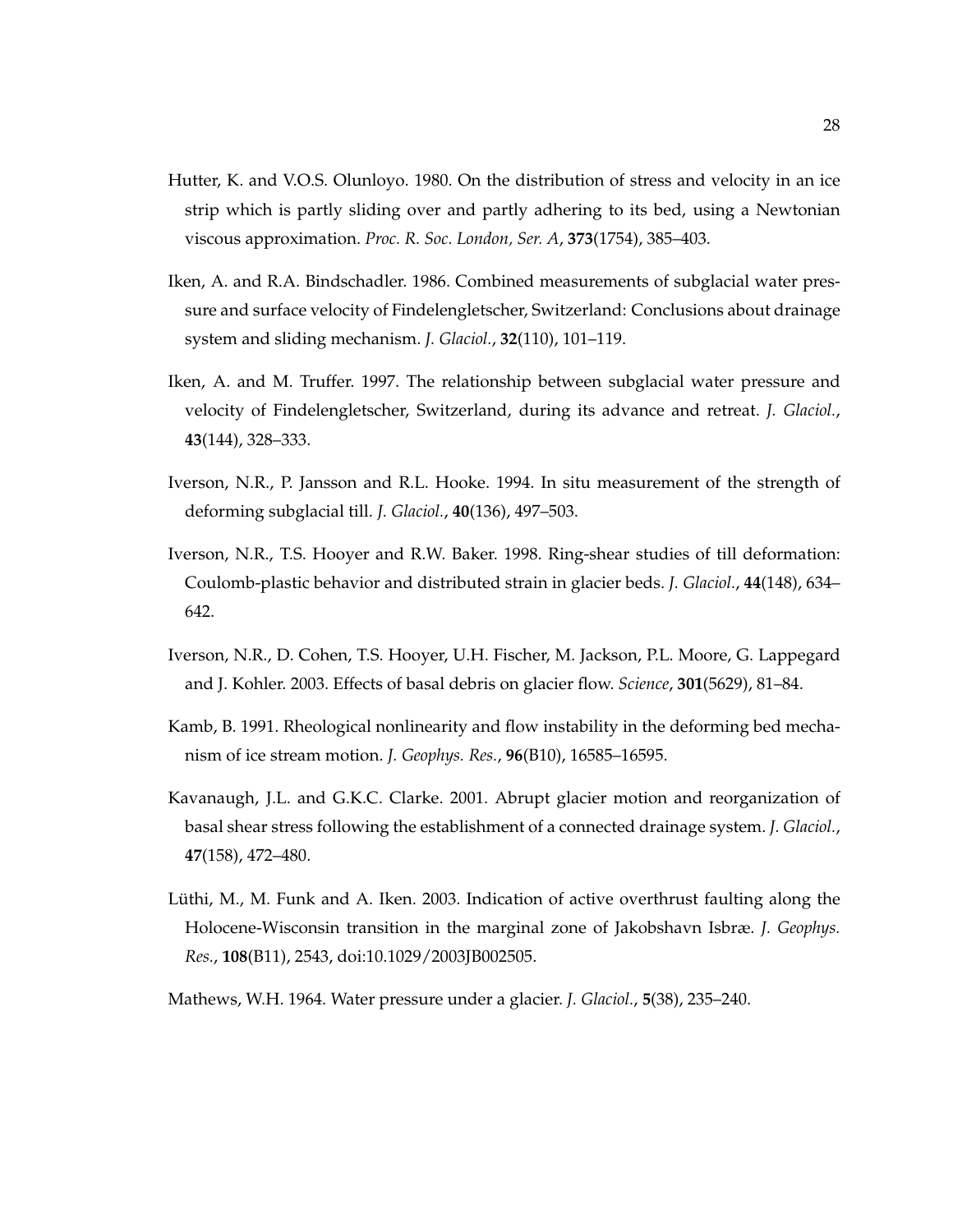- Nolan, M. and K.A. Echelmeyer. 1999a. Seismic detection of transient changes beneath Black Rapids Glacier, Alaska, U.S.A.: I. Techniques and observations. *J. Glaciol.*, **45**(149), 119–131.
- Nolan, M. and K.A. Echelmeyer. 1999b. Seismic detection of transient changes beneath Black Rapids Glacier, Alaska, U.S.A.: II. Basal morphology and processes. *J. Glaciol.*, **45**(149), 132–146.
- Nolan, M. 2003. The "Galloping Glacier" trots: decadal-scale speed oscillations within the quiescent phase. *Ann. Glaciol.*, **36**, 7–13.
- Parker, R.L. 1994. *Geophysical Inverse Theory. First edition*. New Jersey, Princeton University Press.
- Post, A. 1969. Distribution of surging glaciers in western North America. *J. Glaciol.*, **8**(53), 229–240.
- Raymond, C.F. 1971. Flow in a transverse section of Athabasca Glacier, Alberta, Canada. *J. Glaciol.*, **10**(58), 55–69.
- Sugiyama, S. and G.H. Gudmundsson. 2003. Diurnal variations in vertical strain observed in a temperate valley glacier. *Geophys. Res. Lett.*, **30**(2), 1090, doi:10.1029/2002GL016160.
- M. Truffer, R.J. Motyka, W.D. Harrison, K.A. Echelmeyer, B. Fisk and S. Tulaczyk. 1999. Subglacial drilling at Black Rapids Glacier, Alaska, U.S.A.: drilling method and sample descriptions. *J. Glaciol.*, **45**(141), 495–505.
- Truffer, M., W.D. Harrison and K.A. Echelmeyer. 2000. Glacier motion dominated by processes deep in underlying till. *J. Glaciol.*, **46**(153), 213–221.
- Truffer, M., K.A. Echelmeyer and W.D. Harrison. 2001. Implications of till deformation on glacier dynamics. *J. Glaciol.*, **47**(156), 123–134.
- Truffer, M. 2004. The basal speed of valley glaciers: an inverse approach. *J. Glaciol.*, **50**(169), 236–242.
- Truffer, M. and W.D. Harrison. 2005. In-situ measurements of till deformation and water pressure. *J. Glaciol.*, in press.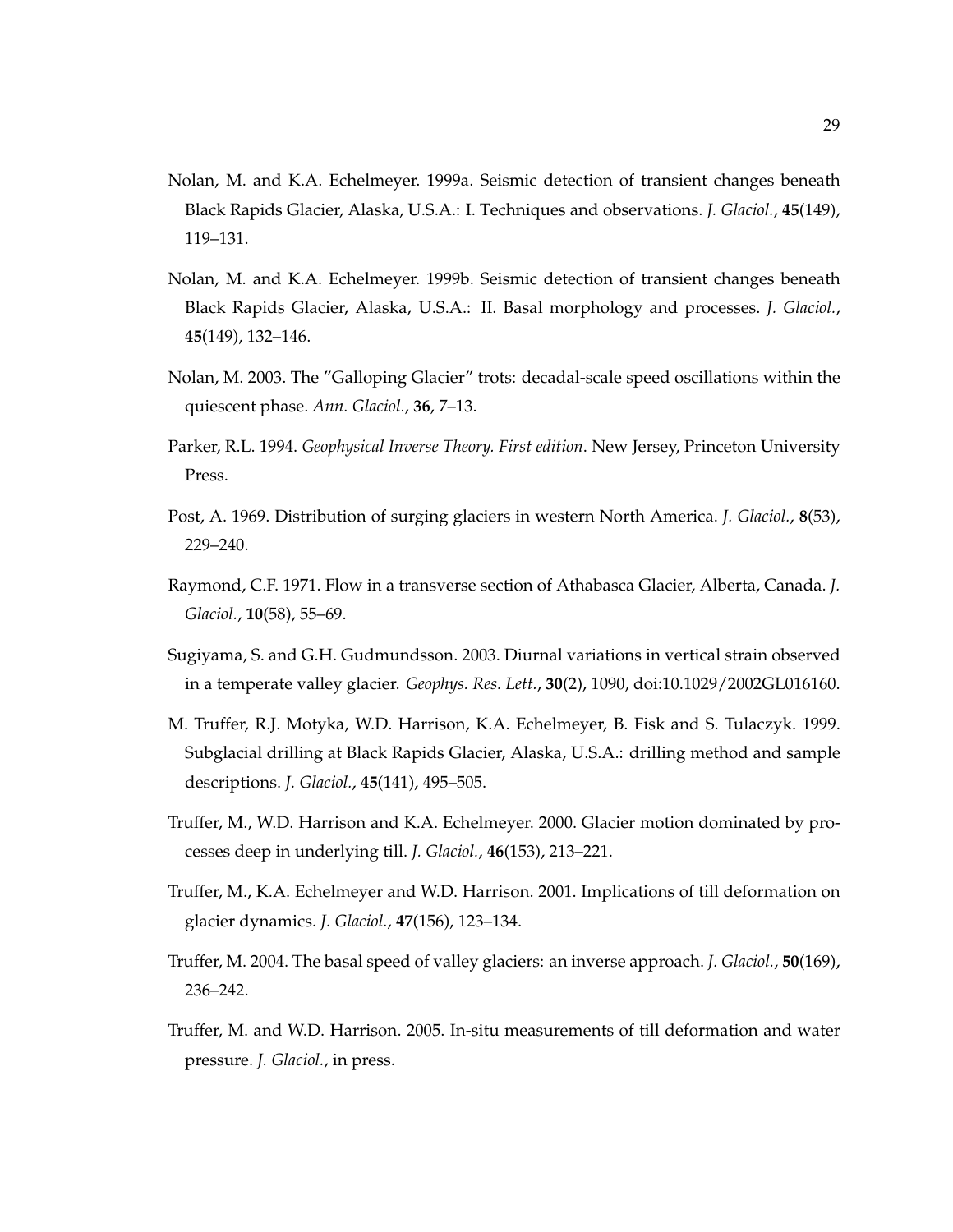Tulaczyk, S., W.B. Kamb and H.F. Engelhardt. 2000. Basal mechanics of Ice Stream B, West Antarctica 1. Till mechanics. *J. Geophys. Res.*, **105**(B1), 463–482.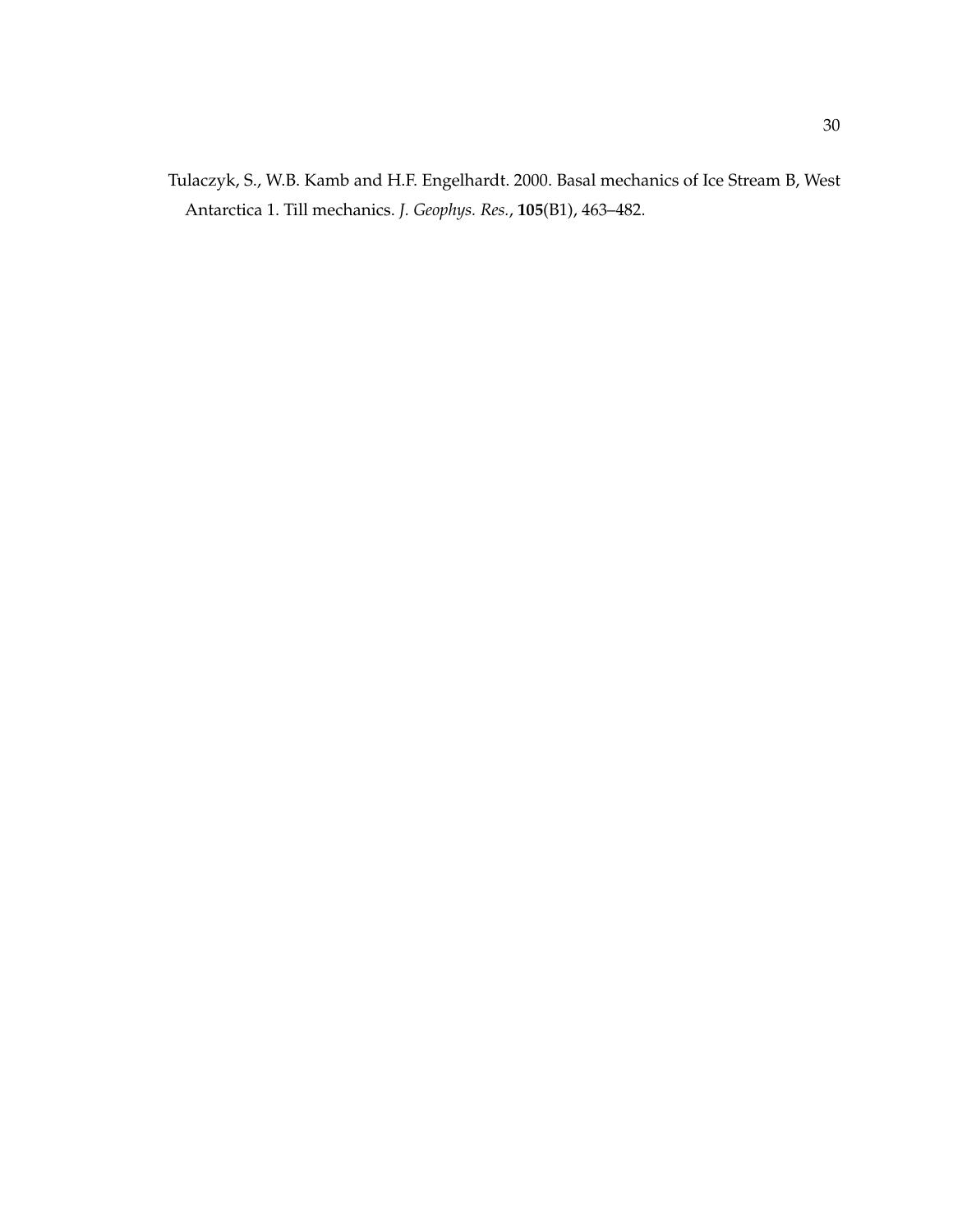#### **Chapter 3**

#### **General Conclusions**

Observations of ice deformation, surface motion, and subglacial water pressure from Black Rapids Glacier illustrate the difficulty of describing the relationship between velocity and water pressure with a simple physical law. This combined modeling and field study demonstrated that subglacial water pressure can affect surface velocities by controlling (1) the basal stress *distribution* and (2) the manner by which the glacier interacts with its bed. These factors are interrelated and both are likely to be highly nonlinear.

The seasonal evolution of the velocity field of Black Rapids Glacier can be explained by a conceptual model that takes into account points (1) and (2) and is consistent with previous and concurrent studies on Black Rapids Glacier. During most of the year, water pressure is at or below winter levels. At these water pressures, the till yield strength exceeds basal shear stresses everywhere and no till deformation occurs. Sliding over a nondeforming till layer could occur at this time, and velocity variations could be attributed to variations in sliding velocity. When higher water pressures are reached, which only occurs during spring and a few short periods in summer, the till significantly weakens and the glacier may locally decouple from the bed. This results in a transfer of basal stresses from the centerline toward the margins and greatly enhanced rates of basal motion. Velocities during these short periods can strongly influence mean summer velocities, such that they significantly exceed mean winter velocities, even though velocities during much of the summer are similar to mean winter velocities.

Advances in the understanding of basal motion may require modeling efforts combined with detailed observations of lateral and longitudinal variations in surface velocity, water pressure, melt rates, and bed properties over a variety of time scales. Furthermore, future studies may require flow models that allow for visco-elastic effects and do not assume steady-state conditions; observations from this and other recent studies demonstrate that glacier stresses can vary over small regions and change on timescales that cannot be addressed by steady-state flow models.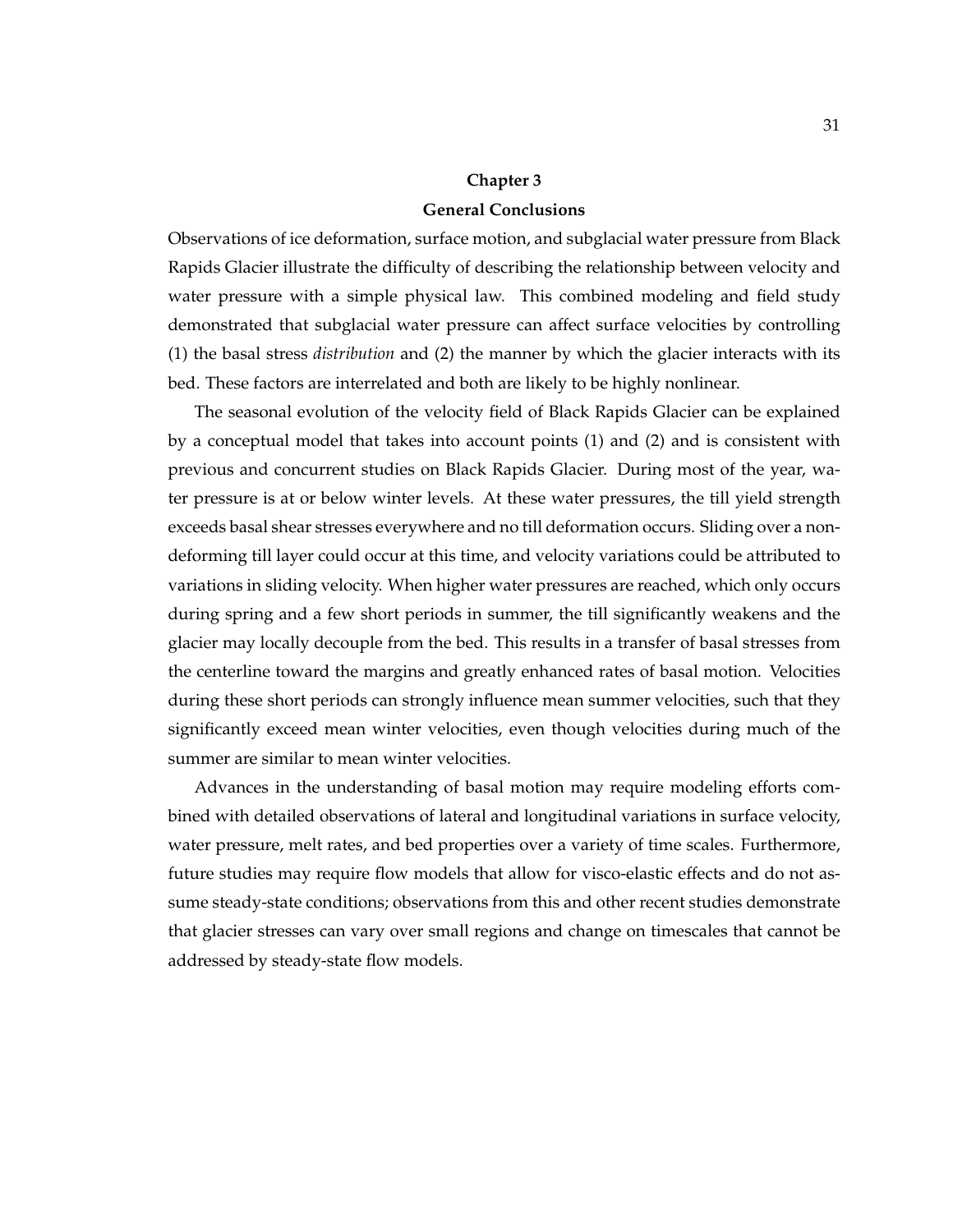# **Appendix A**

## **Additional Figures**

Figures included in this appendix were used to help justify model assumptions and to demonstrate model convergence.



Figure A.1. Longitudinal strain rate between sites located 14 and 20 km from the glacier headwall. Here, negative strain rates indicate compression.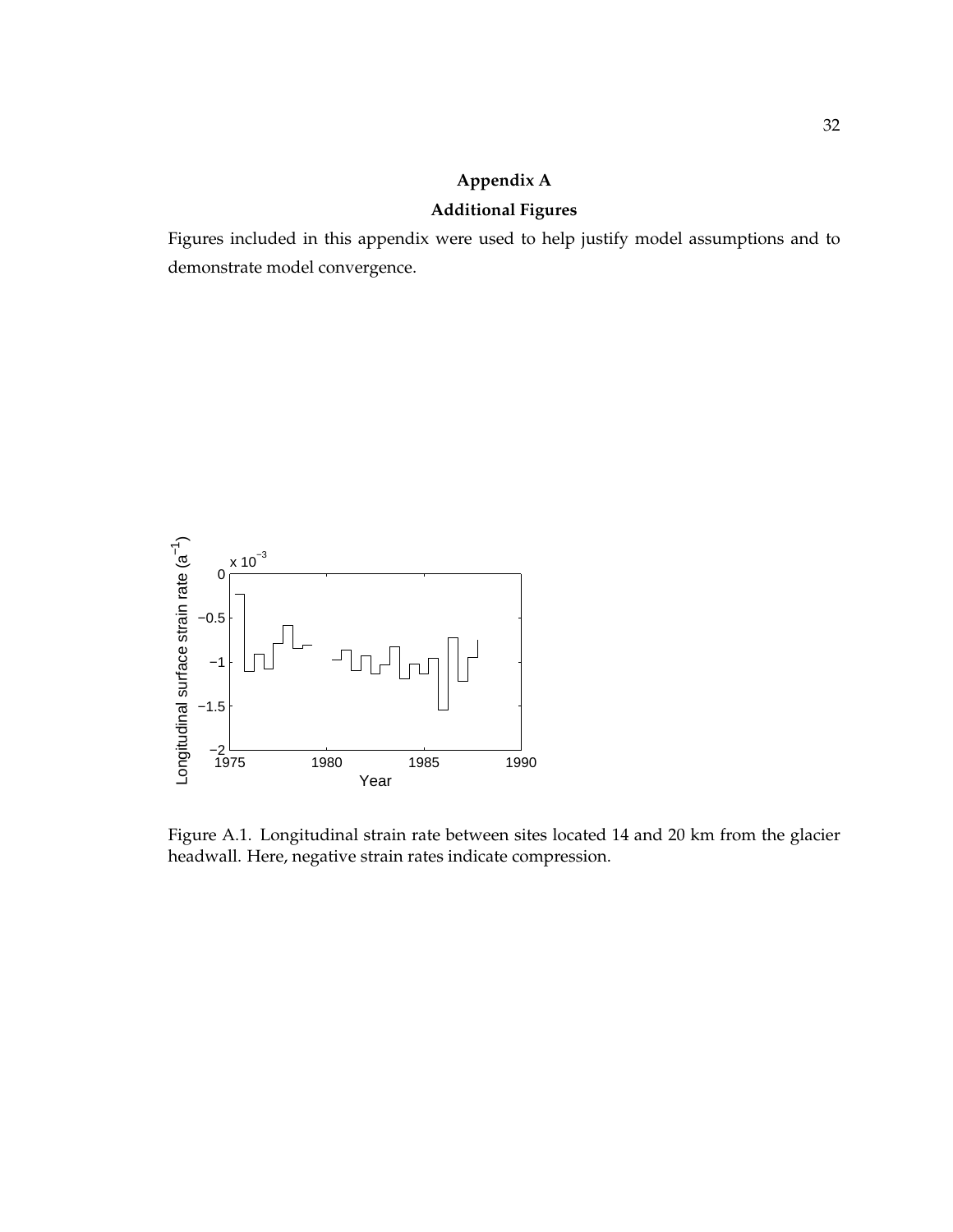

Figure A.2. Modeled (a) summer and (b) winter basal shear stresses for margin sliding velocities of 0, 5, 10, 15, and 20 m  $a^{-1}$ . Changing the velocity at the margins has little effect on the basal shear stresses.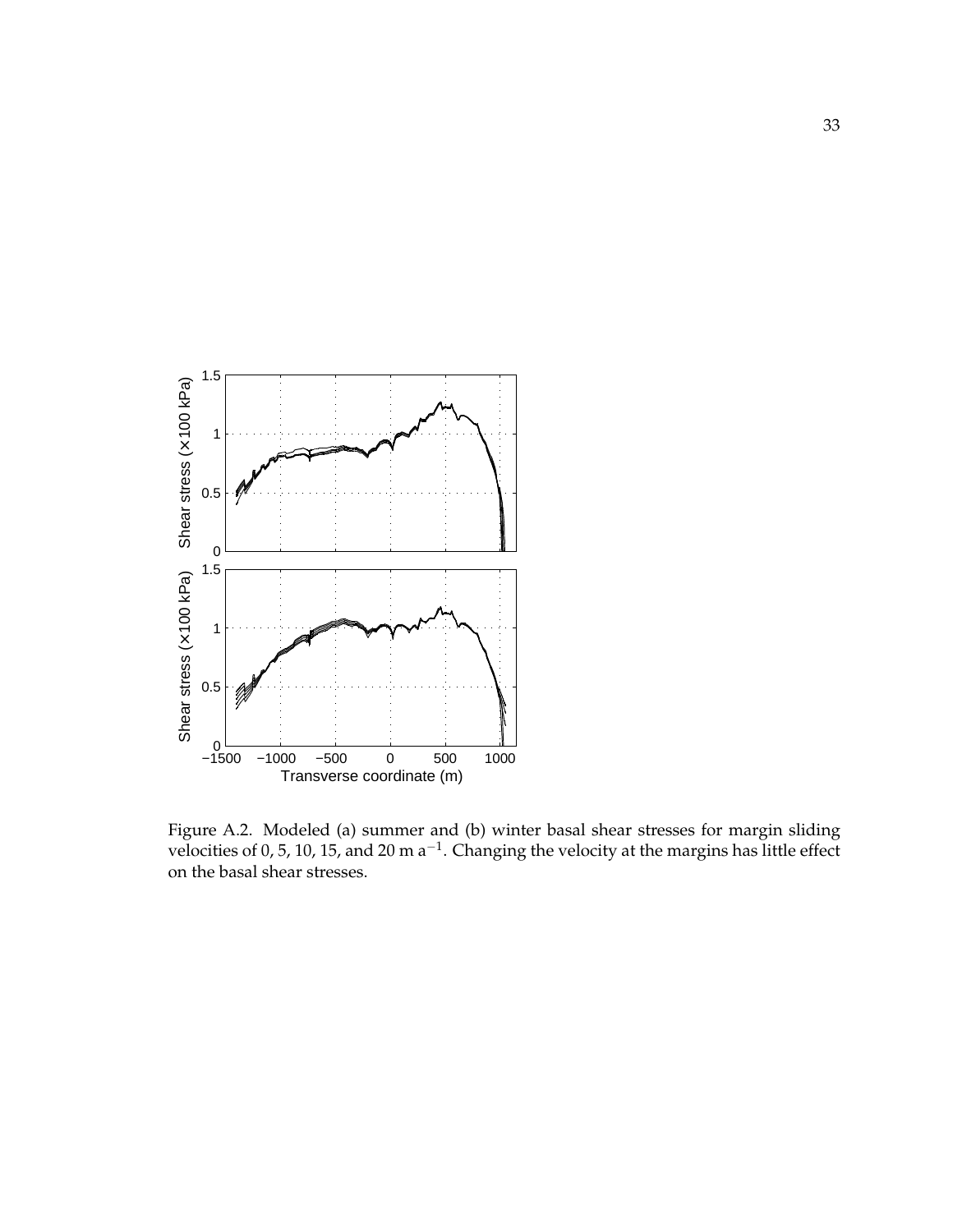

Figure A.3. Modeled (a) summer and (b) winter surface velocities for margin sliding velocities of 0, 5, 10, 15, and 20 m  $a^{-1}$ . Note that there is little variation in velocity near the glacier centerline.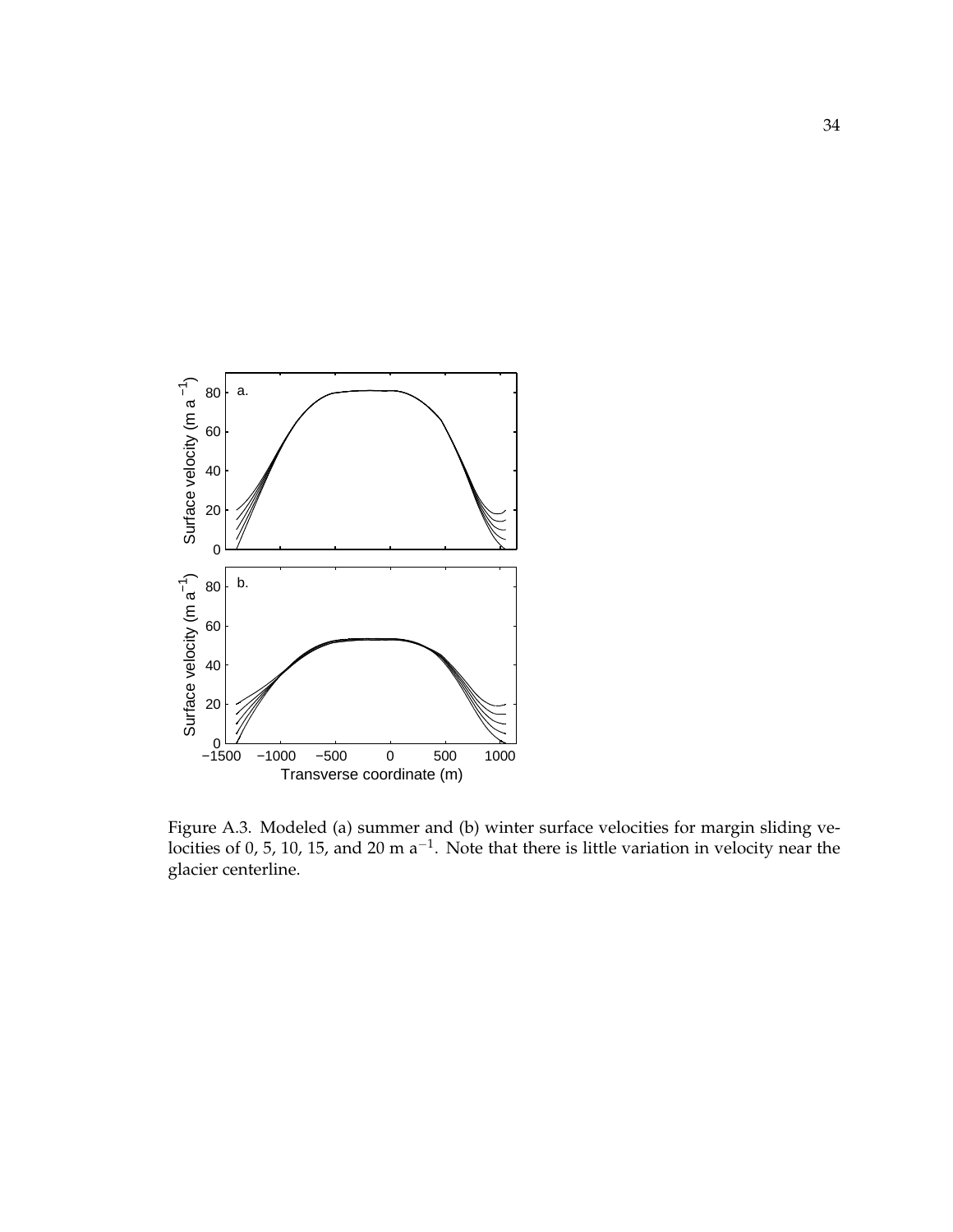

Figure A.4. Test of the constraint of the model solutions. After determining the coefficients of the basal velocity functions  $(f(x) = a * x^4 + b * x^3 + c * x^2 + d * x + e)$ , the values of the coefficients were adjusted one at a time to test how well they are constrained. (a), (b), and (c) represent a, b, and c in the basal velocity function; d and e were determined from the fact that the velocity was specified at the glacier margins. The solid and dashed lines represent the error for the summer and winter solutions, respectively.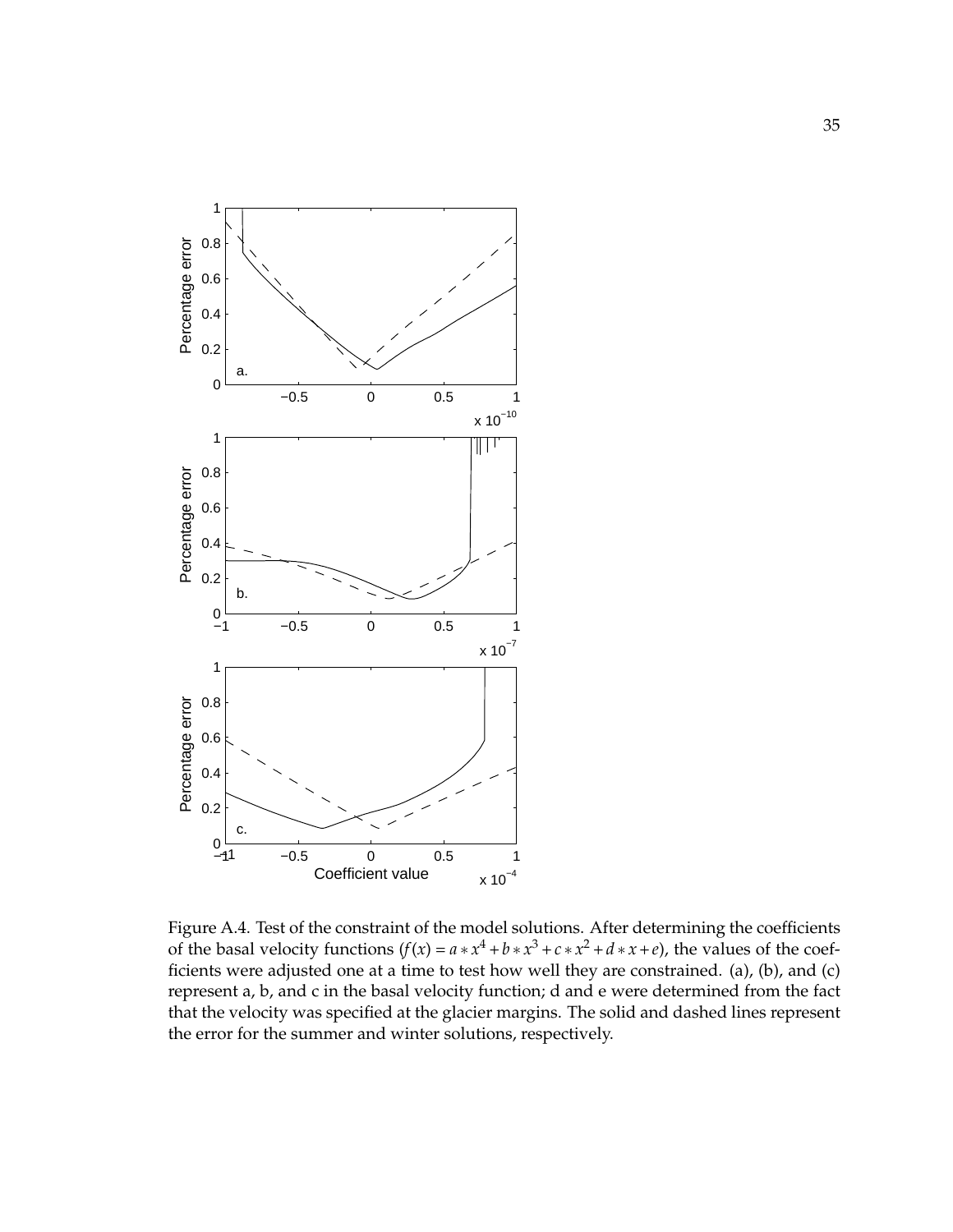# **Appendix B Model Code**

The following MATLAB scripts were used for solving the inverse finite-element flow model (see Section 2.4). They were written for Matlab version 7.0.1 (R14) and Femlab version 3.1. All scripts written by J.M. Amundson unless otherwise noted.

#### **B.1 coupvelofunc.m**

%COUPVELOFUNC finds the coefficients of basal velocity functions %(summer and winter) defined by fourth order polynomials that %minimize the root-mean-square-error between measured and modeled %surface velocities and tilt angles. It couples the summer and %winter regimes by maintaining continuity of tilt angle and %azimuth at the summer-winter transition.

slid=[0,0]; %Sliding velocity at the margins, in maˆ-1; used to %reduce the number of unknowns in the basal velocity %functions and "force" a reasonable solution.

%Guess coefficients of basal velocity functions for summer and %winter. (Functions are written as  $f(x) = a + b * x + b * x + c * x^2 + d * x^3 + e * x^4.$  $cs = i ds = i e s = i c w = i dw = i e w = i$ 

%Increase the max. # of iterations in the minimum search. options=optimset('maxiter',50000);

%Search for (summer and winter) polynomial coefficients that %minimze the total rmse using FMINSEARCH, a built-in Matlab %minimization routine, and MINROUTCOUP, a script that solves the %FEM problem and computes the rmse (see B.2). zz=fminsearch(@(z) minroutcoup(z,slid),...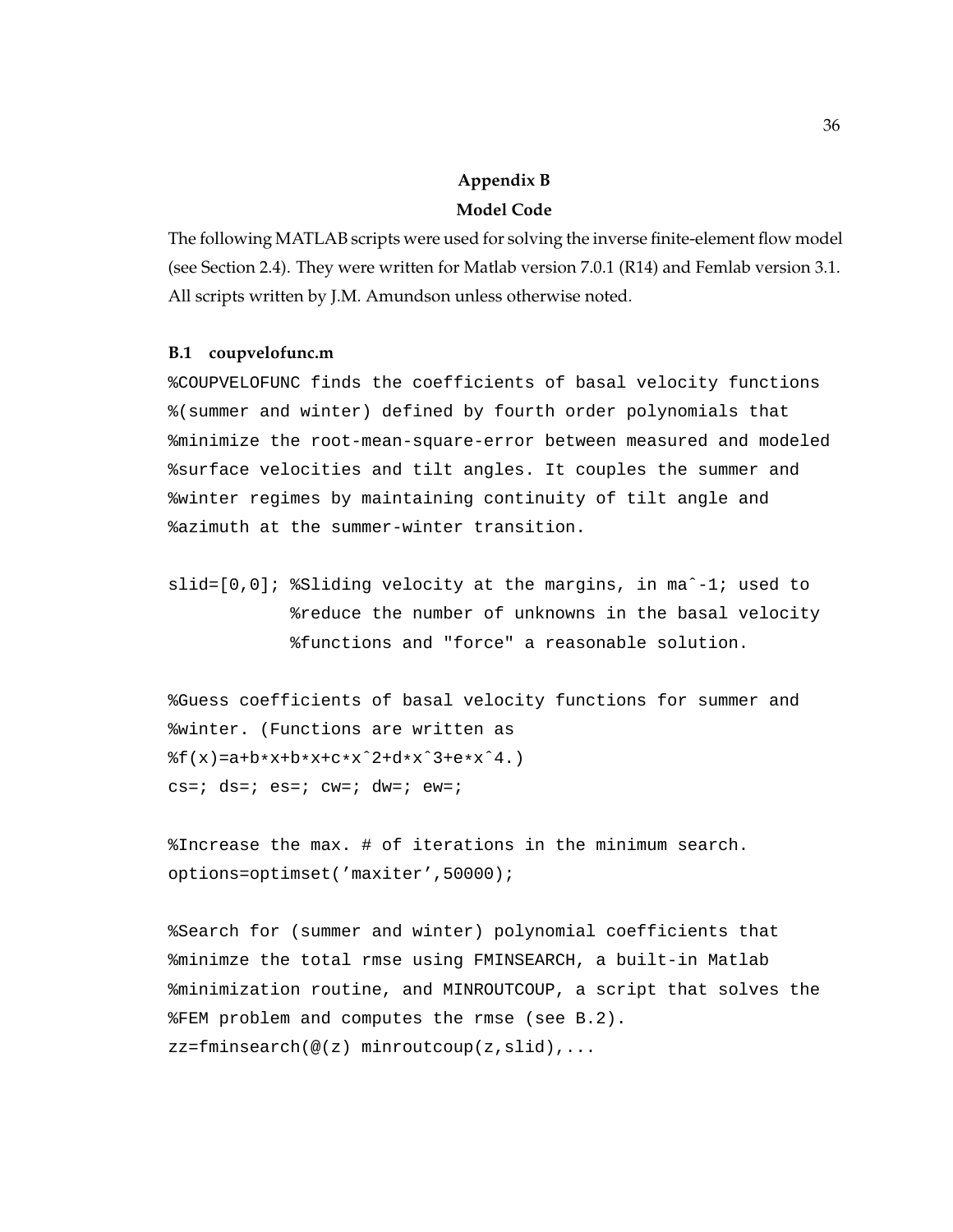[cs,ds,es,cw,dw,ew],options);

```
%Extract "best" coefficients from minimization.
cs=zz(1);ds=zz(2);es=zz(3); \text{symmer coefficients}cw=zz(4);dw=zz(5);ew=zz(6); % c=2 & c=0 winter coefficients
```
%Plot solutions. PLOTCOUP is not given in the appendix because %it is very similar to MINROUTCOUP, except that it produces %different output variables and uses FEMLAB commands to plot %cross-section stress and velocity distributions, basal shear %stresses, and synthetic tilt curves.

[fems, femw]=plotcoup(cs,ds,es,cw,dw,ew,slid);

#### **B.2 minroutcoup.m**

function [rmse]=minroutcoup(z,slid);

%MINROUTCOUP computes the rmse between modeled and measured %surface velocities and tilt angles for a coupled summer-winter %system, given the coefficients of the summer and winter basal %velocity functions. It solves two finite element models, exports %summer and winter solutions, and computes the total rmse.

shape; %Generate the domain. See B.3. mesh; %Create a mesh that will be used for both FEM problems. %See B.4

l=-1400;r=1050; %Location of left and right (north and south) %margins.

%Define summer coefficients from initial guess.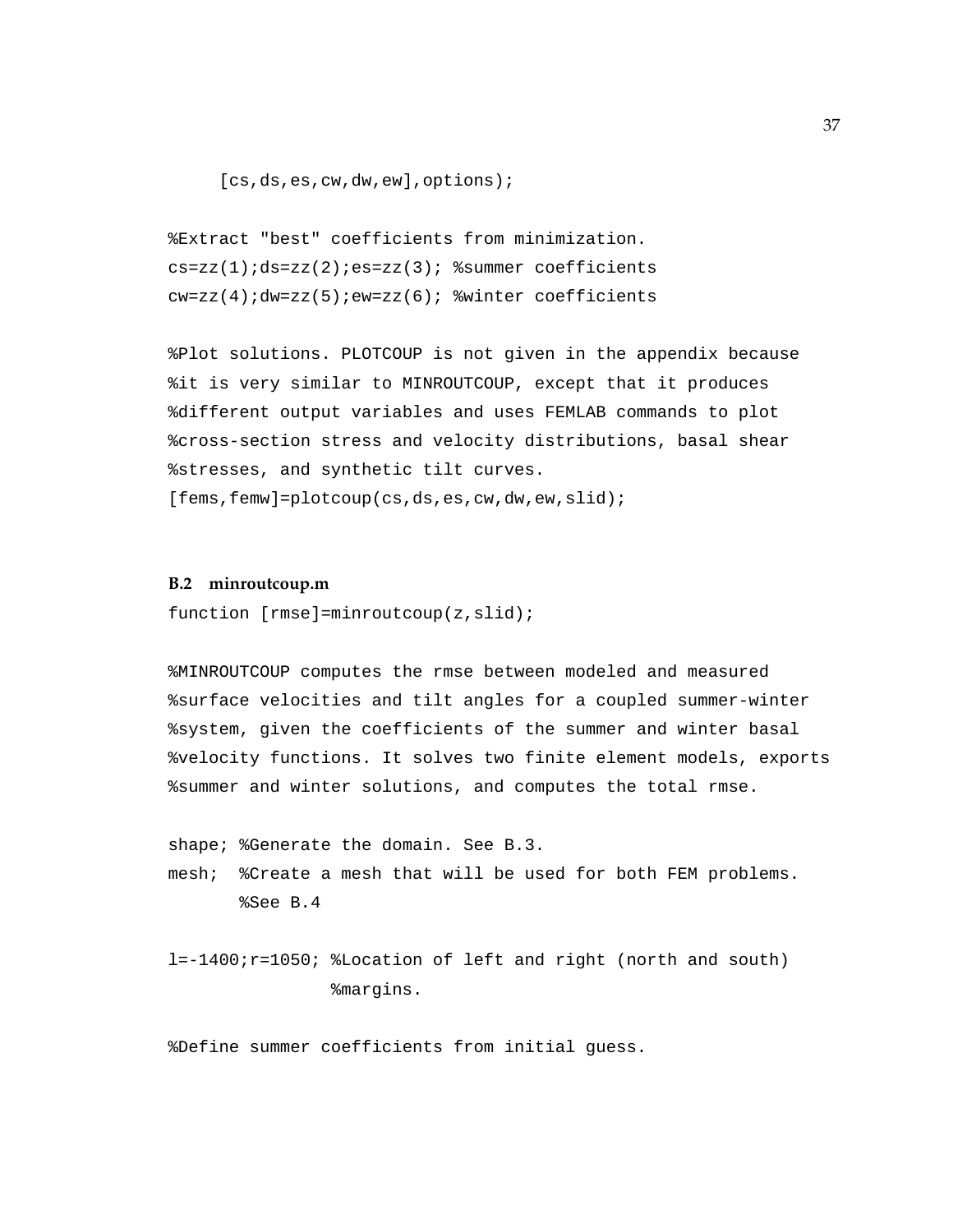```
c s = z(1);ds=z(2);es=z(3);bs=slid(1)-slid(2)-(cs*(l^2-r^2)+ds*(l^3-r^3)+...
     es*(1^4-r^4))/(1-r);as=slid(1)-bs*l-cs*lˆ2-ds*lˆ3-es*lˆ4;
```

```
%Define winter coefficients from initial guess.
cw=z(4);dw=z(5);ew=z(6);bw=slid(1)-slid(2)-(cw*(l^2-r^2)+dw*(l^3-r^3)+...
     ew*(1^4-r^4)/(1-r);aw=slid(1)-bw*l-cw*lˆ2-dw*lˆ3-ew*lˆ4;
```

```
%Define constants and put into fem structure
%Summer:
fems.const={'gr','9.81','A','.1','rho','900','n','3','alpha',...
     '1.8*pi/180','as',as,'bs',bs,'cs',cs,'ds',ds,'es',es,...
     'aw',aw,'bw',bw,'cw',cw,'dw',dw,'ew',ew};
%Winter (use same constants):
femw.const=fems.const;
%Define FEM problem. Summer:
appl.mode.class = 'FlPDEG';
app1.dim = {'w', 'w_t'};appl.shape = \{ 'shlag(2,' 'w'')' \};
appl.assignsuffix = 'g';
%Boundary conditions
```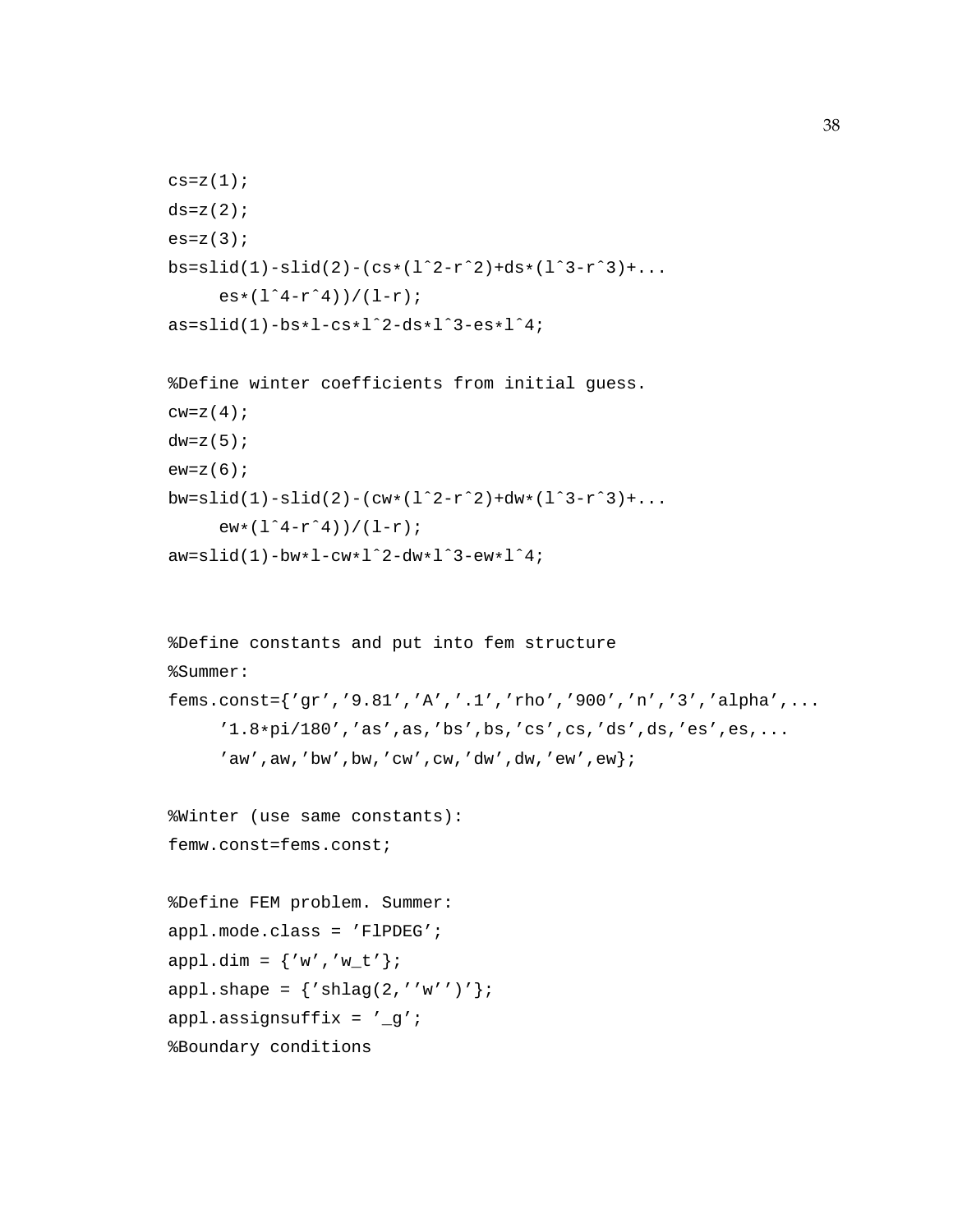```
bnd.g = \{\{0\}, \{0\}\};
bnd.r = \{ 'as+bs*x+cs*x^2+ds*x^3+es*x^4-w' \},\{0\} \};
%1=basal velocity, f(x); 2=stress free surface
bnd.ind = [1,2,1,1,1,1,1,1,1,1,1,1,1,1,1,1,1,1,1,1,...
            1,1,1,1,1,1,1,1,1,1,1,1,1,1,1,1,1,1,1,1,...
            1,1,1,1,1,1,1,1,1,1,1,1,1,1,1,1,1,1];
app1.bnd = bnd;equ.gporder = \{\{4\}\}\;
equ.cporder = \{\{2\}\}\;
equ.da = 0;
%Partial differential equation:
equ.f = \{{'-rho*gr*sin(alpha)*1e-5'}\};equ.ga = { {\{ { 'eta*wx' } : 'eta*wy' } \} };
equ.ind = [1];
app1.equ = equifems.append{1} = app1;%Define FEM problem. Winter:
appl.mode.class = 'FlPDEG';
app1.dim = {'w', 'w_t'};appl.shape = \{ 'shlag(2,' 'w'')' \};
appl.assignsuffix = '_g';
bnd.g = \{\{0\},\{0\}\};
%Boundary conditions
bnd.r = \{ 'aw+bw*x+cw*x^2+dw*x^3+ew*x^4-w' \}, \{ 0 \};
%1=specified velocity, f(x); 2=stress free surface
bnd.ind = [1,2,1,1,1,1,1,1,1,1,1,1,1,1,1,1,1,1,1,1,...
            1,1,1,1,1,1,1,1,1,1,1,1,1,1,1,1,1,1,1,1,...
            1,1,1,1,1,1,1,1,1,1,1,1,1,1,1,1,1,1];
app1.bnd = bnd;equ.gporder = \{\{4\}\}\;
```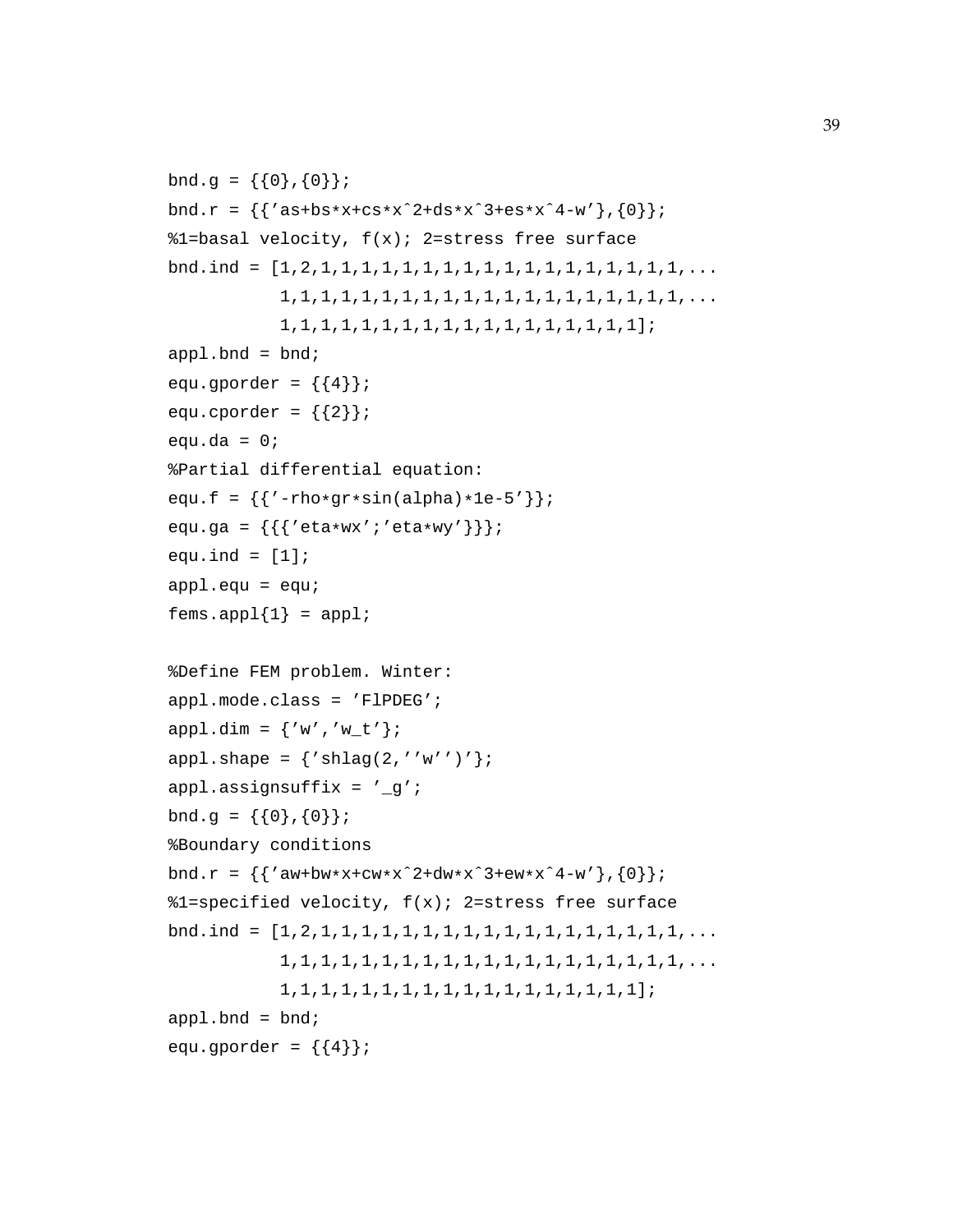```
equ.cporder = \{\{2\}\}\;
equ.da = 0;%Partial differential equation:
equ.f = \{{'-rho*gr*sin(alpha)*1e-5'}\};equ.ga = { {\{ { 'eta*wx' } : 'eta*wy' } \} };
equ.ind = [1];
app1.equ = equifemw.append{1} = app1;
```

```
%Additional expressions, (strain rates, second invariant of
%strain rate tensor (si), and viscosity (eta)), summer:
clear equ
equ.ind = [1];
equ.dim = \{ 'w' \};
equ.expr = {'exz','0.5*wx','eyz','0.5*wy',...
     '\sin','(0.5*(2*exz^2+2*eyz^2))^0.5', ...
     'eta', '0.5*A^(-1/n)*(1e-15+si)^(1-n)/n)';fems.equ = equ;
```
%Use same expressions for winter model femw.equ=fems.equ;

```
%Multiphysics (required by FEMLAB)
fems=multiphysics(fems);
femw=multiphysics(femw);
```

```
%Extend mesh (required by FEMLAB)
fems.xmesh=meshextend(fems);
femw.xmesh=meshextend(femw);
```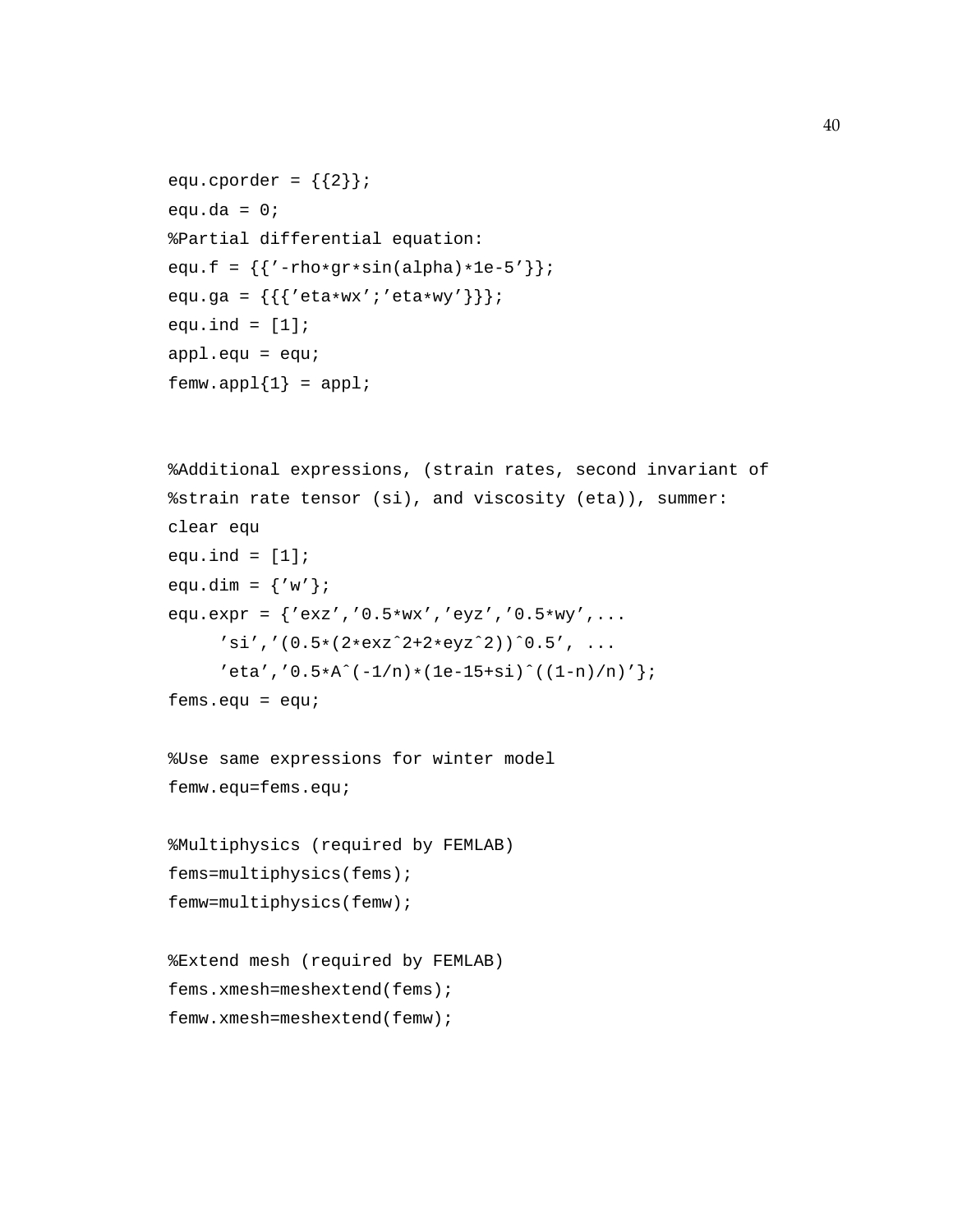% Solve problem for summer, using a non-linear solver: fems.sol=femnlin(fems, ...  $'solcomp', \{ 'w' \}, \ldots$ 'outcomp', $\{ 'w' \}$ , ...  $'m$ axiter', 400,  $\ldots$ 'nonlin','on', ... 'hnlin','on',...

'uscale','none');

% Solve problem for winter, using a non-linear solver femw.sol=femnlin(femw, ...

```
'solcomp', \{ 'w' \}, \ldots'outcomp',\{ 'w' \}, ...
'maxiter', 400, \ldots'nonlin','on', ...
'hnlin','on',...
'uscale','none');
```
%Export model velocities and compute the rmse error in the model %velocities velocities; %see B.5

%Export summer and winter strain rates at tiltmeter locations strainrates; %see B.6

%Compute the rmse error in the model tilt curves (rmsetilt) in %degrees. The rmse is computed for each curve and weighted based %on record length. tilterror;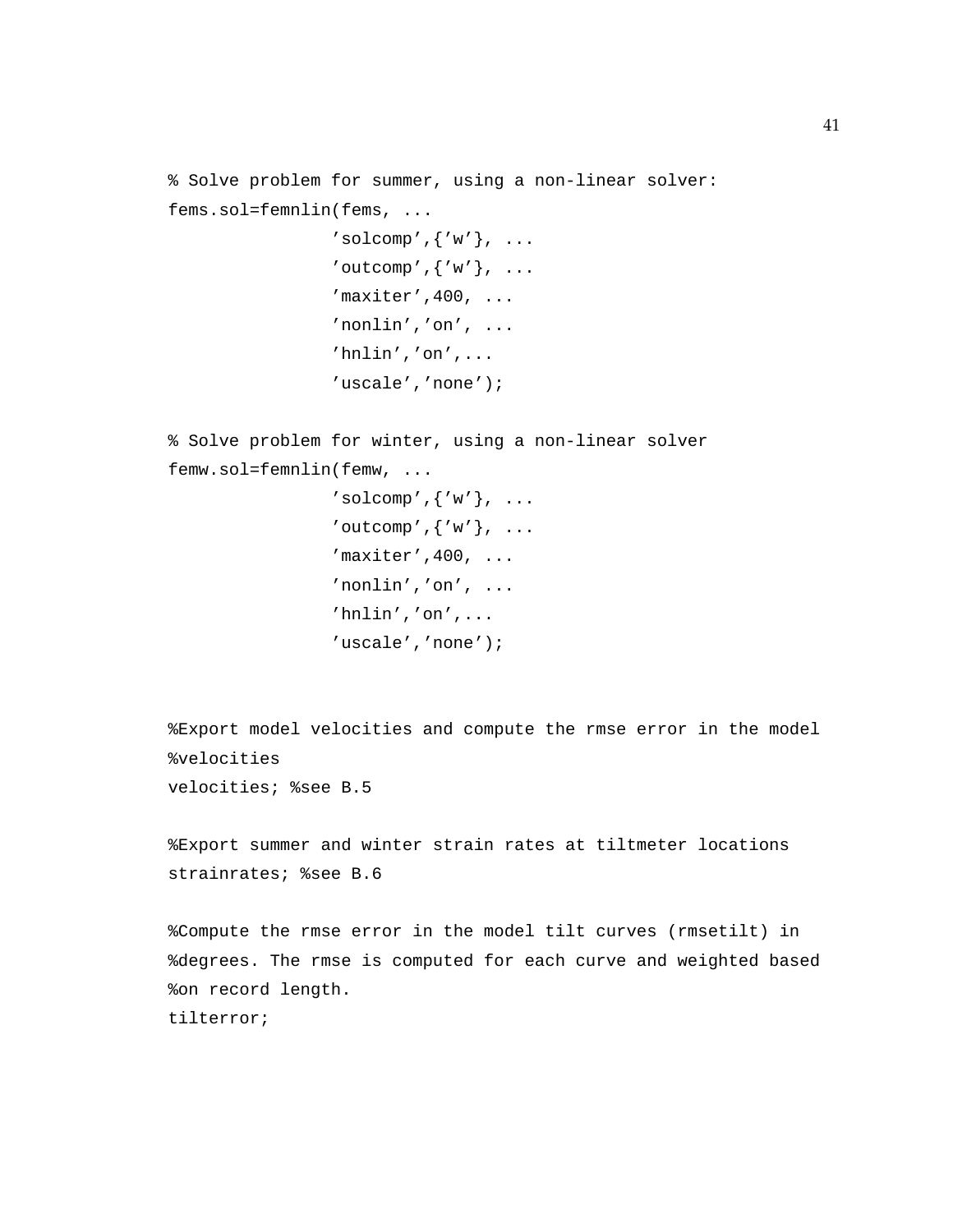%Weight the errors arising from model velocities and tilt %curves.

rmse=0.25\*rmsevelo+0.75\*rmsetilt

#### **B.3 shape.m**

%Define FEM domain (cross-sectional geometry of Black Rapids %Glacier.

```
c1=curve2([-1400 -1399],[600 600-0.6667]);
c1a=curve2([-1399 -1325],[600-0.6667 550]);
c2=curve2([-1325 -1250],[550 510]);
c3=curve2([-1250 -1235],[510 500]);
c4=curve2([-1235 -1175],[500 468]);
c5=curve2([-1175 -1145],[468 450]);
c6=curve2([-1145 -1100],[450 427]);
c7=curve2([-1100 -1055],[427 400]);
c8=curve2([-1055 -1025],[400 385]);
c9=curve2([-1025 -950],[385 342]);
c10=curve2([-950 -875],[342 304]);
c11=curve2([-875 -800],[304 266]);
c12=curve2([-800 -760],[266 245]);
n2=curve2([-760 -662.9-71.7],[245 232.5]);
c13=curve2([-662.9-71.7 -725],[232.5 229]);
c14=curve2([-725 -650],[229 198]);
c15=curve2([-650 -575],[198 166]);
c16=curve2([-575 -532],[166 149]);
c17=curve2([-532 -500],[149 135]);
c18=curve2([-500 -425],[135 104]);
n1=curve2([-425 -322.4-71.7],[104 90]);
c19=curve2([-322.4-71.7 -350],[90 70]);
c20=curve2([-350 -302],[70 50]);
```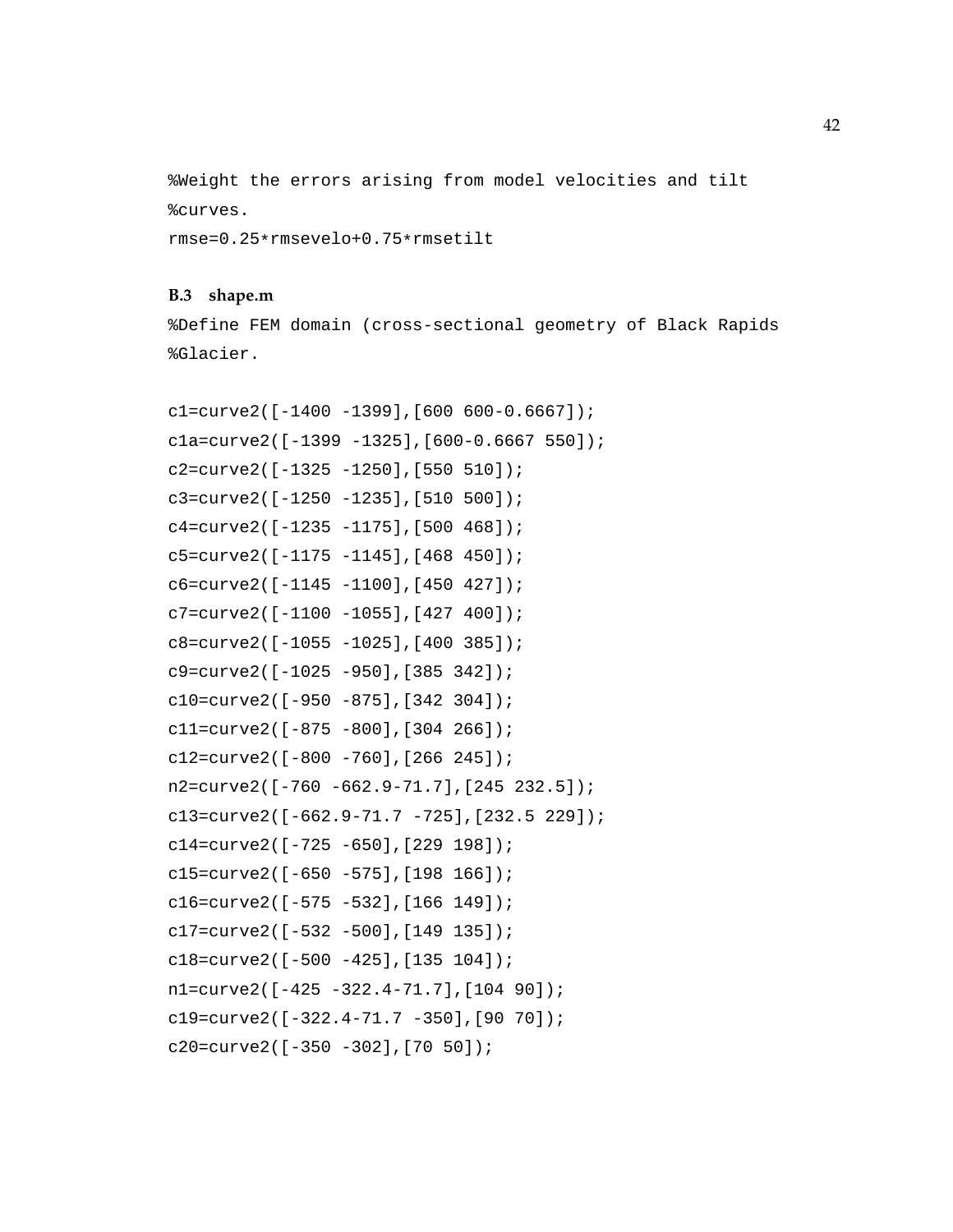```
c21=curve2([-302 -275],[50 38]);
c22=curve2([-275 -200],[38 7]);
c23=curve2([-200 -162],[7 -1]);
c24=curve2([-162 -125],[-1 -8]);
cen=curve2([-125 -71.7],[-8 -12.4]);
c25=curve2([-71.7 -50],[-12.4 -14]);
c26=curve2([-50 0],[-14 -18]);
c26a=curve2([0 25],[-18 -20]);
c27=curve2([25 100],[-20 -10]);
c28=curve2([100 175],[-10 2]);
c29=curve2([175 250],[2 31]);
s1=curve2([250 347.7-71.7],[31 46]);
c30=curve2([347.7-71.7 295],[46 55]);
c31=curve2([295 325],[55 70]);
c32=curve2([325 370],[70 100]);
c33=curve2([370 400],[100 120]);
c34=curve2([400 435],[120 150]);
s2=curve2([435 532.6-71.7],[150 169]);
c35=curve2([532.6-71.7 475],[169 177]);
c36=curve2([475 498],[177 193]);
c37=curve2([498 550],[193 228]);
c38=curve2([550 560],[228 235]);
s3=curve2([560 685.3-71.7],[235 266.4]);
c39=curve2([685.3-71.7 625],[266.4 274]);
c40=curve2([625 705],[274 338]);
c41=curve2([705 765],[338 385]);
c42=curve2([765 790],[385 406]);
c43=curve2([790 840],[406 441]);
c44=curve2([840 875],[441 470]);
c45=curve2([875 915],[470 495]);
c46=curve2([915 965],[495 532]);
```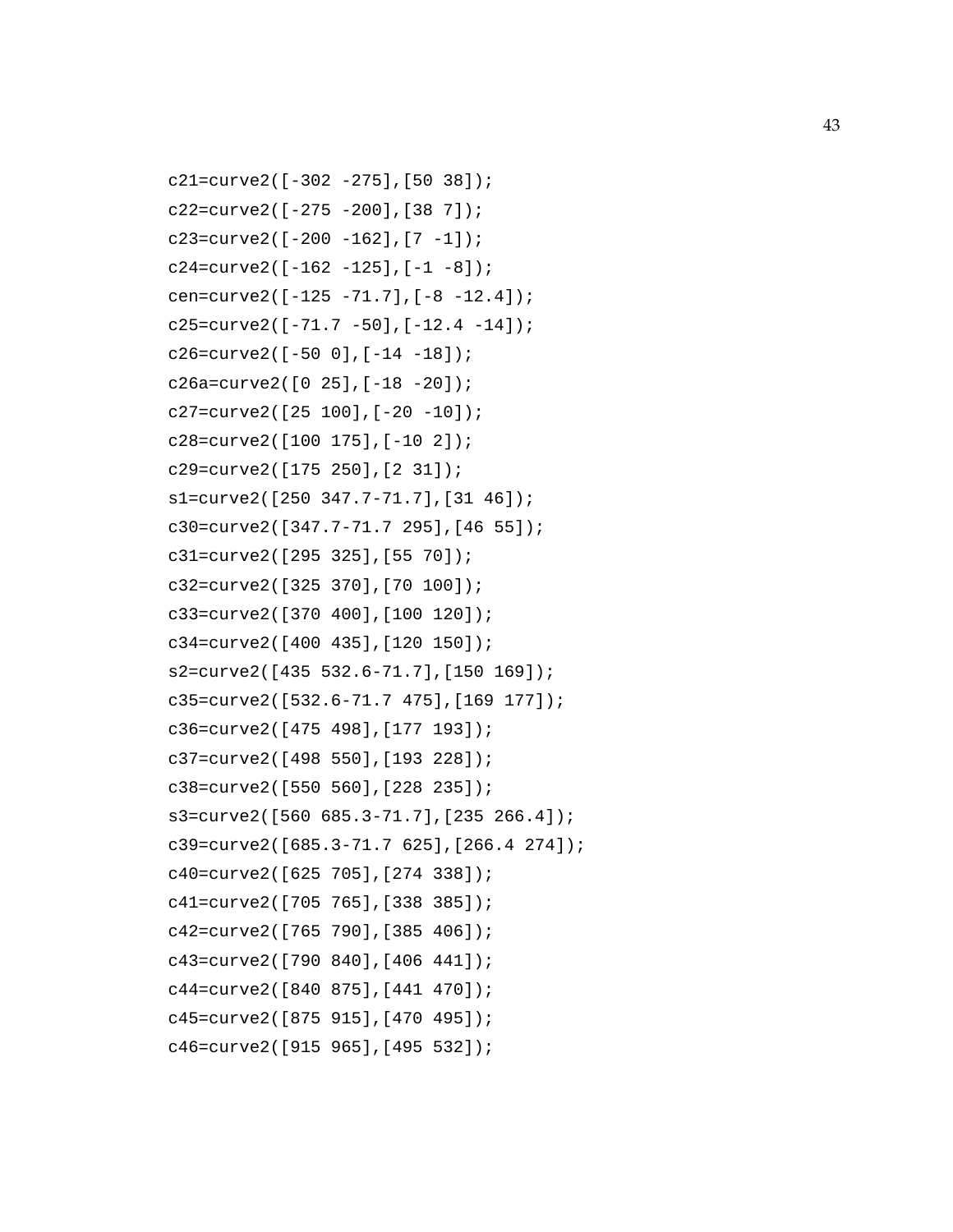```
c47=curve2([965 990],[532 550]);
c48=curve2([990 1049],[550 600-0.8333]);
c48a=curve2([1049 1050],[600-0.8333 600]);
c49=curve2([1050 -1400],[600 600]);
```

```
%Coerce boundary curves into solid object
g =geomcoerce('solid',{c1, c2, c3, c4, c5, c6, c7, c8, c9, c10, ...}c11,c12,n2,c13,c14,c15,c16,c17,c18,n1,c19,c20,c21,c22,...
     c23,c24,cen,c25,c26,c26a,c27,c28,c29,s1,c30,c31,c32,c33,...
     c34,c35,s2,c36,c37,c38,s3,c39,c40,c41,c42,c43,c44,c45,...
     c46,c47,c48,c48a,c49});
```

```
clear s
```

```
s.objs={g};
```

```
s.name={'R1'};
```

```
s.tags=\{ 'g' \};
```

```
fem.draw=struct('s',s);
fem.geom=geomcsg(fem);
```
%Use the same geometry in the summer and winter models. fems.geom=fem.geom; femw.geom=fem.geom;

### **B.4 mesh.m**

%Initialize mesh: the user must uncomment one of the two mesh %initializations. A coarse mesh is sufficient for optimizing the %basal velocity functions, which requires solving the FEM %numerous times. A fine mesh may be needed for plotting purposes.

%Uncomment this section if an extremely coarse mesh is desired.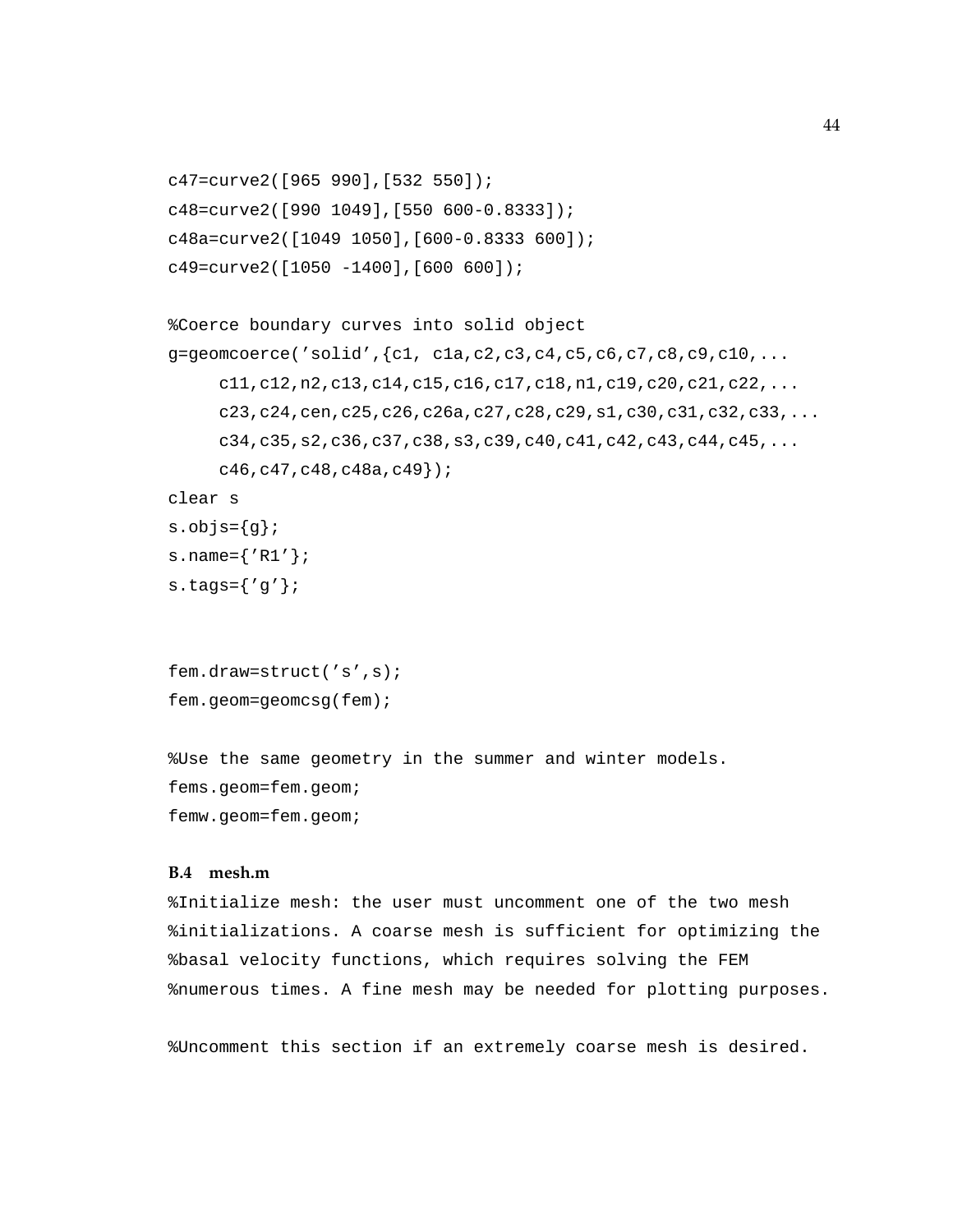```
%fem.mesh=meshinit(fem, ...
```

| ႜ  | $'$ hmaxfact', 5, $\ldots$ |
|----|----------------------------|
| န္ | 'hqrad', $2, \ldots$       |
| န္ | $'$ hcurve', 1,            |
| န္ | $'$ hcutoff', $0.05$ );    |

%Uncomment this section if a very fine mesh is desired. %fem.mesh=meshinit(fem, ...

```
% 'hmaxfact',0.3, ...
% 'hgrad',1.2, ...
% 'hcurve',0.25, ...
% 'hcutoff',0.0003);
```
%Use the same mesh in the summer and winter models. fems.mesh=fem.mesh; femw.mesh=fem.mesh;

### **B.5 velocities.m**

%Export model surface velocities at borehole locations.

```
%Summer velocities:
modelvelos=postinterp(fems,'w',[-734.6,600;-394.1,600;-71.7,...
     600;276,600;460.9,600]');
summervelo=[72.54,79.44,81.17,76.44,65.57];
```

```
%Winter velocities:
modelvelow=postinterp(femw,'w',[-734.6,600;-394.1,600;-71.7,...
     600;276,600;460.9,600]');
wintervelo=[48.53,52.86,53.16,51.05,42.08];
```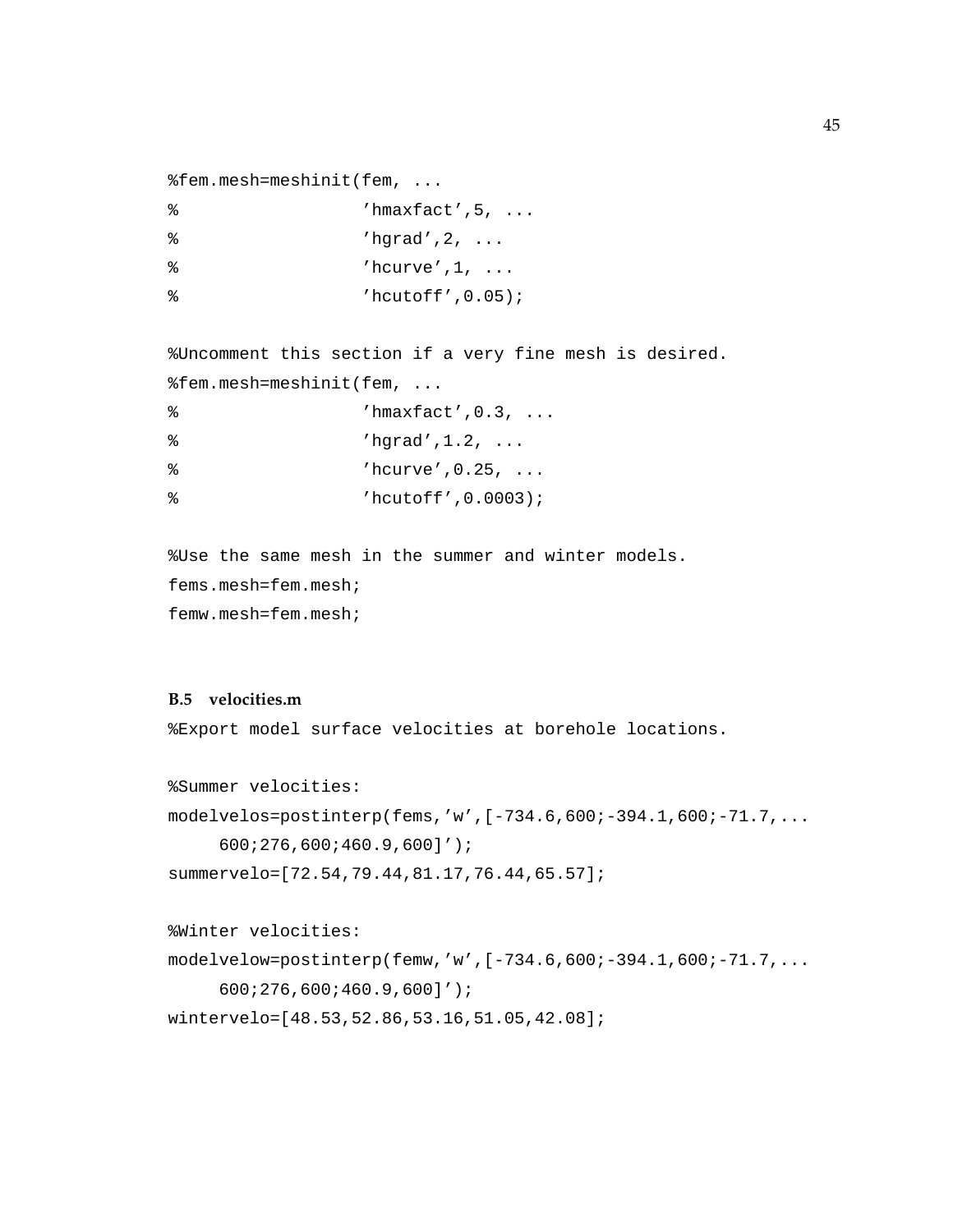```
%Combine model velocities into one vector.
mvelo=[modelvelos,modelvelow];
```

```
%Combine measured velocities into one vector.
rvelo=[summervelo,wintervelo];
```
%Calculate percentage root mean square error. rmsevelo=sqrt(sum(((mvelo-rvelo)./rvelo).ˆ2)/length(rvelo));

#### **B.6 strainrates.m**

%Export model strain rates at tiltmeter locations. (Note that %model and tiltmeter coordinate systems are defined differently.)

```
%Summer: exy (horizontal longitudinal shearing)
[exys]=postinterp(fems,'abs(exz)',...
     [-734.6, 232.5+11; -394.1, 90+51; -394.1, 90+11; \ldots]-71.7,-12.4+6.5;276,46+51;276,46+11;276,46+6;276,46+1;...
     460.9,169+6;613.6,266.4+170.6;613.6,266.4+120.6;...
     613.6,266.4+75.6;613.6,266.4+70.6]');
```

```
%Give strain rates new labels.
exysN2tilt9=exys(1);
exysN1tilt13=exys(2);exysN1tilt17=exys(3);
exysCENtilt7=exys(4);
exysS1tilt27=exys(5);exysS1tilt10=exys(6);
     exysS1tilt28=exys(7);exysS1tilt22=exys(8);
exysS2tilt3=exys(9);
exysS3tilt14=exys(10);exysS3tilt25=exys(11);
     exysS3tilt1=exys(12);exysS3tilt23=exys(13);
```

```
%Summer: exz (vertical longitudinal shearing)
```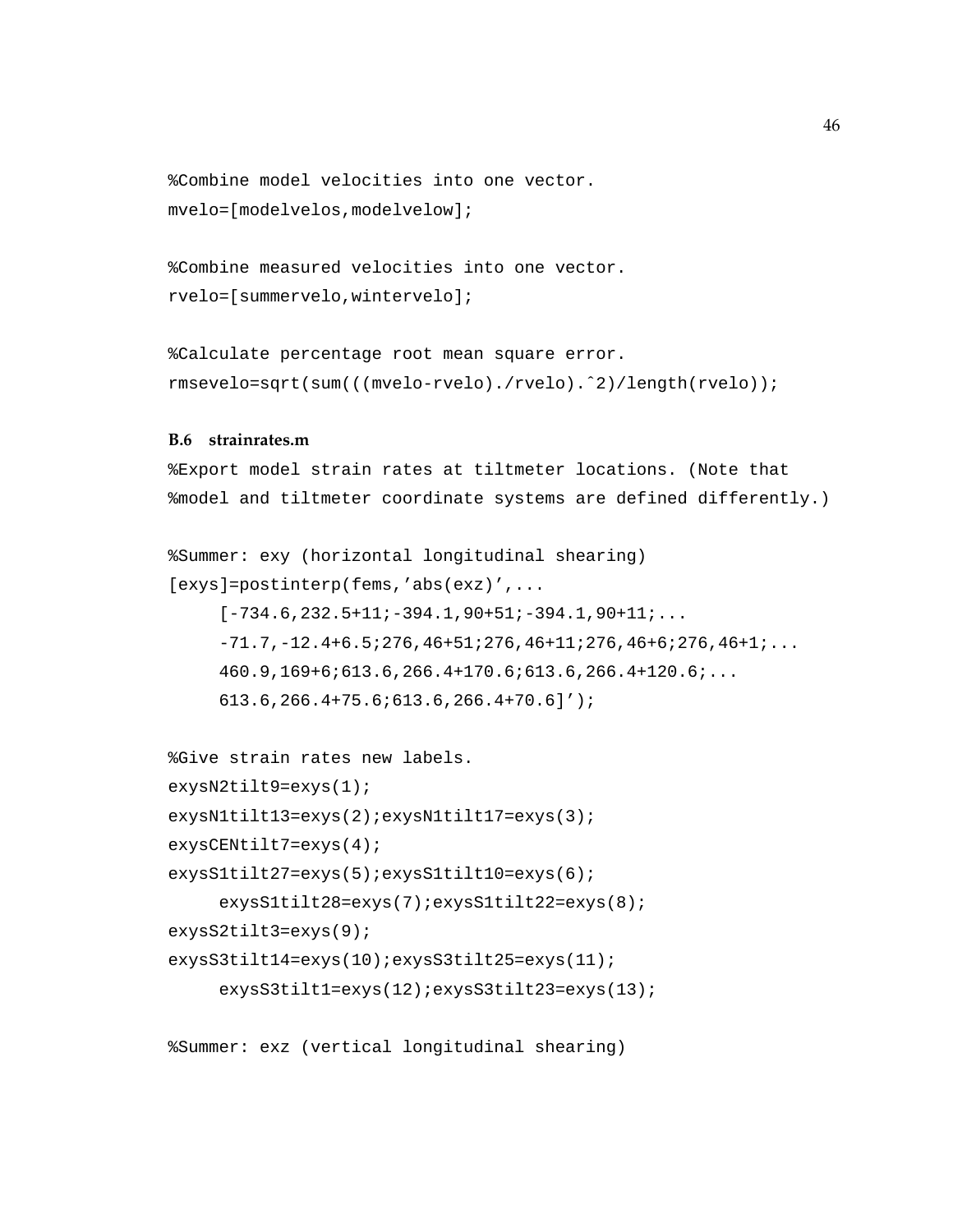```
[exzs]=postinterp(fems,'eyz',...
     [-734.6, 232.5+11; -394.1, 90+51; -394.1, 90+11; \ldots]-71.7,-12.4+6.5:276,46+51:276,46+11:276,46+6:276,46+1:...460.9,169+6;613.6,266.4+170.6;613.6,266.4+120.6;...
     613.6,266.4+75.6;613.6,266.4+70.6]');
%Give strain rates new labels.
exzsN2tilt9=exzs(1);
exzsN1tilt13=exzs(2);exzsN1tilt17=exzs(3);
exzsCENtilt7=exzs(4);
exzsS1tilt27=exzs(5);exzsS1tilt10=exzs(6);
     exzsS1tilt28=exzs(7);exzsS1tilt22=exzs(8);
exzsS2tilt3=exzs(9);
exzsS3tilt14=exzs(10);exzsS3tilt25=exzs(11);
     exzsS3tilt1=exzs(12);exzsS3tilt23=exzs(13);
%Winter: exy (horizontal longitudinal shearing)
[exyw]=postinterp(femw,'abs(exz)',...
     [-734.6, 232.5+11; -394.1, 90+51; -394.1, 90+11; \ldots]-71.7,-12.4+6.5;276,46+51;276,46+11;276,46+6;276,46+1;...
     460.9,169+6;613.6,266.4+170.6;613.6,266.4+120.6;...
     613.6,266.4+75.6;613.6,266.4+70.6]');
%Give strain rates new labels.
exywN2tilt9=exyw(1);
exywN1tilt13=exyw(2);exywN1tilt17=exyw(3);
exywCENtilt7=exyw(4);
exywS1tilt27=exyw(5);exywS1tilt10=exyw(6);
```
exywS1tilt28=exyw(7);exywS1tilt22=exyw(8);

exywS2tilt3=exyw(9);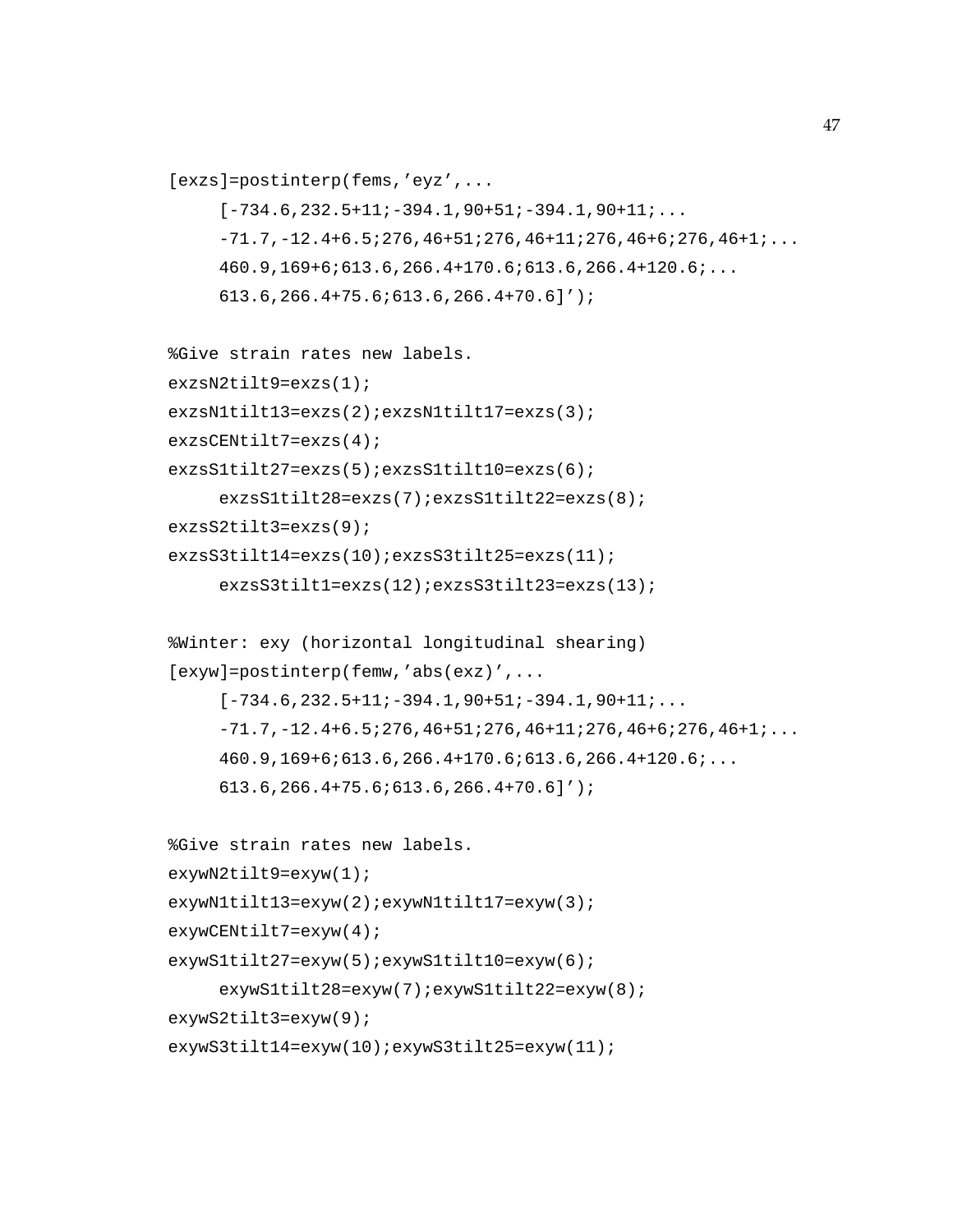```
exywS3tilt1=exyw(12);exywS3tilt23=exyw(13);
%Winter: exz (vertical longitudinal shearing)
[exzw]=postinterp(femw,'eyz',...
     [-734.6, 232.5+11; -394.1, 90+51; -394.1, 90+11; \ldots]-71.7,-12.4+6.5;276,46+51;276,46+11;276,46+6;276,46+1;...
     460.9,169+6;613.6,266.4+170.6;613.6,266.4+120.6;...
     613.6,266.4+75.6;613.6,266.4+70.6]');
```

```
%Give strain rates new labels.
exzwN2tilt9=exzw(1);
exzwN1tilt13=exzw(2);exzwN1tilt17=exzw(3);
exzwCENtilt7=exzw(4);
exzwS1tilt27=exzw(5);exzwS1tilt10=exzw(6);
     exzwS1tilt28=exzw(7);exzwS1tilt22=exzw(8);
exzwS2tilt3=exzw(9);
exzwS3tilt14=exzw(10);exzwS3tilt25=exzw(11);
     exzwS3tilt1=exzw(12);exzwS3tilt23=exzw(13);
```
### **B.7 tilterror.m**

%Compute the weighted rmse of each tilt curve, sum, and divide %by the total # of days in all the records. Note that some data %have been excluded from the regressions.

```
%Tiltmeter N2-11
```

```
load('midtilt9'); %load tilt data
```
%Find initial azimuth that is best able to reproduce the measured %tilt curves using the model strain rates. PHI0FIT is given in %B.8.

```
[rmse(1),tt(1)]=phi0fit(tilt9,pi/2,exzsN2tilt9,exysN2tilt9,...
    exzwN2tilt9,exywN2tilt9);
```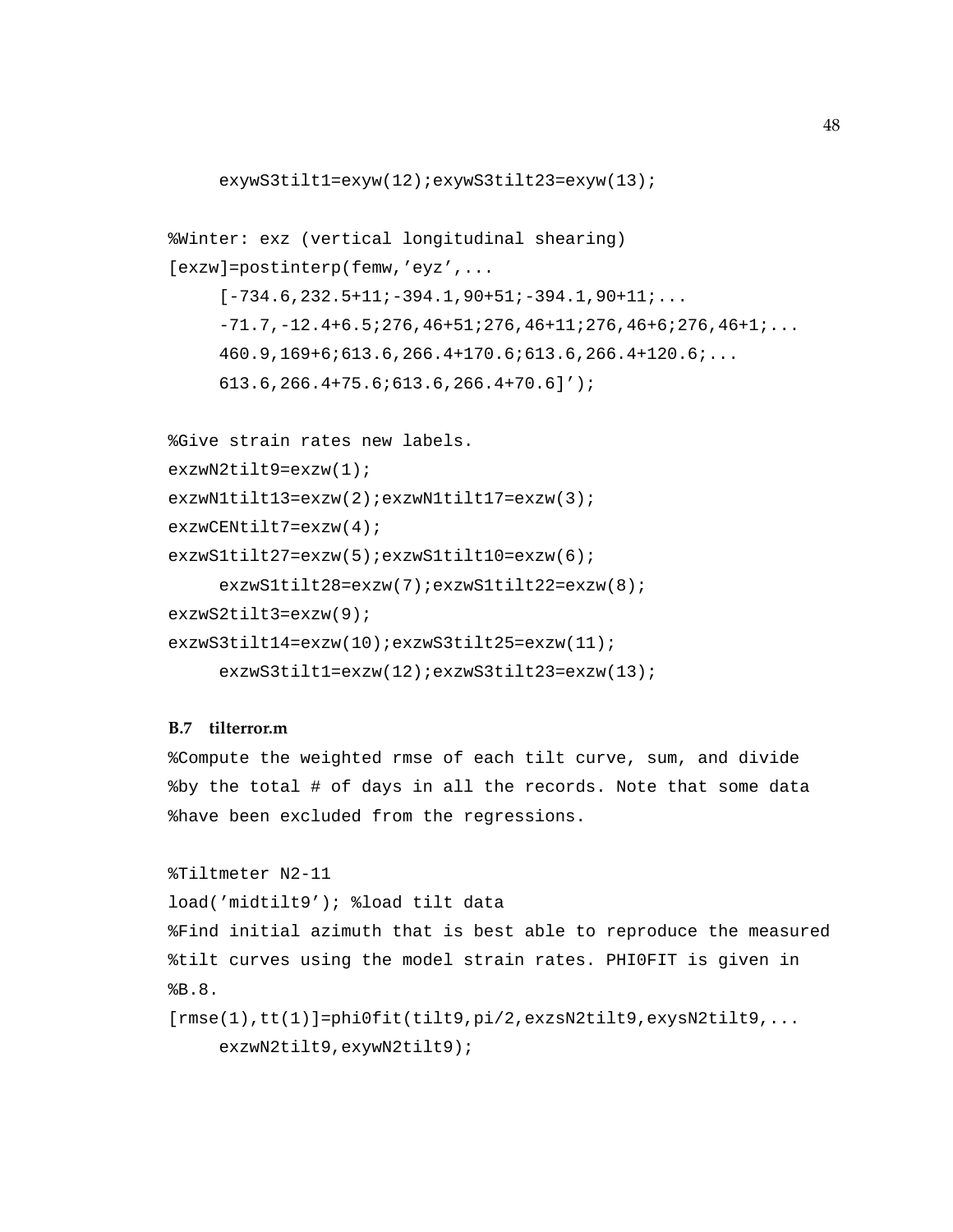```
%Tiltmeter N1-51
load('midtilt13');
[rmse(2),tt(2)] = phi0fit(tilt13([53:107,245:335],:),...pi/2,exzsN1tilt13,exysN1tilt13,exzwN1tilt13,exywN1tilt13);
%Tiltmeter N1-11
load('midtilt17');
[rmse(3),tt(3)]=phi0fit(tilt17(1:43,:),pi/2,exzsN1tilt117,...exysN1tilt17,exzwN1tilt17,exywN1tilt17);
%Tiltmeter CEN-6.5
load('midtilt7');
[rmse(4),tt(4)]=phi0fit(tilt7,pi/2,exzsCENtilt7,exysCENtilt7,...
     exzwCENtilt7,exywCENtilt7);
%Tilmeter S1-51
load('midtilt27');
[rmse(5),tt(5)]=phi0fit(tilt27(56:94,:),pi/2,exzss1tilt27,...exysS1tilt27,exzwS1tilt27,exywS1tilt27);
%Tiltmeter S1-6
load('midtilt28');
[rmse(6),tt(6)]=phi0fit(tilt28([1:8,44:86,90:94,96:98,...100:104],:),pi/2,exzsS1tilt28,exysS1tilt28,exzwS1tilt28,...
     exywS1tilt28);
%Tiltmeter S2-6
load('midtilt3');
[rmse(7),tt(7)]=phi0fit(tilt3,0,exzsS2tilt3,exysS2tilt3,...
     exzwS2tilt3,exywS2tilt3);
```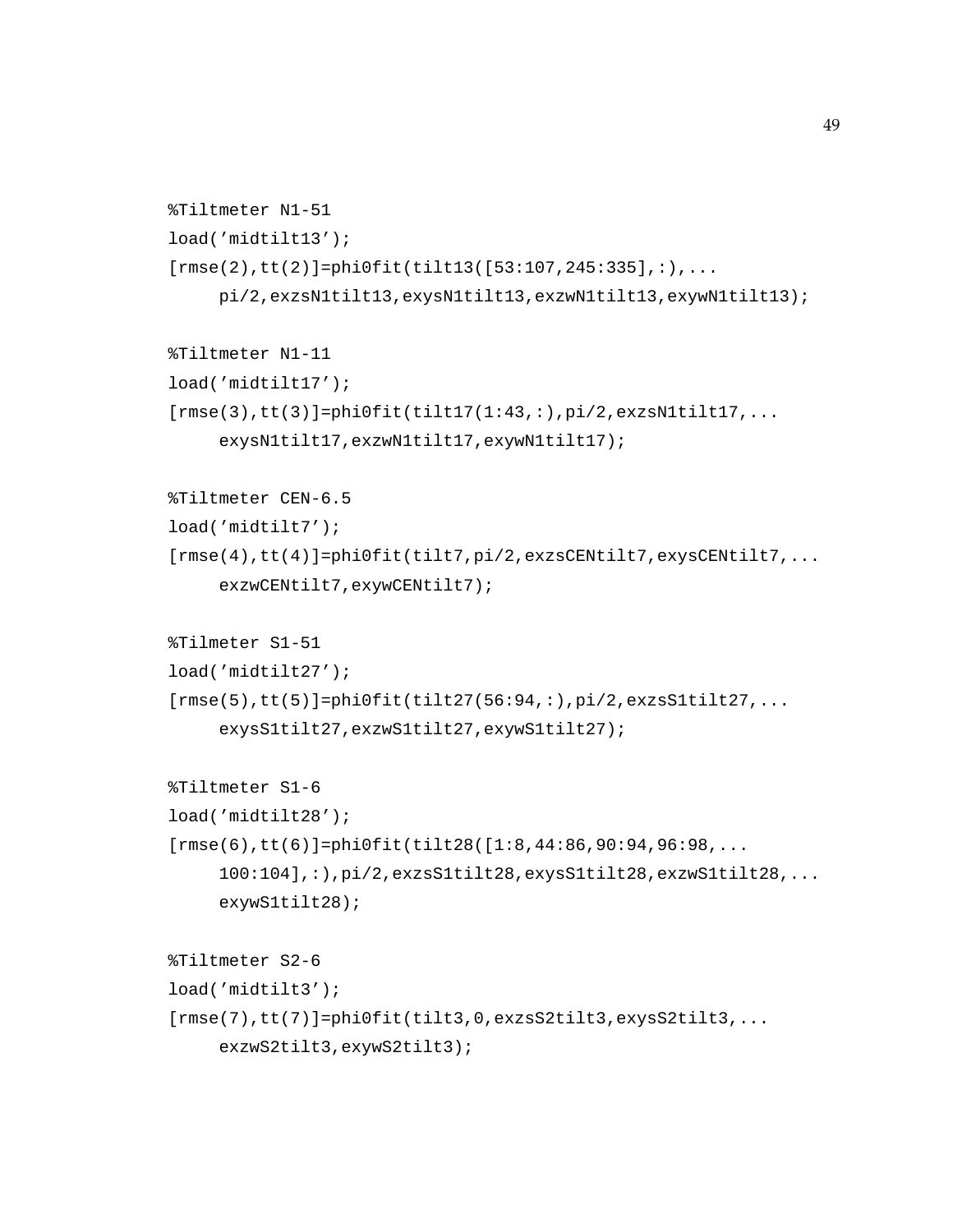```
%Tiltmeter S3-170.6
load('midtilt14');
[rmse(7),tt(7)]=phi0fit(tilt14(112:275,:),pi/2,exzss3tilt11,...exysS3tilt14,exzwS3tilt14,exywS3tilt14);
```

```
%Tiltmeter S3-120.6
load('midtilt25');
tilt25=tilt25(27:end,:);[rmse(8),tt(8)]=phi0fit(tilt25,pi/2,exzss3tilt25,...exysS3tilt25,exzwS3tilt25,exywS3tilt25);
```

```
%Tiltmeter S3-75.6
load('midtilt1');
tilt1=tilt1([2:3,28:end],:);
[rmse(9),tt(9)]=phi0fit(tilt1,pi/2,exzsS3tilt1,exysS3tilt1,...
     exzwS3tilt1,exywS3tilt1);
```

```
%Tiltmeter S3-70.6
load('midtilt23');
tilt23=tilt23([8:25,53:end],:);
[rmse(10),tt(10)]=phi0fit(tilt23,pi/2,exzsS3tilt23,...
     exysS3tilt23,exzwS3tilt23,exywS3tilt23);
```

```
%Sum the weighted rmse of each tiltmeter and divide by the total
%number of days in the regression.
rmsetilt=sum(rmse)/sum(tt);
```
### **B.8 phi0fit.m**

```
function [rmse,tt,phi0,syntime,th,phi,t,theta]=...
    phi0fit(data,phi0g,exzs,exys,exzw,exyw)
```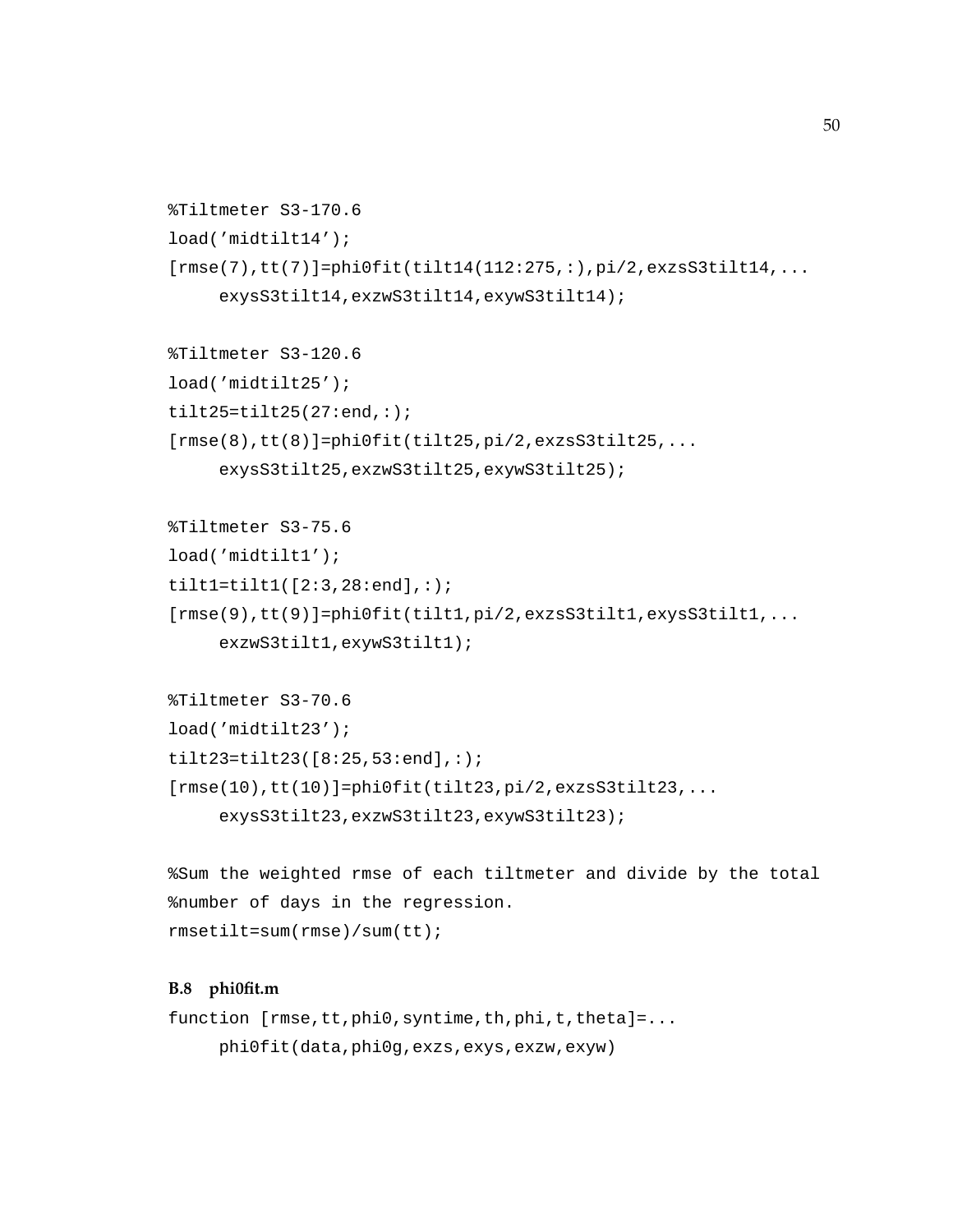```
%PHI0FIT fits a synthetic tilt curve through the "data", a matrix
%containing time, tiltx, and tilty of a tiltmeter. It uses
%modeled strain rates over two periods (summer and winter) and
%adjusts the initial azimuth (phi0) to minimize the root-mean-
%square-error (in degrees) between the regression and the
%measured tiltangle. (phi0g is a required initial guess.) The
%initial tilt angle from vertical is taken to be the initial
%tilt angle of the data.
%
%output variables: rmse, tt (total days of data), phi0 (initial
%azimuth), th (synthetic tilt data), phi (synthetic azimuth
%data), t (time vector corresponding to raw tilt data), theta
%(raw tilt data).
% Calculate tilt and rotation angle from data using script
%truetilt.m (see B.9).
[theta,psi]=syntilt(data);
t = data(:,1); <br> sDefine time vector.
%Shift S2-6 data for regression purposes
if phi0g==0;
   theta(34)=NaN;
   theta(35:end)=theta(33)-theta(35)+theta(35:end);
end
transition=257; %Day of summer-winter transition.
```
%Search for phi0 that minimize the root-mean-square-error %between measured and modeled tilt data using the script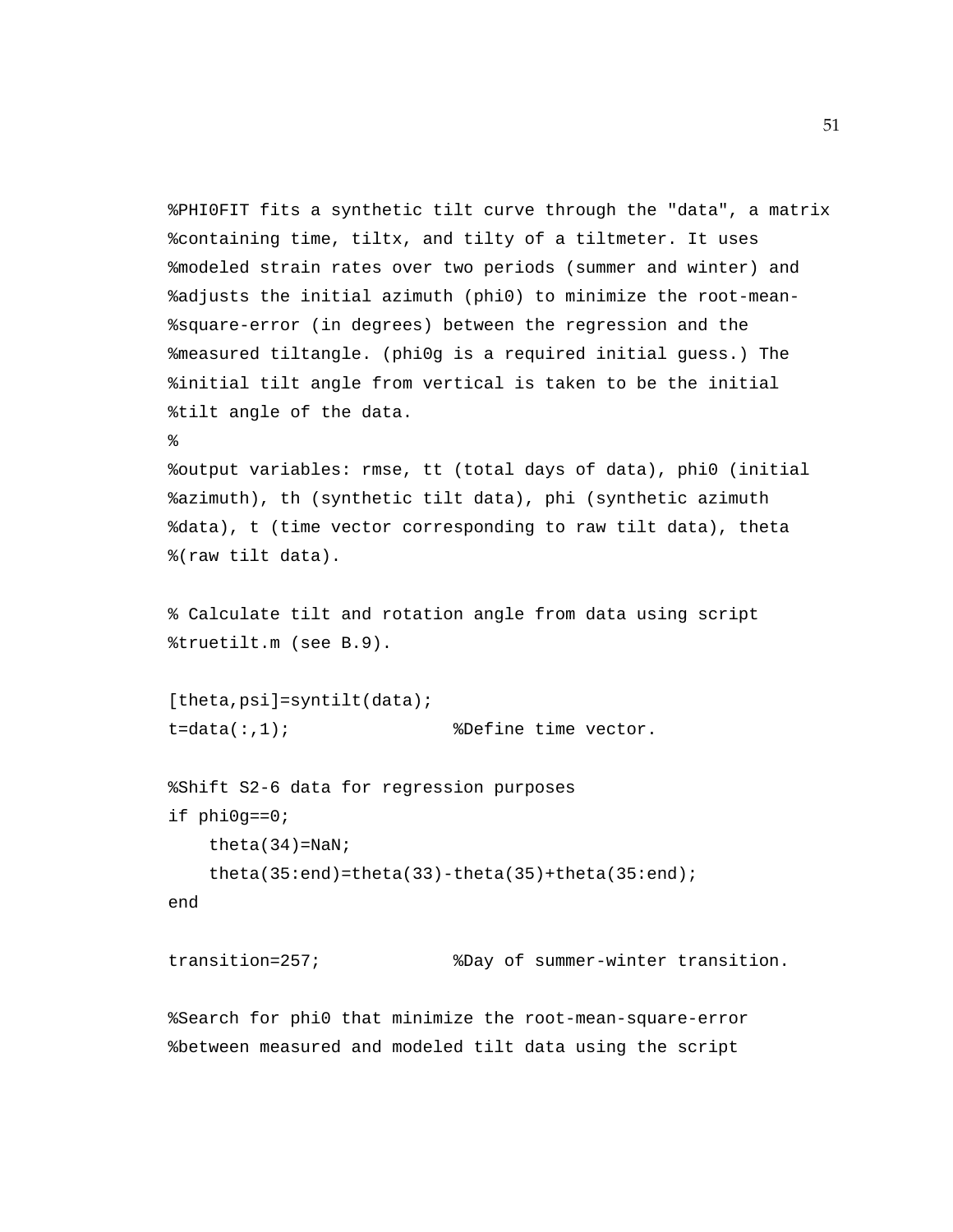```
%PHI0RMSE (see B.10).
phi0=fminsearch(@(z) phi0rmse(z,exzs,exys,exzw,exyw,...
     transition,t,theta), [phi0g]);
```
%Calculate synthetic theta and phi using the solutions for exy, %exz, and phi0. Note: PHI0DATA is very similar to PHI0RMSE, %except it gives different output variables that are needed for %plotting purposes.

```
[rmse,tt,syntime,th,phi]=phi0data(phi0,exzs,exys,exzw,exyw,...
     transition, t, theta);
```
#### **B.9 syntilt.m**

```
function [theta, psi,t]=syntilt(data);
```

```
%SYNTILT function converts data from a dual-axis tiltmeter
(x,y) in degrees) to total tilt, theta, and rotation around the
%tiltmeter axis, psi.
\approx% M. Truffer, Feb. 2005
t = data(:,1);x = data(:,2);y = data(:,3);if nargin==2
    t=1;
```

```
end
```
%Convert dual-axis tiltmeter data from degrees to radians. alphax=pi/2-abs(x)\*pi/180;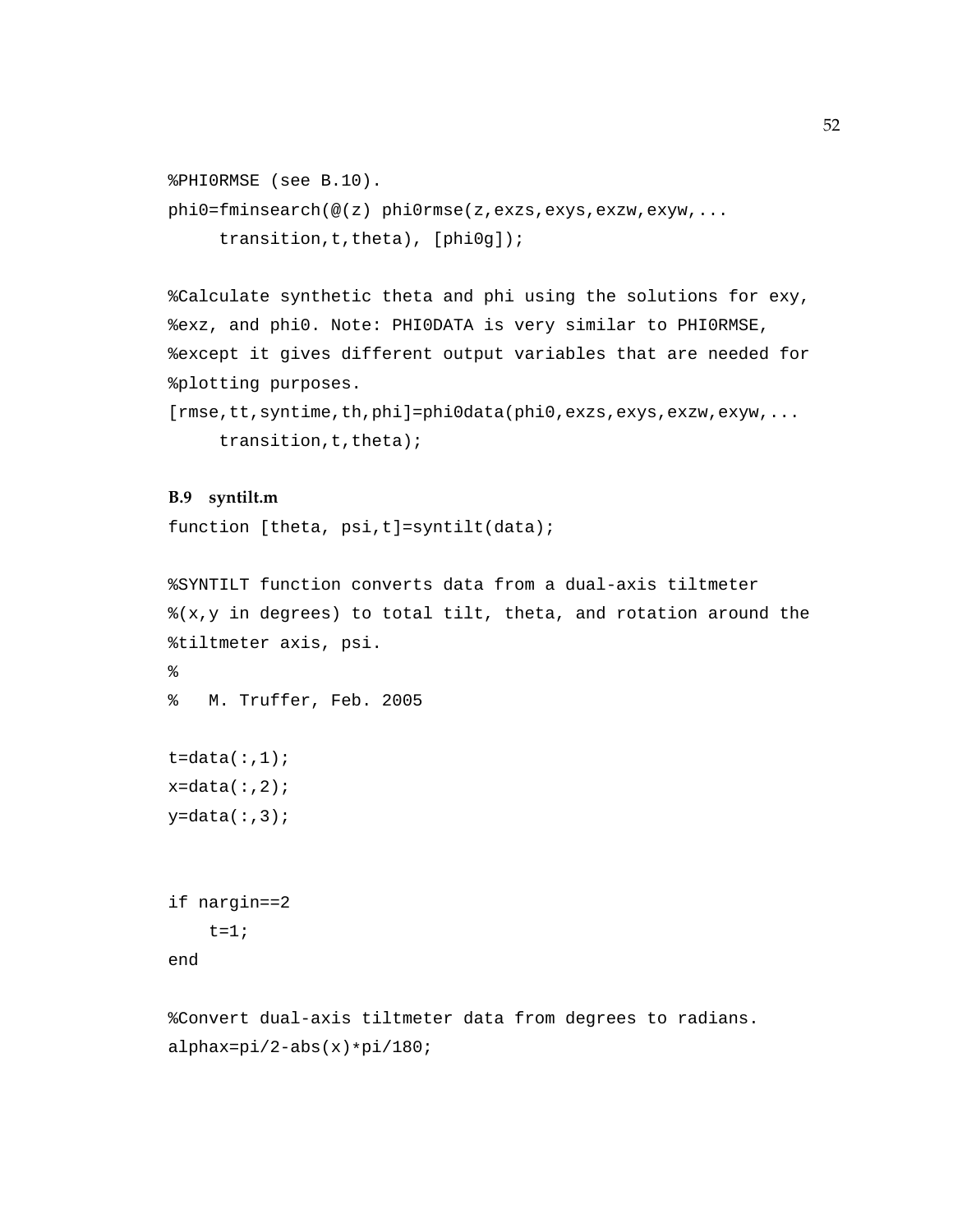```
alphay=pi/2-abs(y)*pi/180;
```

```
%Calculate theta and psi using three coordinate transformations.
theta=180/pi*asin(sqrt((cos(alphax)).ˆ2+(cos(alphay)).ˆ2));
psi=180/pi*acos(cos(alphax)./sin(theta*pi/180));
```

```
%Correct psi, which depends on the signs of x and y.
for i=1:length(x)if x(i) < = 0if y(i) < = 0psi(i)=psi(i)-180;else
            psi(i)=180-psi(i);end
    else
        if y(i) < = 0psi(i) = -psi(i);
        end
    end
```
# end

### **B.10 phi0rmse.m**

function [rmse]=phi0rmse(z,exzs,exys,exzw,exyw,transition,... t,theta)

%PHI0RMSE generates synthetic tilt curves and computes the %root-mean-square-error given the initial azimuth and strain %rates (summer and winter, in aˆ-1), the day of the %summer-winter transition, and the tiltdata. This script tracks %the top of the tiltmeter using a scheme similar to Euler's %method.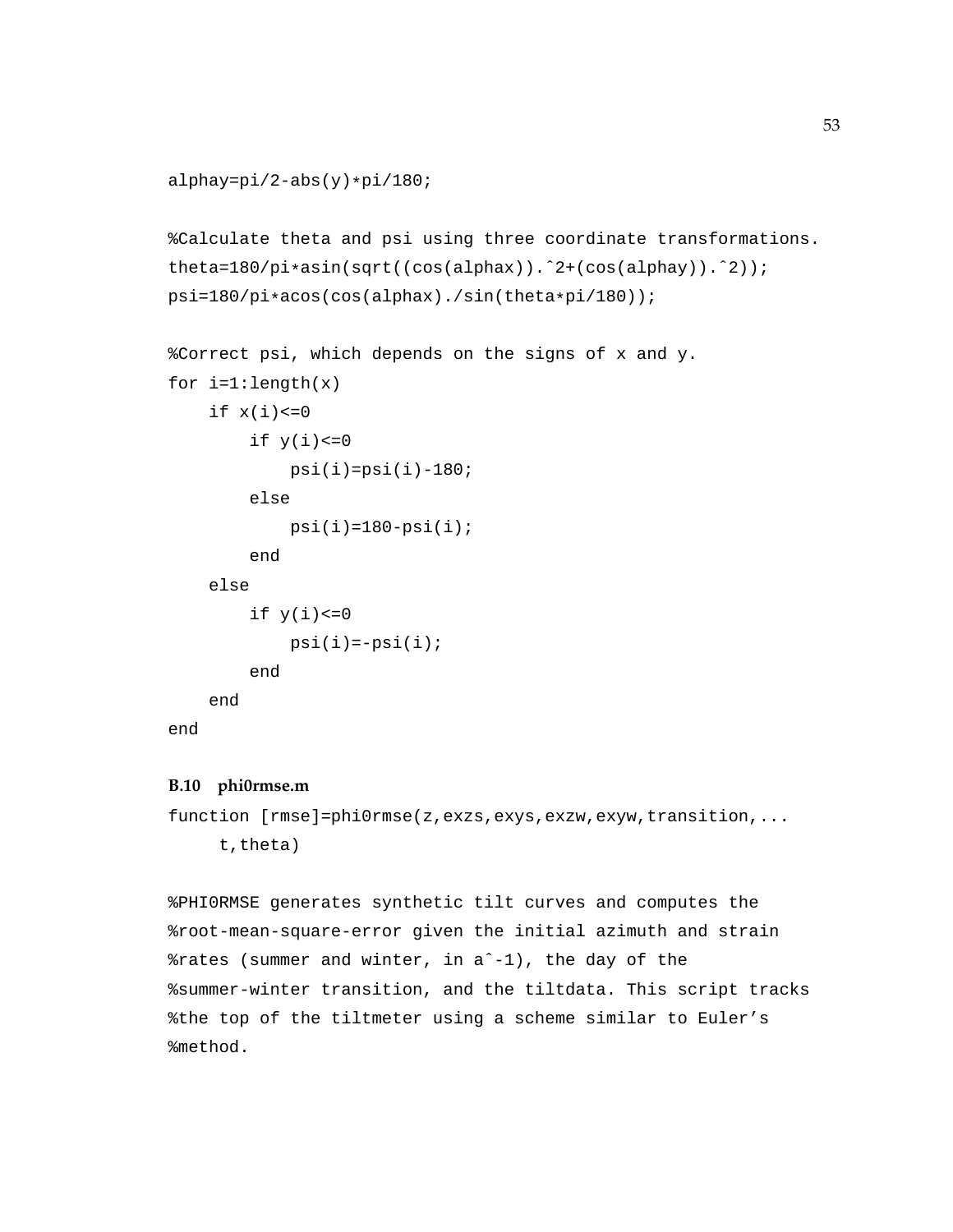```
dt=1; %Use a time step of 1 day. This is sufficient for
        %convergence.
```
%Remove any NaN data points from beginning of tiltmeter record, %and define the initial tilt angle from the data. for  $i=1:l$ ength $(t)$ 

```
if ˜isnan(theta(i))
    theta=theta(i:end);
   t=t(i:end);th(1)=theta(1)*pi/180;break
```
end

end

```
%Create temporary time variable that starts from day 1 and has
%the same length as the tilt data.
ttemp=t-t(1)+1;
```

```
%Determine if synthetic tilt curve will fall in summer, winter,
%or both seasons, and specify the number of days in each season.
if t(end)<=transition
    ns = length(t(1):t(end));
    nw=NaN;
elseif t(1)>transition
   ns=NaN;
    nw = length(t(1):t(end));
else
    ns=length(t(1):transition);
   nw=length(transition+1:t(end));
end
```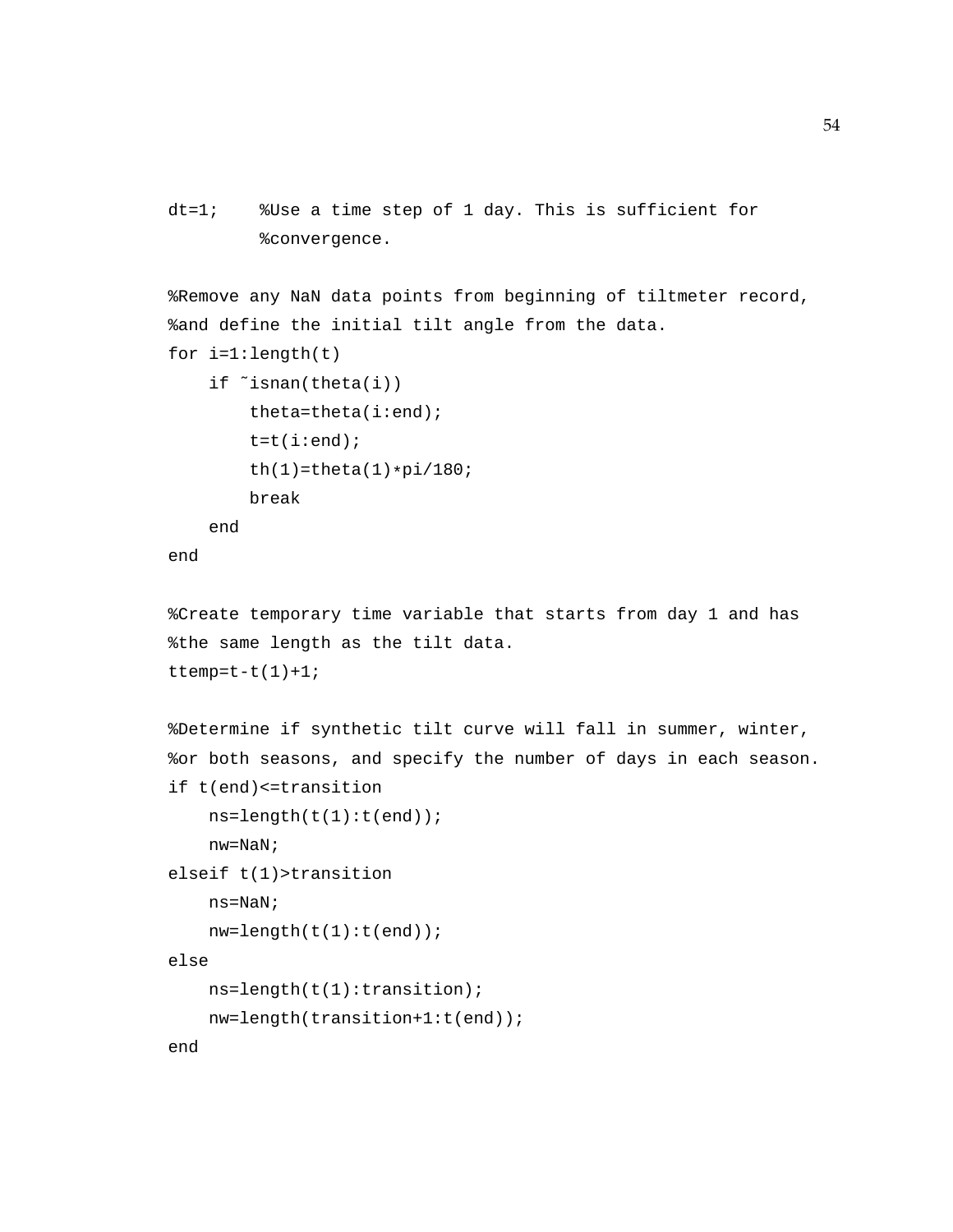```
phi(1)=z; %Define the initial azimuth.
```

```
%Calculate initial tiltmeter coordinates
x(1)=sin(th(1)) * cos(phi(1));y(1)=sin(th(1))*sin(phi(1));z(1)=\cos(\th(1));
```

```
%Generate tilt curves for case that curve begins before the
%summer-winter transition
if t(1)<=transition
```

```
%Summer curve:
for i=1:(ns-1)x=x+2*exzs/365*cos(th(i))*dt+2*exys/365*sin(th(i))*...sin(phi(i)) * dt;y=y;z=z;phi(i+1)=atan(y/x);
```

```
if phi(i+1)<0, phi(i+1)=phi(i+1)+pi; end
```

```
%Calculate tilt angle and scale tiltmeter to a length of 1
%(tiltmeters are not passive markers that stretch to
%accomodate strain).
lxy=sqrt(x^2+y^2);th(i+1)=atan(lxy/z);
```

```
%Re-compute the coordinates of the top of the tiltmeter (now
%tiltmeter will have a length of 1.
x=sin(th(i+1))*cos(phi(i+1));
```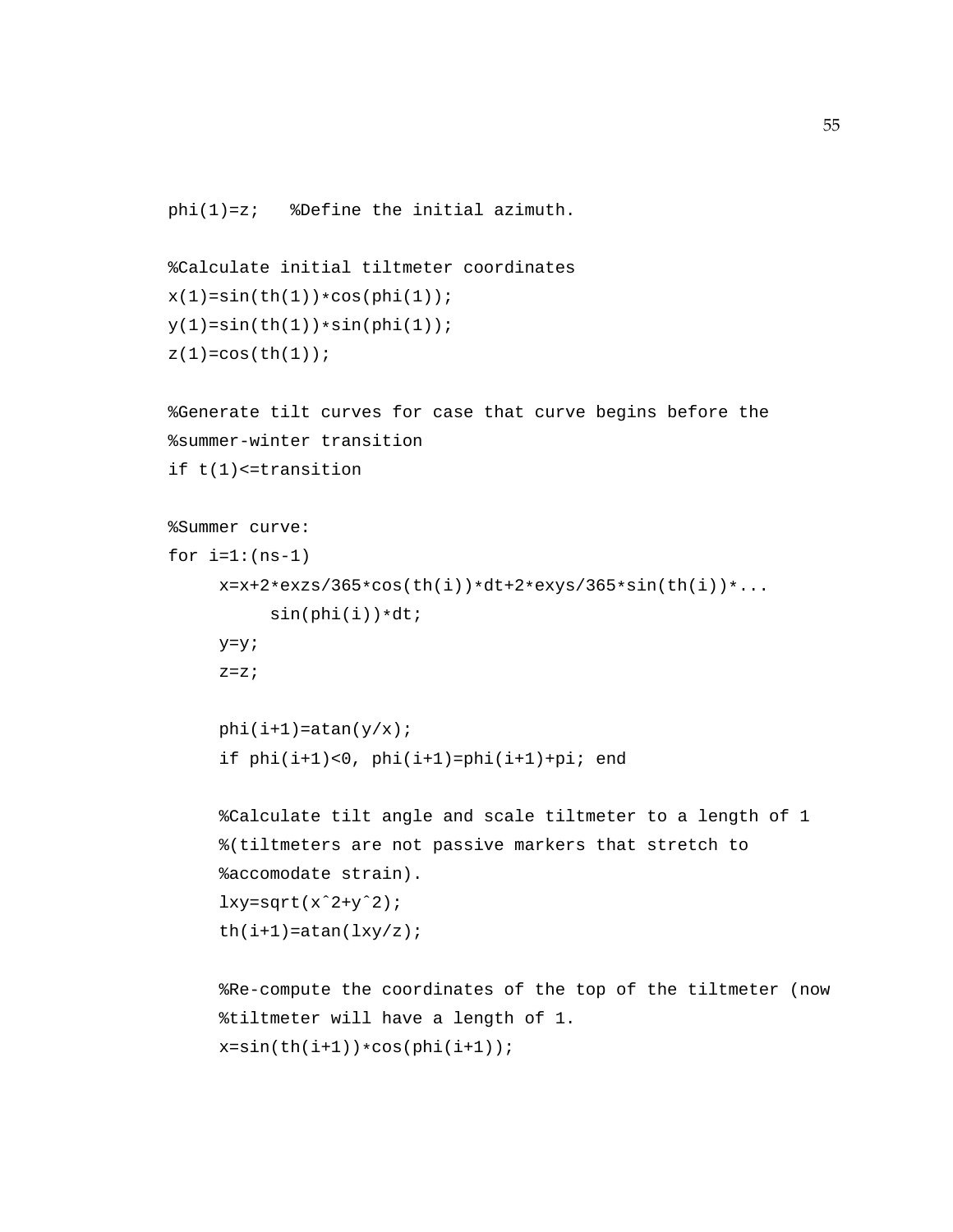```
y=sin(th(i+1))*sin(phi(i+1));z = cos(th(i+1));end
%Winter curve:
if t(end)>transition
for j=(ns):(ns+nw-1)x=x+2*exzw/365*cos(th(j))*dt+2*exyw/365*sin(th(j))*...sin(phi(j)) * dt;y=y;
     z=z;phi(j+1)=atan(y/x);
     if phi(j+1)<0, phi(j+1)=phi(j+1)+pi; end
     lxy=sqrt(x^2+y^2);th(j+1)=atan(lxy/z);x=sin(th(j+1))*cos(phi(j+1));y=sin(th(j+1))*sin(phi(j+1));z = cos(th(j+1));end
end
end
%Generate tilt curves for case that curve begins after the
%summer-winter transition
if t(1)>transition
for j=1:(nw-1)x=x+2*exzw/365*cos(th(j))*dt+2*exyw/365*sin(th(j))*...sin(\phi hi(j)) * dt;y=y;
```